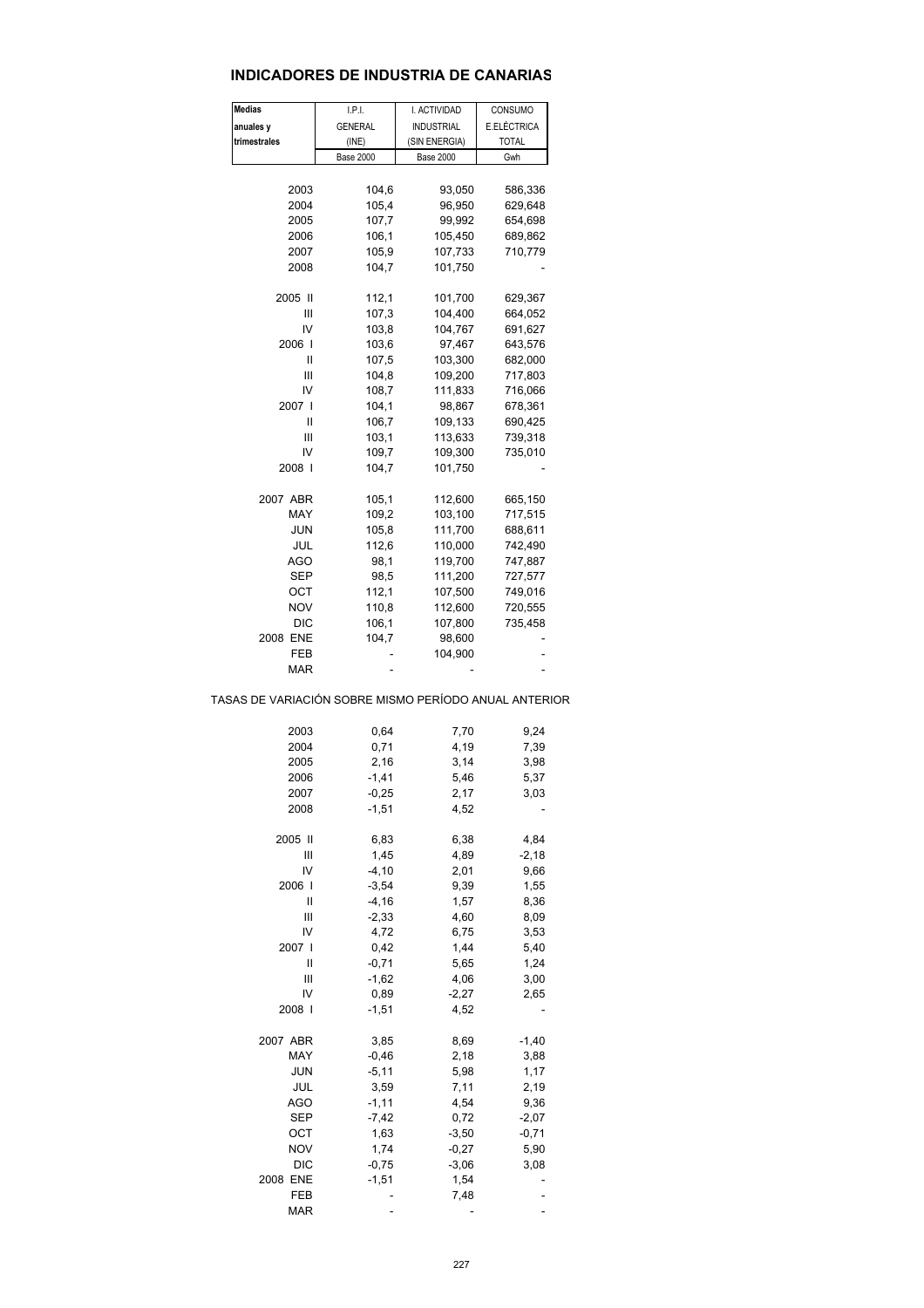| <b>Medias</b>                            |                |                  | VISADOS: SUPERFICIE A CONSTRUIR                       |                   | LICENCIAS: SUPERFICIE A CONSTRUIR |                   |                           |                          |                   |
|------------------------------------------|----------------|------------------|-------------------------------------------------------|-------------------|-----------------------------------|-------------------|---------------------------|--------------------------|-------------------|
| anuales y                                | <b>TOTAL</b>   | <b>EDIFICIOS</b> | <b>SERVICIOS</b>                                      | <b>OTROS</b>      | <b>TOTAL</b>                      |                   | <b>RESIDENCIAL</b>        |                          | NO RESID.         |
| trimestrales                             |                | <b>VIVIENDAS</b> | <b>COMERCIALES</b>                                    | <b>DESTINOS</b>   |                                   | <b>TOTAL</b>      | <b>VIVIENDAS</b>          | COLECTIVOS               |                   |
|                                          |                |                  | Metros cuadrados                                      |                   |                                   |                   | Miles de metros cuadrados |                          |                   |
|                                          |                |                  |                                                       |                   |                                   |                   |                           |                          |                   |
| 2002                                     | 369.186        | 295.791          | 17.711                                                | 55.684            | 353                               | 316               | 301                       | 16                       | 36                |
| 2003                                     | 430.378        | 323.396          | 30.535                                                | 76.447            | 379                               | 327               | 302                       | 25                       | 52                |
| 2004                                     | 531.719        | 457.120          | 24.260                                                | 50.338            | 326                               | 287               | 275                       | 12                       | 39                |
| 2005                                     | 440.691        | 376.973          | 16.185                                                | 47.533            | 367                               | 335               | 334                       | $\mathbf{1}$             | 32                |
| 2006                                     | 560.084        | 493.910          | 20.307                                                | 45.867            | 406                               | 366               | 360                       | 6                        | 40                |
| 2007                                     | 406.298        | 341.930          | 17.492                                                | 46.876            | 379                               | 337               | 335                       | $\mathbf{1}$             | 42                |
|                                          |                |                  |                                                       |                   |                                   |                   |                           |                          |                   |
| 2005                                     | 529.483        | 427.697          | 16.682                                                | 85.104            | 328                               | 303               | 303                       | 0                        | 26                |
| Ш                                        | 384.316        | 346.006          | 11.963                                                | 26.347            | 353                               | 314               | 313                       | $\mathbf{1}$             | 39                |
| Ш                                        | 445.348        | 393.403          | 19.340                                                | 32.605            | 336                               | 306               | 305                       | $\mathbf{1}$             | 30                |
|                                          |                |                  |                                                       |                   |                                   |                   |                           |                          |                   |
| IV                                       | 403.615        | 340.786          | 16.754                                                | 46.075            | 452                               | 417               | 417                       | $\pmb{0}$                | 35                |
| 2006                                     | 423.694        | 381.312          | 7.003                                                 | 35.379            | 352                               | 321               | 304                       | 17                       | 31                |
| Ш                                        | 583.863        | 539.481          | 19.693                                                | 24.689            | 313                               | 280               | 280                       | 0                        | 33                |
| Ш                                        | 848.719        | 733.594          | 46.578                                                | 68.546            | 446                               | 408               | 407                       | 0                        | 38                |
| IV                                       | 384.059        | 321.252          | 7.954                                                 | 54.854            | 512                               | 455               | 448                       | 8                        | 57                |
| 2007                                     | 494.408        | 428.165          | 10.827                                                | 55.417            | 371                               | 340               | 339                       | 0                        | 31                |
| Ш                                        | 481.336        | 417.343          | 26.123                                                | 37.869            | 484                               | 415               | 411                       | 3                        | 69                |
| Ш                                        | 305.760        | 265.269          | 3.097                                                 | 37.395            | 282                               | 256               | 255                       | $\mathbf{1}$             | 26                |
| IV                                       | 343.686        | 256.943          | 29.922                                                | 56.822            |                                   |                   |                           |                          |                   |
|                                          |                |                  |                                                       |                   |                                   |                   |                           |                          |                   |
| 2007 ENE                                 | 523.757        | 450.946          | 26.529                                                | 46.282            | 384                               | 349               | 348                       | $\mathbf{1}$             | 35                |
| <b>FEB</b>                               | 431.925        | 332.724          | 314                                                   | 98.887            | 378                               | 348               | 348                       | $\mathbf 0$              | 30                |
| <b>MAR</b>                               | 527.543        | 500.825          | 5.637                                                 | 21.081            | 350                               | 322               | 322                       | 0                        | 28                |
| ABR                                      | 520.322        | 496.453          | 9.975                                                 | 13.894            | 410                               | 385               | 375                       | 10                       | 25                |
| MAY                                      | 460.945        | 394.835          | 19.053                                                | 47.057            | 671                               | 493               | 493                       | 0                        | 178               |
| <b>JUN</b>                               | 462.741        | 360.742          | 49.342                                                | 52.657            | 371                               | 366               | 366                       | 0                        | 5                 |
| JUL                                      | 457.468        | 382.646          | 1.606                                                 | 73.216            | 331                               | 306               | 304                       | $\overline{2}$           | 25                |
| AGO                                      | 252.627        | 229.598          | 5.648                                                 | 17.381            | 148                               | 121               | 121                       | $\mathbf 0$              | 27                |
| SEP                                      | 207.186        | 183.562          | 2.037                                                 | 21.587            | 367                               | 341               | 341                       | 0                        | 26                |
| OCT                                      | 369.011        | 316.818          | 35.272                                                | 16.921            |                                   |                   |                           |                          |                   |
| <b>NOV</b>                               | 386.528        | 245.128          | 9.491                                                 | 131.909           |                                   |                   |                           |                          |                   |
| <b>DIC</b>                               | 275.520        | 208.882          | 45.003                                                | 21.635            |                                   |                   |                           |                          |                   |
|                                          |                |                  |                                                       |                   |                                   |                   |                           |                          |                   |
|                                          |                |                  | TASAS DE VARIACIÓN SOBRE MISMO PERÍODO ANUAL ANTERIOR |                   |                                   |                   |                           |                          |                   |
|                                          |                |                  |                                                       |                   |                                   |                   |                           |                          |                   |
| 2002                                     | $-16,93$       | $-7,29$          | $-56,67$                                              | $-34,11$          | $-16,74$                          | $-14,85$          | $-0,83$                   | $-76,89$                 | $-30,19$          |
| 2003                                     | 16,57          | 9,33             | 72,41                                                 | 37,29             | 7,30                              | 3,27              | 0,55                      | 54,74                    | 42,33             |
| 2004                                     | 23,55          | 41,35            | $-20,55$                                              | $-34,15$          | $-13,89$                          | $-12,17$          | $-9,05$                   | $-50,68$                 | $-24,76$          |
| 2005                                     | $-17,12$       | $-17,53$         | $-33,29$                                              | $-5,57$           | 12,73                             | 16,76             | 21,68                     | $-95,17$                 | $-16,88$          |
| 2006                                     | 27,09          | 31,02            | 25,47                                                 | $-3,50$           | 10,48                             | 9,28              | 7,60                      | 971,43                   | 22,88             |
| 2007                                     | $-27,46$       | $-30,77$         | $-13,86$                                              | 2,20              | 2,28                              | 0,13              | 1,45                      | $-75,00$                 | 23,45             |
|                                          |                |                  |                                                       |                   |                                   |                   |                           |                          |                   |
| 2005                                     | 30,31          | 13,28            | 130,73                                                | 295,50            | $-1,10$                           | 3,89              | 11,00                     | $\sim$                   | $-36,89$          |
| Ш                                        | $-35,90$       | $-32,89$         | $-59,12$                                              | $-51,83$          | $-6,11$                           | $-1,77$           | 6,33                      | $-96,05$                 | $-30,77$          |
| Ш                                        | $-39,69$       | $-36,31$         | $-60, 15$                                             | $-54,87$          | 29,94                             | 33,62             | 33,97                     | $-25,00$                 | 1,14              |
| IV                                       | 5,50           | 7,28             | 39,43                                                 | $-12,88$          | 34,22                             | 35,68             | 36,91                     | $-88,89$                 | 19,10             |
| 2006                                     | $-19,98$       | $-10,85$         | $-58,02$                                              | $-58,43$          | 7,31                              | 6,17              | 0,55                      | $\overline{\phantom{a}}$ | 20,78             |
|                                          |                | 55,92            |                                                       |                   |                                   |                   | $-10,64$                  | $\sim$                   |                   |
| Ш.<br>$\ensuremath{\mathsf{III}}\xspace$ | 51,92<br>90,57 | 86,47            | 64,61<br>140,84                                       | $-6,29$<br>110,23 | $-11,32$<br>32,77                 | $-10,92$<br>33,22 | 33,55                     | $-66,67$                 | $-14,53$<br>28,09 |
|                                          |                |                  |                                                       |                   |                                   |                   |                           |                          |                   |
| IV<br>2007                               | $-4,85$        | $-5,73$          | $-52,53$                                              | 19,05             | 13,26                             | 9,19              | 7,44                      | $-98,04$                 | 61,32             |
|                                          | 16,69          | 12,29            | 54,60                                                 | 56,64             | 5,20                              | 5,71              | 11,50                     |                          | 0,00              |
| Ш                                        | $-17,56$       | $-22,64$         | 32,65                                                 | 53,39             | 54,47                             | 48,10             | 46,90                     |                          | 108,00            |
| Ш                                        | $-63,97$       | $-63,84$         | $-93,35$                                              | $-45,45$          | $-36,72$                          | $-37,20$          | $-37,32$                  | 100,00                   | $-31,58$          |
| IV                                       | $-10,51$       | $-20,02$         | 276,20                                                | 3,59              |                                   |                   |                           |                          |                   |
|                                          |                |                  |                                                       |                   |                                   |                   |                           |                          |                   |
| 2007 ENE                                 | 27,17          | 17,69            | 262,22                                                | 116,68            | $-2,54$                           | 5,12              | 7,08                      | $-85,71$                 | $-43,55$          |
| FEB                                      | 55,26          | 29,98            | $-89,90$                                              | 417,52            | $-3,82$                           | $-7,45$           | 4,50                      |                          | 76,47             |
| <b>MAR</b>                               | $-9,21$        | $-0,79$          | $-46,71$                                              | $-67,90$          | 29,63                             | 25,78             | 26,27                     | ÷,                       | 100,00            |
| ABR                                      | 3,99           | 10,78            | $-47,70$                                              | $-58,08$          | 38,51                             | 51,57             | 47,64                     |                          | $-40,48$          |
| MAY                                      | $-30,70$       | $-36,60$         | 49,95                                                 | 58,51             | 104,57                            | 60,06             | 60,06                     |                          | 790,00            |
| JUN                                      | $-21,04$       | $-34,11$         | 80,73                                                 | 368,73            | 17,41                             | 31,65             | 31,65                     | ÷,                       | $-86, 84$         |
| JUL                                      | $-21,12$       | $-19,08$         | $-94,06$                                              | $-8,57$           | $-42,63$                          | $-43,75$          | $-44, 12$                 |                          | $-24,24$          |
| AGO                                      | $-63,07$       | $-57,98$         | $-92,54$                                              | $-71,91$          | $-52,41$                          | $-59,26$          | $-59,12$                  |                          | 92,86             |
| <b>SEP</b>                               | $-83,84$       | $-84,46$         | $-94,49$                                              | $-66, 10$         | $-18,26$                          | $-10,73$          | $-10,73$                  |                          | $-61,19$          |
| OCT                                      | $-24,75$       | $-27,80$         | 556,59                                                | $-63,39$          |                                   |                   |                           |                          |                   |
| <b>NOV</b>                               | 29,53          | $-12,93$         | $-28,81$                                              |                   |                                   |                   |                           |                          |                   |
| <b>DIC</b>                               | $-24,18$       | $-14,18$         | 772,49                                                | $-81,15$          |                                   |                   |                           |                          |                   |

## **INDICADORES DE CONSTRUCCIÓN DE CANARIAS. I**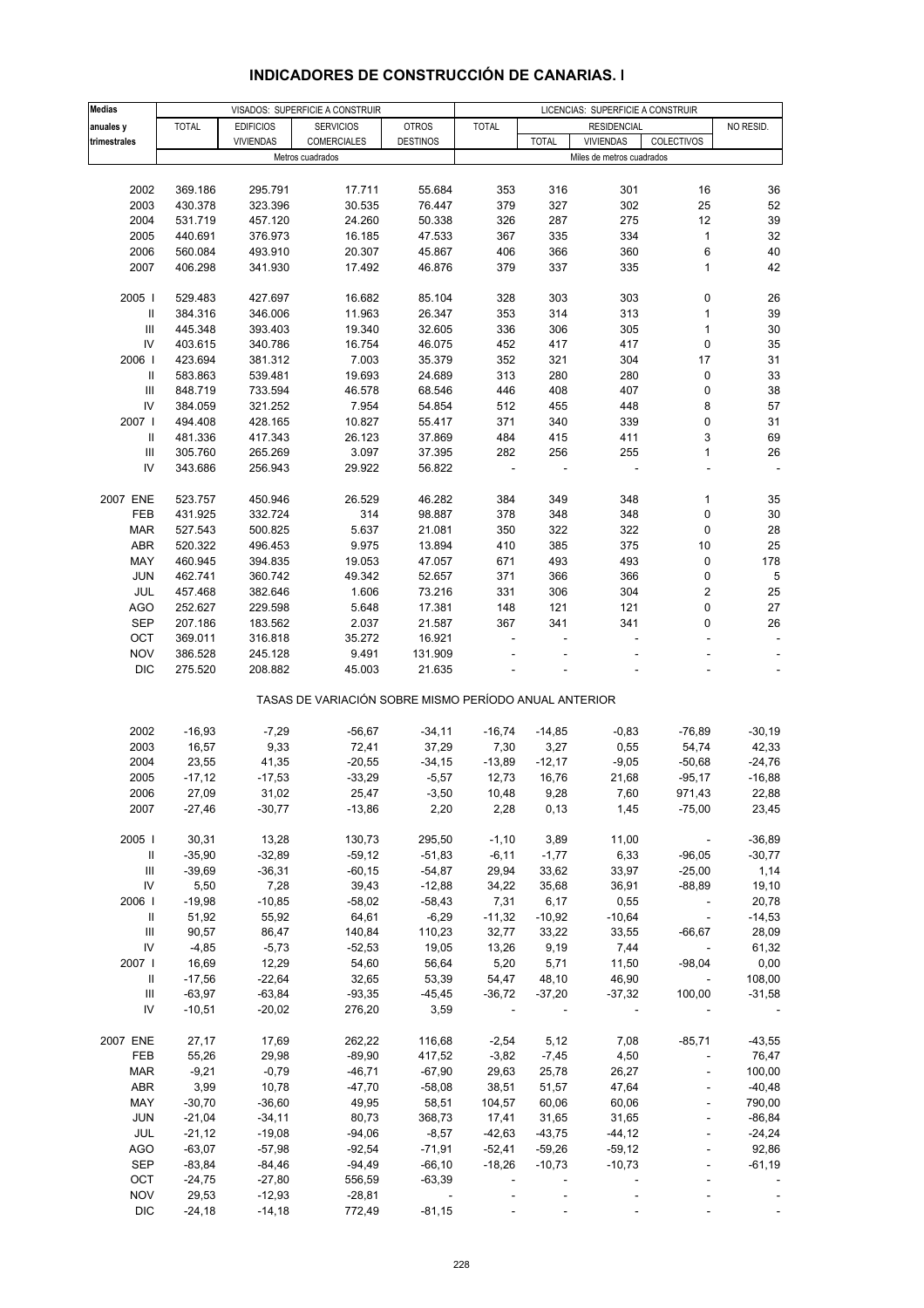| Medias                             |              |              | VIVIENDAS VISADAS COLEGIO ARQUITECTOS TÉCNICOS |                                                       |          | LICENCIAS MUNIC.: Nº DE VIVIENDAS |                |           |                          |
|------------------------------------|--------------|--------------|------------------------------------------------|-------------------------------------------------------|----------|-----------------------------------|----------------|-----------|--------------------------|
| anuales y                          | <b>TOTAL</b> |              | OBRA NUEVA                                     |                                                       | Α        | A                                 | <b>OBRA</b>    | REHABI-   | DEMO-                    |
| trimestrales                       |              | <b>TOTAL</b> | EDIF.VIV.                                      | OTROS EDIF.                                           | AMPLIAR  | <b>REFORMAR</b>                   | <b>NUEVA</b>   | LITACIÓN  | <b>LICIÓN</b>            |
|                                    |              |              |                                                |                                                       | Unidades |                                   |                |           |                          |
|                                    |              |              |                                                |                                                       |          |                                   |                |           |                          |
| 2002                               | 2.142        | 1.937        | 1.917                                          | 20                                                    | 68       | 138                               | 2.045          | 81        | 29                       |
| 2003                               | 2.257        | 2.103        | 2.052                                          | 52                                                    | 63       | 91                                | 2.109          | 65        | 22                       |
| 2004                               | 3.163        | 2.955        | 2.956                                          | 17                                                    | 83       | 126                               | 1.775          | 87        | 38                       |
| 2005                               | 2.643        | 2.461        | 2.437                                          | 23                                                    | 110      | 73                                | 2.387          | 59        | 43                       |
| 2006                               | 3.571        | 3.375        | 3.374                                          | $\mathbf{1}$                                          | 87       | 109                               | 2.400          | 73        | 48                       |
| 2007                               | 2.406        | 2.264        | 2.264                                          | 0                                                     | 58       | 85                                | 2.262          | 60        | 75                       |
|                                    |              |              |                                                |                                                       |          |                                   |                |           |                          |
| 2005                               | 3.168        | 2.883        | 2.821                                          | 62                                                    | 202      | 83                                | 2.348          | 60        | 26                       |
| $\, \parallel$                     | 2.363        | 2.202        | 2.202                                          | 0                                                     | 78       | 83                                | 2.339          | 62        | 25                       |
| $\ensuremath{\mathsf{III}}\xspace$ | 2.693        | 2.555        | 2.524                                          | 30                                                    | 80       | 58                                | 2.123          | 62        | 98                       |
| IV                                 | 2.349        | 2.203        | 2.202                                          | 0                                                     | 78       | 68                                | 2.735          | 50        | 23                       |
| 2006                               | 2.947        | 2.750        | 2.750                                          | 0                                                     | 71       | 126                               | 2.013          | 81        | 20                       |
| Ш                                  | 3.911        | 3.645        | 3.640                                          | 5                                                     | 92       | 174                               | 1.926          | 67        | 80                       |
| III                                | 5.163        | 4.974        | 4.974                                          | 0                                                     | 115      | 74                                | 2.607          | 63        | 43                       |
| IV                                 | 2.262        | 2.131        | 2.131                                          | 0                                                     | 69       | 62                                | 3.054          | 81        | 49                       |
| 2007 l                             | 3.066        | 2.898        | 2.898                                          | 0                                                     | 89       | 79                                | 2.301          | 94        | 39                       |
| $\, \parallel$                     | 2.866        | 2.718        | 2.718                                          | 0                                                     | 59       | 88                                | 2.741          | 43        | 159                      |
| $\ensuremath{\mathsf{III}}\xspace$ | 1.923        | 1.802        | 1.802                                          | 0                                                     | 44       | 78                                | 1.743          | 42        | 28                       |
| IV                                 | 1.770        | 1.636        | 1.636                                          | 0                                                     | 39       | 95                                |                |           |                          |
|                                    |              |              |                                                |                                                       |          |                                   |                |           |                          |
| 2007 ENE                           | 3.270        | 3.075        | 3.075                                          | 0                                                     | 124      | 71                                | 2.389          | 71        | 54                       |
| FEB                                | 2.396        | 2.268        | 2.268                                          | 0                                                     | 47       | 81                                | 2.319          | 131       | 35                       |
| <b>MAR</b>                         | 3.532        | 3.351        | 3.351                                          | 0                                                     | 97       | 84                                | 2.194          | 81        | 27                       |
| ABR                                | 3.201        | 3.107        | 3.107                                          | 0                                                     | 35       | 59                                | 2.596          | 70        | 31                       |
| MAY                                | 2.707        | 2.499        | 2.499                                          | 0                                                     | 86       | 122                               | 3.384          | 33        | 420                      |
| <b>JUN</b>                         | 2.690        | 2.549        | 2.549                                          | 0                                                     | 57       | 84                                | 2.244          | 25        | 27                       |
| JUL                                | 2.756        | 2.639        | 2.639                                          | 0                                                     | 46       | 71                                | 2.076          | 30        | 23                       |
| <b>AGO</b>                         | 1.657        | 1.525        | 1.525                                          | 0                                                     | 45       | 87                                | 775            | 17        | 14                       |
| <b>SEP</b>                         | 1.357        | 1.242        | 1.242                                          | 0                                                     | 40       | 75                                | 2.377          | 80        | 47                       |
| OCT                                | 2.273        | 2.124        | 2.124                                          | 0                                                     | 45       | 104                               |                | ÷,        |                          |
| <b>NOV</b>                         | 1.664        | 1.547        | 1.547                                          | 0                                                     | 27       | 90                                |                |           |                          |
| <b>DIC</b>                         | 1.372        | 1.236        | 1.236                                          | 0                                                     | 44       | 92                                |                |           | $\overline{\phantom{a}}$ |
|                                    |              |              |                                                | TASAS DE VARIACIÓN SOBRE MISMO PERÍODO ANUAL ANTERIOR |          |                                   |                |           |                          |
|                                    |              |              |                                                |                                                       |          |                                   |                |           |                          |
| 2002                               | $-15,41$     | $-14,26$     | $-12,67$                                       | $-69,20$                                              | $-32,89$ | $-20,29$                          | 4,47           | 8,42      | $-23,79$                 |
| 2003                               | 5,35         | 8,60         | 7,01                                           | 163,83                                                | $-7,16$  | $-34,16$                          | 3,11           | $-18,84$  | $-23,70$                 |
| 2004                               | 40,18        | 40,48        | 44,07                                          | $-67,10$                                              | 32,71    | 38,38                             | $-15,82$       | 32,78     | 70,83                    |
| 2005                               | $-16,45$     | $-16,72$     | $-17,54$                                       | 36,76                                                 | 31,76    | $-41,94$                          | 34,46          | $-32,47$  | 13,97                    |
| 2006                               | 35,09        | 37,16        | 38,42                                          | $-94,62$                                              | $-20,84$ | 49,26                             | 0,56           | 24,89     | 11,67                    |
| 2007                               | $-32,61$     | $-32,93$     | $-32,91$                                       |                                                       | $-33,43$ | $-21,90$                          | 3,66           | $-15,14$  | 58,78                    |
|                                    |              |              |                                                |                                                       |          |                                   |                |           |                          |
| 2005                               | 19,01        | 15,04        | 12,61                                          | $\overline{\phantom{a}}$                              | 167,70   | 3,33                              | 29,58          | $-46, 13$ | $-22,22$                 |
| Ш                                  | $-29,90$     | $-29,24$     | $-28,51$                                       | $\Box$                                                | $-14,23$ | $-50,50$                          | 15,34          | $-6,53$   | $-7,50$                  |
| $\ensuremath{\mathsf{III}}\xspace$ | $-37,16$     | $-36,93$     | $-37,42$                                       | 85,71                                                 | $-33,15$ | $-49,42$                          | 42,73          | $-38,21$  | 92,81                    |
| IV                                 | 0,54         | 2,43         | $-0,11$                                        | $-98,18$                                              | 69,06    | $-51,44$                          | 54,42          | $-26,83$  | $-42,86$                 |
| 2006                               | $-6,97$      | $-4,62$      | $-2,52$                                        | $\Box$                                                | $-64,63$ | 52,02                             | $-14,29$       | 34,81     | $-23,38$                 |
| Ш                                  | 65,47        | 65,56        | 65,33                                          |                                                       | 17,45    | 108,40                            | $-17,67$       | 8,06      | 222,97                   |
| III                                | 91,73        | 94,69        | 97,03                                          |                                                       | 43,33    | 28,16                             | 22,78          | 1,61      | $-56,27$                 |
| IV                                 | $-3,69$      | $-3,24$      | $-3,22$                                        | $\Box$                                                | $-11,91$ | $-8,87$                           | 11,65          | 62,67     | 116,18                   |
| 2007 l                             | 4,04         | 5,38         | 5,38                                           | $\blacksquare$                                        | 25,23    | $-37,40$                          | 14,31          | 15,98     | 96,61                    |
| Ш                                  | $-26,71$     | $-25,42$     | $-25,32$                                       |                                                       | $-35,51$ | $-49,14$                          | 42,36          | $-36,32$  | 100,00                   |
| Ш                                  | $-62,75$     | $-63,77$     | $-63,77$                                       | $\blacksquare$                                        | $-61,92$ | 4,48                              | $-33,15$       | $-32,80$  | $-34,88$                 |
| IV                                 | $-21,77$     | $-23,26$     | $-23,26$                                       | $\overline{a}$                                        | $-43,96$ | 54,59                             |                |           |                          |
|                                    |              |              |                                                |                                                       |          |                                   |                |           |                          |
| 2007 ENE                           | 26,84        | 27,65        | 27,65                                          | $\overline{\phantom{a}}$                              | 96,83    | $-33,02$                          | 7,76           | $-10, 13$ | 184,21                   |
| FEB                                | $-4,62$      | $-2,28$      | $-2,28$                                        |                                                       | 6,82     | $-44,90$                          | 10,06          | 57,83     | 52,17                    |
| <b>MAR</b>                         | $-5,84$      | $-4,80$      | $-4,80$                                        |                                                       | $-9,35$  | $-32,26$                          | 28,00          | $-1,22$   | 58,82                    |
| ABR                                | $-5,38$      | 3,91         | 3,91                                           | $\blacksquare$                                        | $-64,29$ | $-80,00$                          | 57,62          | $-4, 11$  | 82,35                    |
| MAY                                | $-38,66$     | $-41,42$     | $-41,21$                                       |                                                       | $-3,37$  | 110,34                            | 54,87          | $-38,89$  | 876,74                   |
| <b>JUN</b>                         | $-31,66$     | $-30,71$     | $-30,71$                                       | ÷,                                                    | $-35,96$ | $-50,00$                          | 15,37          | $-66,22$  | $-84,92$                 |
| JUL                                | $-15,49$     | $-15, 12$    | $-15,12$                                       | ÷,                                                    | $-37,84$ | $-8,97$                           | $-44,18$       | $-70,00$  | $-48,89$                 |
| AGO                                | $-56,43$     | $-57,92$     | $-57,92$                                       |                                                       | $-60,87$ | 35,94                             | $-52,83$       | $-10,53$  | $-53,33$                 |
| SEP                                | $-83,89$     | $-84,83$     | $-84,83$                                       |                                                       | $-74,19$ | $-7,41$                           | $-3,33$        | 14,29     | $-12,96$                 |
| OCT                                | $-24,23$     | $-25,68$     | $-25,68$                                       | $\blacksquare$                                        | $-47,67$ | 85,71                             | $\blacksquare$ |           |                          |
| <b>NOV</b>                         | $-21,62$     | $-22,69$     | $-22,69$                                       |                                                       | $-35,71$ | 12,50                             |                |           |                          |
| <b>DIC</b>                         | $-17,50$     | $-19,48$     | $-19,48$                                       |                                                       | $-44,30$ | 87,76                             |                |           |                          |

## **INDICADORES DE CONSTRUCCIÓN DE CANARIAS. II**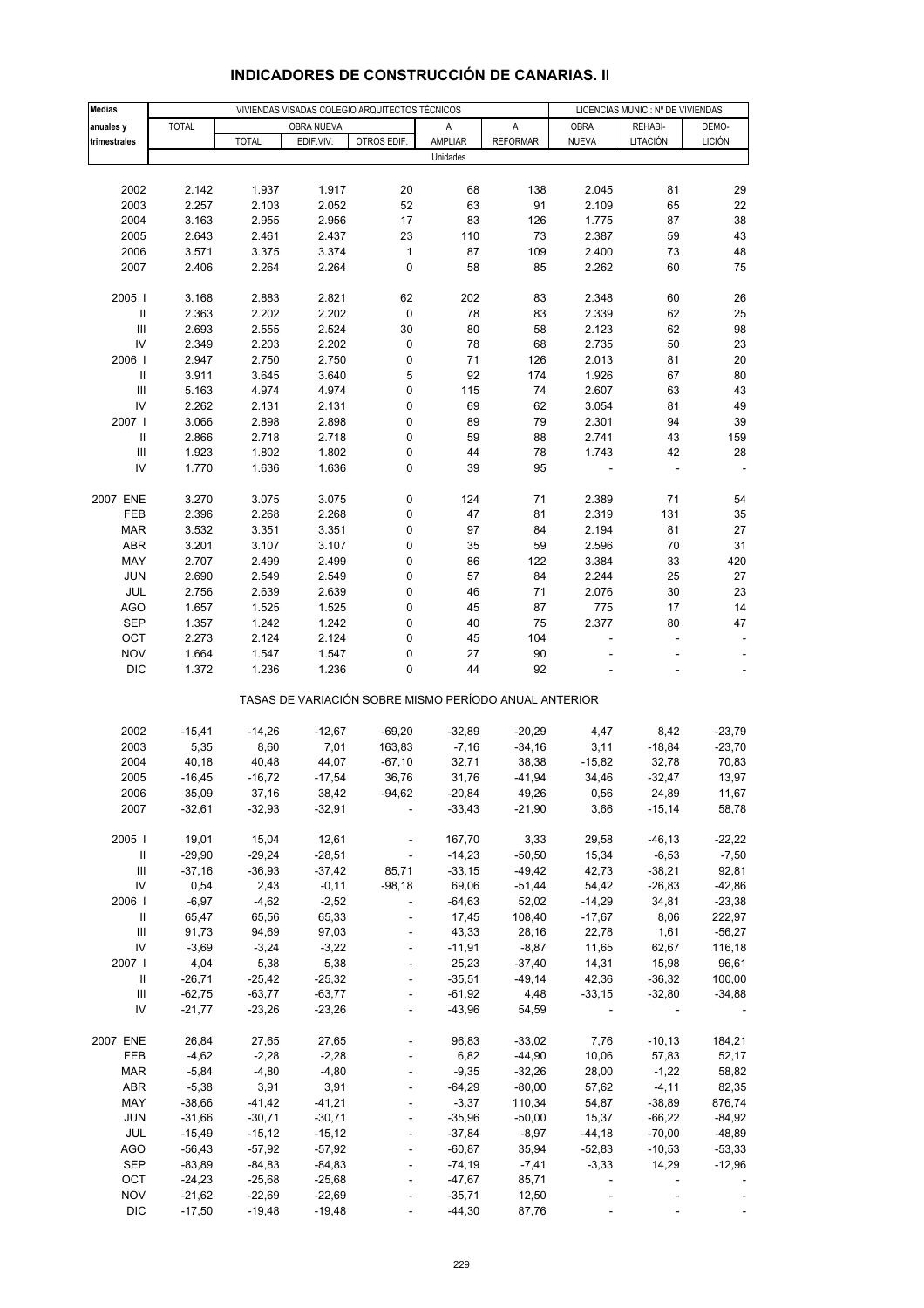| <b>Medias</b>                      |                          |                          | VIVIENDAS (2)            |                          |                          |                          |              | PROYECTOS VISADOS                                     |               | CERTIFICAC.  | LIQUIDACIÓN      |
|------------------------------------|--------------------------|--------------------------|--------------------------|--------------------------|--------------------------|--------------------------|--------------|-------------------------------------------------------|---------------|--------------|------------------|
| anuales y                          |                          | <b>INICIADAS</b>         |                          |                          | <b>TERMINADAS</b>        |                          |              | POR EL COLEGIO DE ARQUITECTOS                         |               | FIN DE OBRA  | <b>EJECUCIÓN</b> |
| trimestrales                       | <b>TOTAL</b>             | <b>PROTEGIDAS</b>        | <b>LIBRES</b>            | <b>TOTAL</b>             | <b>PROTEGIDAS</b>        | <b>LIBRES</b>            | <b>TOTAL</b> | <b>PROTEGIDOS</b>                                     | <b>LIBRES</b> | Nº VIVIENDAS | MAT. OBRA        |
|                                    |                          |                          |                          |                          | Unidades                 |                          |              |                                                       |               | Unidades     | Miles $\epsilon$ |
|                                    |                          |                          |                          |                          |                          |                          |              |                                                       |               |              |                  |
| 2002                               | 2.126                    | 10                       | 2.117                    | 2.369                    | 20                       | 2.350                    | 2.495        | 124                                                   | 2.372         | 1.477        | 66.803           |
| 2003                               | 2.504                    | 206                      | 2.298                    | 2.173                    | 102                      | 2.071                    | 2.866        | 185                                                   | 2.681         | 1.953        | 101.814          |
| 2004                               | 2.402                    | 82                       | 2.320                    | 2.149                    | 79                       | 2.070                    | 2.700        | 137                                                   | 2.563         | 2.120        | 115.331          |
| 2005                               | 2.505                    | 102                      | 2.403                    | 2.507                    | 201                      | 2.306                    | 2.960        | 164                                                   | 2.795         | 1.676        | 108.600          |
| 2006                               | 2.743                    | 102                      | 2.641                    | 2.272                    | 81                       | 2.191                    | 3.633        | 243                                                   | 3.390         | 1.812        | 113.496          |
| 2007                               | 2.104                    | 198                      | 1.907                    | 2.263                    | 114                      | 2.150                    | 2.801        | 65                                                    | 2.736         | 2.118        | 132.479          |
|                                    |                          |                          |                          |                          |                          |                          |              |                                                       |               |              |                  |
| 2005 l                             | 2.509                    | 11                       | 2.498                    | 2.200                    | 132                      | 2.068                    | 2.909        | 105                                                   | 2.804         | 1.057        | 81.085           |
| $\mathbf{II}$                      | 2.449                    | 62                       | 2.388                    | 2.698                    | 38                       | 2.660                    | 2.996        | 227                                                   | 2.769         | 1.856        | 110.685          |
| $\ensuremath{\mathsf{III}}\xspace$ | 2.504                    | 117                      | 2.387                    | 2.305                    | 207                      | 2.097                    | 2.893        | 134                                                   | 2.759         | 1.875        | 117.233          |
| ${\sf IV}$                         | 2.559                    | 220                      | 2.339                    | 2.823                    | 424                      | 2.398                    | 3.041        | 191                                                   | 2.849         | 1.915        | 125.398          |
| 2006                               | 2.620                    | 137                      | 2.483                    | 2.416                    | 6                        | 2.410                    | 2.839        | 320                                                   | 2.519         | 1.565        | 90.433           |
| $\mathbf{II}$                      | 2.130                    | 19                       | 2.110                    | 2.121                    | 68                       | 2.053                    | 3.593        | 189                                                   | 3.404         | 1.545        | 94.129           |
| $\ensuremath{\mathsf{III}}\xspace$ | 3.033                    | 93                       | 2.940                    | 1.965                    | 83                       | 1.882                    | 6.471        | 376                                                   | 6.095         | 1.766        | 107.113          |
| IV                                 | 3.189                    | 160                      | 3.029                    | 2.584                    | 168                      | 2.416                    | 1.629        | 89                                                    | 1.540         | 2.372        | 162.309          |
| 2007                               | 2.036                    | 251                      | 1.785                    | 2.577                    | 27                       | 2.549                    | 4.005        | 113                                                   | 3.892         | 1.787        | 105.042          |
| $\ensuremath{\mathsf{II}}$         | 2.535                    | 201                      | 2.334                    | 2.058                    | 159                      | 1.899                    | 2.689        | 35                                                    | 2.654         | 2.345        | 152.560          |
| $\ensuremath{\mathsf{III}}\xspace$ | 1.742                    | 141                      | 1.602                    | 2.155                    | 154                      | 2.001                    | 2.475        | 49                                                    | 2.425         | 1.749        | 107.289          |
| IV                                 |                          | ÷,                       | $\blacksquare$           |                          | $\blacksquare$           | $\overline{\phantom{a}}$ | 2.036        | 62                                                    | 1.974         | 2.590        | 165.025          |
|                                    |                          |                          |                          |                          |                          |                          |              |                                                       |               |              |                  |
| 2007 ENE                           | 2.500                    | 109                      | 2.391                    | 2.296                    | 82                       | 2.214                    | 2.106        | 14                                                    | 2.092         | 1.642        | 99.483           |
| FEB                                | 1.937                    | 262                      | 1.675                    | 1.827                    | 0                        | 1.827                    | 2.729        | 42                                                    | 2.687         | 1.616        | 101.308          |
| <b>MAR</b>                         | 1.670                    | 382                      | 1.288                    | 3.607                    | 0                        | 3.607                    | 7.180        | 283                                                   | 6.897         | 2.102        | 114.335          |
| <b>ABR</b>                         | 2.765                    | 233                      | 2.532                    | 2.079                    | 123                      | 1.956                    | 2.891        | 42                                                    | 2.849         | 1.831        | 131.779          |
| MAY                                | 1.980                    | 105                      | 1.875                    | 1.698                    | 122                      | 1.576                    | 2.340        | 12                                                    | 2.328         | 2.807        | 172.994          |
| JUN                                | 2.860                    | 265                      | 2.595                    | 2.398                    | 233                      | 2.165                    | 2.835        | 51                                                    | 2.784         | 2.396        | 152.906          |
| JUL                                | 2.217                    | 230                      | 1.987                    | 2.806                    | 445                      | 2.361                    | 2.947        | 39                                                    | 2.908         | 2.070        | 123.015          |
| <b>AGO</b>                         | 1.789                    | 34                       | 1.755                    | 2.019                    | 16                       | 2.003                    | 2.599        | 46                                                    | 2.553         | 1.509        | 95.265           |
| <b>SEP</b>                         | 1.221                    | 158                      | 1.063                    | 1.639                    | $\mathbf{1}$             | 1.638                    | 1.878        | 63                                                    | 1.815         | 1.667        | 103.585          |
| OCT                                | $\blacksquare$           | $\blacksquare$           | $\overline{\phantom{a}}$ | L,                       | ÷,                       | $\Box$                   | 2.460        | 37                                                    | 2.423         | 2.687        | 177.153          |
| <b>NOV</b>                         |                          |                          |                          |                          |                          | ÷                        | 1.871        | 116                                                   | 1.755         | 3.355        | 206.301          |
| <b>DIC</b>                         |                          |                          |                          |                          |                          | ÷                        | 1.777        | 33                                                    | 1.744         | 1.728        | 111.620          |
|                                    |                          |                          |                          |                          |                          |                          |              | TASAS DE VARIACIÓN SOBRE MISMO PERÍODO ANUAL ANTERIOR |               |              |                  |
|                                    |                          |                          |                          |                          |                          |                          |              |                                                       |               |              |                  |
| 2002                               | $-4,48$                  | $-87,29$                 | $-1,55$                  | 6,73                     | $-78,76$                 | 10,47                    | 3,47         | 11,76                                                 | 3,07          | 50,98        | 37,32            |
| 2003                               | 17,79                    | ÷,                       | 8,60                     | $-8,28$                  | 416,88                   | $-11,85$                 | 14,86        | 49,70                                                 | 13,05         | 32,20        | 52,41            |
| 2004                               | $-4, 11$                 | $-60,23$                 | 0,92                     | $-1,11$                  | $-22,29$                 | $-0,07$                  | $-5,78$      | $-25,77$                                              | $-4,40$       | 8,54         | 13,28            |
| 2005                               | 4,32                     | 25,03                    | 3,59                     | 16,64                    | 152,84                   | 11,42                    | 9,60         | 19,66                                                 | 9,06          | $-20,95$     | $-5,84$          |
| 2006                               | 9,48                     | $-0,16$                  | 9,89                     | -9,37                    | -59,49                   | $-5,01$                  | 22,75        | 48,12                                                 | 21,26         | 8,15         | 4,51             |
| 2007                               | $-18,88$                 | 137,70                   | $-24,06$                 | 4,41                     | 117,45                   | 1,62                     | $-22,90$     | $-73,37$                                              | $-19,27$      | 16,85        | 16,73            |
|                                    |                          |                          |                          |                          |                          |                          |              |                                                       |               |              |                  |
| 2005                               | $-3,19$                  | $-73,60$                 | $-2,04$                  | 14,09                    | 483,82                   | 8,50                     | $-0,58$      | $-24,15$                                              | 0,59          | $-53,21$     | $-23,67$         |
| $\mathbf{H}$                       | $-4,39$                  | 17,09                    | $-4,84$                  | 20,69                    | $-47,73$                 | 23,02                    | 14,57        | 79,21                                                 | 11,28         | 11,96        | 4,81             |
| Ш                                  | 9,86                     | 191,67                   | 6,61                     | 3,61                     | 85,12                    | $-0,71$                  | 24,54        | 9,51                                                  | 25,37         | $-18,12$     | $-0,35$          |
| IV                                 | 17,71                    | 13,97                    | 18,07                    | 27,90                    | 288,11                   | 14,33                    | 3,51         | 18,11                                                 | 2,65          | $-15,76$     | $-4,88$          |
| 2006                               | 4,41                     | $\sim 100$               | $-0,61$                  | 9,82                     | $-95,47$                 | 16,55                    | $-2,41$      | 205,41                                                | $-10,16$      | 48,11        | 11,53            |
| $\mathbf{II}$                      | $-13,05$                 | $-68,65$                 | $-11,62$                 | $-21,40$                 | 76,52                    | $-22,81$                 | 19,94        | $-16,89$                                              | 22,96         | $-16,75$     | $-14,96$         |
| Ш                                  | 21,13                    | $-20,29$                 | 23,15                    | $-14,72$                 | $-59,97$                 | $-10,25$                 | 123,68       | 180,15                                                | 120,93        | $-5,81$      | $-8,63$          |
| ${\sf IV}$                         | 24,62                    | $-27,53$                 | 29,53                    | $-8,44$                  | $-60,33$                 | 0,74                     | $-46,43$     | $-53,48$                                              | $-45,95$      | 23,90        | 29,44            |
| 2007                               | $-22,29$                 | 83,21                    | $-28,11$                 | 6,64                     | 355,56                   | 5,77                     | 41,09        | $-64,65$                                              | 54,51         | 14,16        | 16,15            |
| $\mathbf{H}$                       | 19,03                    | 939,66                   | 10,60                    | $-2,95$                  | 135,47                   | $-7,52$                  | $-25,17$     | $-81,45$                                              | $-22,05$      | 51,73        | 62,08            |
| Ш                                  | $-42,55$                 | 51,25                    | $-45,52$                 | 9,63                     | 85,54                    | 6,29                     | $-61,76$     | $-86,89$                                              | $-60,21$      | $-0,96$      | 0, 16            |
| IV                                 | $\overline{\phantom{a}}$ | $\blacksquare$           | $\blacksquare$           | $\overline{\phantom{a}}$ | $\overline{\phantom{a}}$ | $\sim$ 10 $\pm$          | 24,98        | $-30,34$                                              | 28,18         | 9,18         | 1,67             |
|                                    |                          |                          |                          |                          |                          |                          |              |                                                       |               |              |                  |
| 2007 ENE                           | $-5,30$                  | $-72,47$                 | 6,55                     | $-10,38$                 | 583,33                   | $-13,18$                 | $-7,39$      | $-93,55$                                              | 1,70          | 41,92        | 50,41            |
| FEB                                | $-16,29$                 | $\Box$                   | $-27,61$                 | $-11,01$                 | $\sim$                   | $-10,92$                 | 2,21         | $-87,50$                                              | 15, 12        | 21,32        | 45,54            |
| <b>MAR</b>                         | $-42,51$                 | $\overline{\phantom{a}}$ | $-55,43$                 | 36,94                    | $\sim$ $-$               | 37,15                    | 101,01       | $-30,30$                                              | 117,85        | $-4,71$      | $-15,65$         |
| <b>ABR</b>                         | 57,10                    | $\blacksquare$           | 45,35                    | 7,94                     | 9,82                     | 7,83                     | $-6,17$      | $-75,58$                                              | $-2,06$       | 41,72        | 51,92            |
| MAY                                | 6,45                     | $\blacksquare$           | 0,86                     | 6,13                     | 229,73                   | 0,83                     | $-33,22$     | $-93,33$                                              | $-29,96$      | 146,44       | 129,95           |
| JUN                                | 3,29                     | 579,49                   | $-4,95$                  | $-15,47$                 | 331,48                   | $-22,21$                 | $-32,40$     | $-76,17$                                              | $-30,05$      | 8,66         | 26,99            |
| JUL                                | $-20,22$                 | 15,58                    | $-22,98$                 | 18,60                    | 129,38                   | 8,70                     | $-31,88$     | $-89,29$                                              | $-26,60$      | $-9,05$      | $-8,90$          |
| AGO                                | $-49,36$                 | $-15,00$                 | $-49,76$                 | $-4,18$                  | $\overline{\phantom{a}}$ | $-4,94$                  | $-41,75$     | $-82,10$                                              | $-39,29$      | $-18,17$     | $-12,49$         |
| <b>SEP</b>                         | $-56,17$                 | 295,00                   | $-61,29$                 | 15,18                    | $-98,18$                 | 19,74                    | $-82,32$     | $-87,60$                                              | $-82,06$      | 41,63        | 33,75            |
| OCT                                |                          | $\bar{a}$                | $\overline{\phantom{a}}$ |                          |                          | $\overline{\phantom{a}}$ | 56,19        | $-71,76$                                              | 67,80         | 9,23         | 22,49            |
| <b>NOV</b>                         |                          |                          |                          |                          |                          | $\overline{\phantom{a}}$ | 34,90        | 36,47                                                 | 34,79         | 27,37        | 25,46            |
| <b>DIC</b>                         |                          |                          |                          |                          |                          |                          | $-7,69$      | $-35,29$                                              | $-6,94$       | $-14,58$     | $-37,24$         |

# **INDICADORES DE CONSTRUCCIÓN DE CANARIAS. III**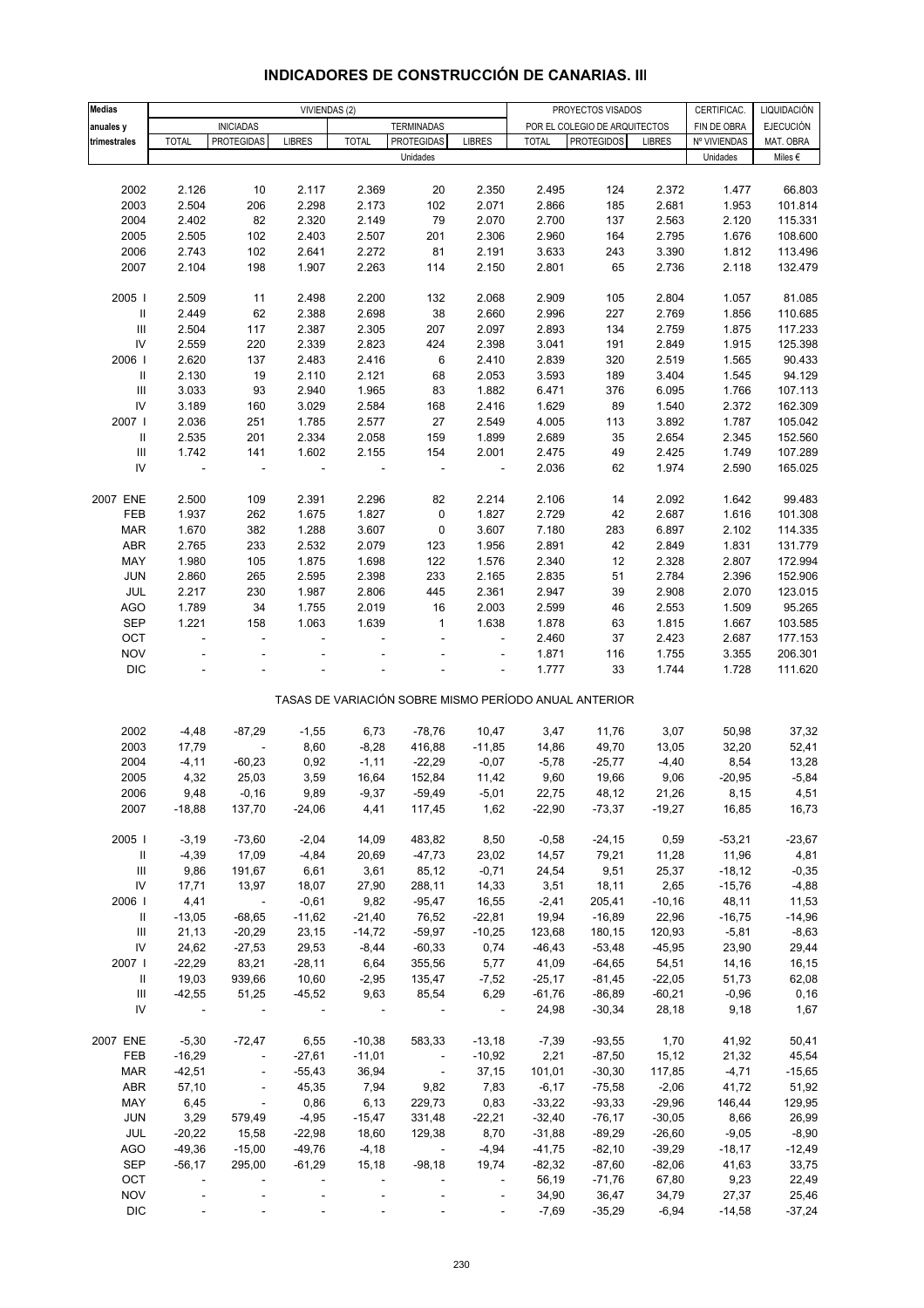| <b>Medias</b> | LICITACIÓN OFICIAL (SEOPAN) |                       |                      | LICITACIÓN OFICIAL (FOMENTO)                          |                    |              |  |
|---------------|-----------------------------|-----------------------|----------------------|-------------------------------------------------------|--------------------|--------------|--|
| anuales y     | <b>TOTAL</b>                | <b>EDIFICACIÓN</b>    | OBRA CIVIL           | <b>TOTAL</b>                                          | <b>EDIFICACIÓN</b> | INGENIERÍA   |  |
| trimestrales  |                             |                       |                      |                                                       |                    | <b>CIVIL</b> |  |
|               |                             |                       |                      | Miles €                                               |                    |              |  |
|               |                             |                       |                      |                                                       |                    |              |  |
| 2003          | 51.383,3                    | 19.511,8              | 31.871,6             | 40.960                                                | 15.116             | 25.844       |  |
| 2004          | 76.494,1                    | 45.716,9              | 30.777,1             | 61.632                                                | 32.945             | 28.687       |  |
| 2005          | 99.480,0                    | 49.208,4              | 50.271,6             | 79.818                                                | 34.662             | 45.156       |  |
| 2006          | 151.105,2                   | 43.984,0              | 107.121,2            | 130.370                                               | 33.196             | 97.174       |  |
| 2007          | 119.929,7                   | 47.348,9              | 72.580,8             | 103.859                                               | 24.297             | 79.562       |  |
| 2008          | 276.203,0                   | 241.111,0             | 35.092,0             |                                                       |                    |              |  |
| 2005 II       | 85.217,7                    | 53.163,7              | 32.054,0             | 76.979                                                | 38.255             | 38.723       |  |
| Ш             | 84.804,3                    | 52.399,3              | 32.405,0             | 63.360                                                | 43.245             | 20.115       |  |
| IV            | 116.706,3                   | 57.351,7              | 59.354,7             | 86.888                                                | 47.098             | 39.790       |  |
| 2006          | 197.013,3                   | 41.915,3              | 155.098,0            | 156.316                                               | 28.928             | 127.389      |  |
| Ш             | 86.501,0                    | 31.519,7              | 54.981,3             | 79.416                                                | 27.918             | 51.498       |  |
| Ш             | 119.752,3                   | 62.600,0              | 57.152,3             | 101.007                                               | 49.652             | 51.355       |  |
| IV            | 201.154,0                   | 39.901,0              | 161.253,0            | 184.740                                               | 26.287             | 158.454      |  |
| 2007 I        | 105.231,0                   | 22.651,7              | 82.579,3             | 99.703                                                | 30.388             | 69.315       |  |
| Ш             | 202.945,7                   | 47.901,3              | 155.044,3            | 205.131                                               | 31.807             | 173.324      |  |
| Ш             |                             | 97.386,0              |                      | 51.264                                                | 15.842             |              |  |
|               | 118.346,7                   |                       | 20.960,7             |                                                       |                    | 35.423       |  |
| IV            | 53.195,3                    | 21.456,7              | 31.738,7             | 37.076                                                | 16.577             | 20.500       |  |
| 2008          | 276.203,0                   | 241.111,0             | 35.092,0             |                                                       |                    |              |  |
| 2007 FEB      | 55.482,0                    | 28.960,0              | 26.522,0             | 182.317                                               | 20.220             | 162.097      |  |
| <b>MAR</b>    | 194.437,0                   | 22.556,0              | 171.881,0            | 68.087                                                | 49.117             | 18.970       |  |
| ABR           | 77.236,0                    | 53.668,0              | 23.568,0             | 404.480                                               | 52.059             | 352.421      |  |
| MAY           | 147.745,0                   | 59.594,0              | 88.151,0             | 173.661                                               | 20.729             | 152.932      |  |
| <b>JUN</b>    | 383.856,0                   | 30.442,0              | 353.414,0            | 37.251                                                | 22.633             | 14.618       |  |
| JUL           | 240.551,0                   | 229.556,0             | 10.995,0             | 91.864                                                | 36.796             | 55.068       |  |
| AGO           | 97.048,0                    | 57.735,0              | 39.313,0             | 5.852                                                 | 2.466              | 3.386        |  |
| SEP           | 17.441,0                    | 4.867,0               | 12.574,0             | 56.077                                                | 8.263              | 47.814       |  |
| OCT           | 65.174,0                    | 13.550,0              | 51.624,0             | 28.990                                                | 6.283              | 22.707       |  |
| <b>NOV</b>    | 43.918,0                    | 13.704,0              | 30.214,0             | 45.161                                                | 26.870             | 18.292       |  |
| DIC           |                             |                       |                      |                                                       |                    |              |  |
| 2008 ENE      | 50.494,0<br>276.203,0       | 37.116,0<br>241.111,0 | 13.378,0<br>35.092,0 |                                                       |                    |              |  |
|               |                             |                       |                      | TASAS DE VARIACIÓN SOBRE MISMO PERÍODO ANUAL ANTERIOR |                    |              |  |
| 2003          | $-26,24$                    | $-25,87$              | $-26,46$             | $-49,82$                                              | $-41,45$           | $-53,69$     |  |
| 2004          | 48,87                       | 134,30                |                      | 50,47                                                 | 117,95             | 11,00        |  |
|               |                             |                       | $-3,43$              |                                                       |                    |              |  |
| 2005          | 30,05                       | 7,64                  | 63,34                | 29,51                                                 | 5,21               | 57,41        |  |
| 2006          | 51,90                       | $-10,62$              | 113,08               | 63,33                                                 | $-4,23$            | 115,19       |  |
| 2007          | $-20.63$                    | 7,65                  | $-32,24$             | $-16,06$                                              | $-30,18$           | $-10,53$     |  |
| 2008          | 319,93                      |                       | $-28,87$             |                                                       |                    |              |  |
| 2005 II       | $-17,65$                    | $-21,24$              | $-10,90$             | $-7,15$                                               | $-22,92$           | 16,37        |  |
| Ш             | 9,83                        | 16,71                 | 0,26                 | 17,34                                                 | 80,81              | $-33,13$     |  |
| IV            | 90,09                       | 99,12                 | 82,12                | 54,65                                                 | 36,84              | 82,80        |  |
| 2006          | 77,18                       | 23,57                 | 100,72               | 69,82                                                 | 187,89             | 55,36        |  |
| Ш             | 1,51                        | $-40,71$              | 71,53                | 3,17                                                  | $-27,02$           | 32,99        |  |
| Ш             | 41,21                       | 19,47                 | 76,37                | 59,42                                                 | 14,81              | 155,31       |  |
| IV            | 72,36                       | $-30,43$              | 171,68               | 112,62                                                | -44,19             | 298,22       |  |
| 2007          | $-46,59$                    | $-45,96$              | -46,76               | $-36,22$                                              | 5,05               | $-45,59$     |  |
| Ш             | 134,62                      | 51,97                 | 181,99               | 158,30                                                | 13,93              | 236,56       |  |
| Ш             | $-1,17$                     | 55,57                 | $-63,32$             | $-49,25$                                              | $-68,09$           | $-31,02$     |  |
| IV            | $-73,55$                    | $-46,23$              | $-80,32$             | $-78,86$                                              | -47,64             | $-85,74$     |  |
|               |                             |                       |                      |                                                       |                    |              |  |
| 2008          | 319,93                      |                       | -28,87               |                                                       |                    |              |  |
| 2007 FEB      | $-20,03$                    | $-49,53$              | 121,13               | 371,55                                                | $-32,15$           |              |  |
| MAR           | 63,59                       | $-58,89$              | 168,62               | $-27,70$                                              | $-0,66$            | $-57,58$     |  |
| ABR           | $-16,36$                    | 77,79                 | $-62,08$             | 353,66                                                | 241,37             | 376,83       |  |
| MAY           | 55,87                       | 74,13                 | 45,55                | 87,43                                                 | $-55,28$           | 230,31       |  |
| <b>JUN</b>    | 430,36                      | 0,97                  | 736,92               | $-33,99$                                              | 2,17               | $-57,36$     |  |
| JUL           | 215,37                      | 513,13                | $-71,69$             | 54,86                                                 | 41,84              | 64,97        |  |
| AGO           | $-28,52$                    | 85,57                 | $-62,43$             | $-95,30$                                              | $-90,94$           | $-96,52$     |  |
| <b>SEP</b>    | $-88,15$                    | $-95,92$              | $-55,05$             | $-52,98$                                              | -91,37             | 103,67       |  |
| OCT           | $-62,00$                    | $-75,44$              | $-55,63$             | $-81,22$                                              | $-76,86$           | $-82,15$     |  |
| <b>NOV</b>    | -77,43                      | $-59,39$              | $-81,22$             | $-77,00$                                              | $-25,70$           | $-88,58$     |  |
| <b>DIC</b>    | $-78,73$                    | 20,53                 | $-93,52$             |                                                       |                    |              |  |
| 2008 ENE      |                             |                       |                      |                                                       |                    |              |  |
|               | 319,93                      |                       | $-28,87$             |                                                       |                    |              |  |

# **INDICADORES DE CONSTRUCCIÓN DE CANARIAS. IV**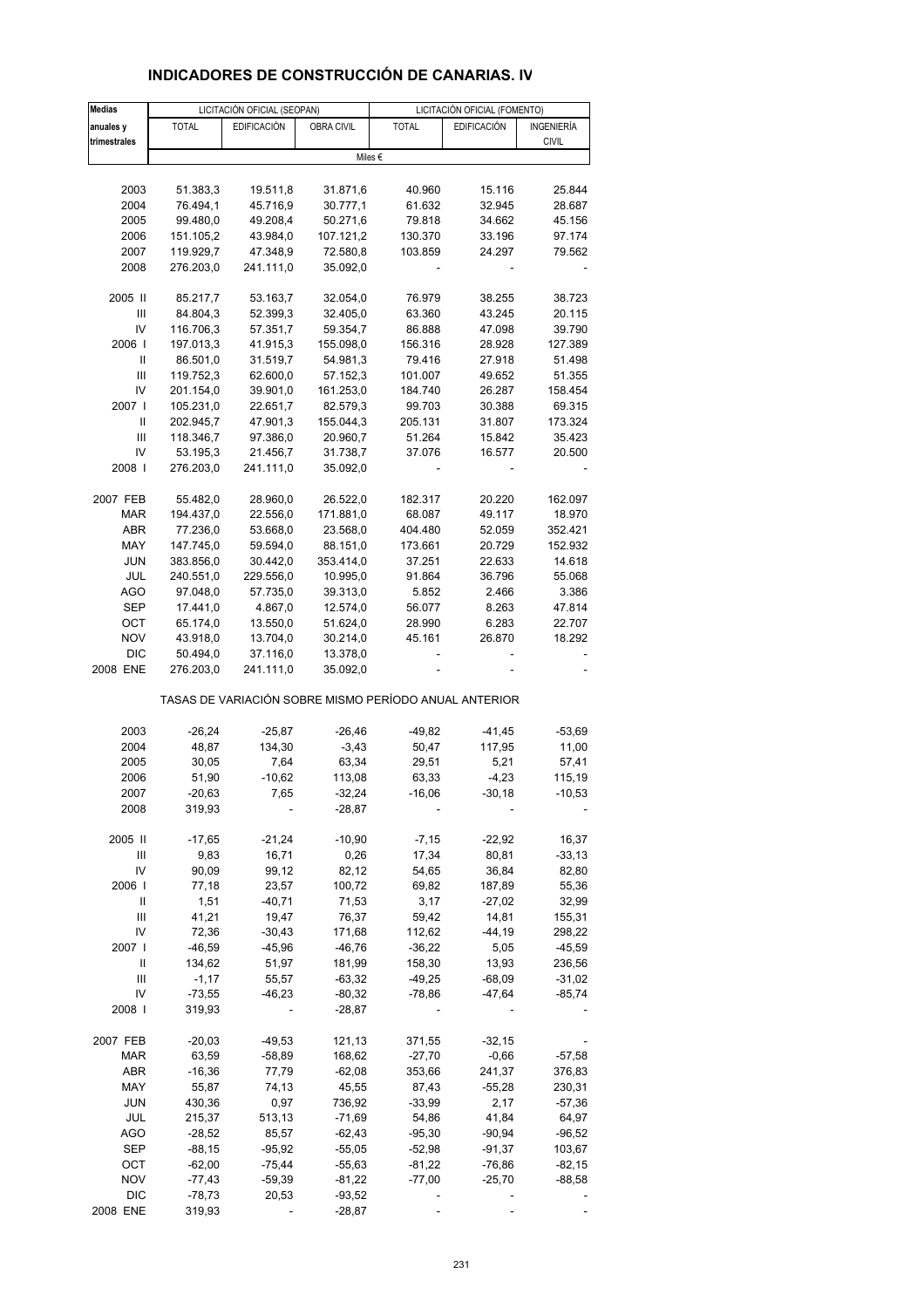| <b>Medias</b>                      | ESTABLECIMIENTOS HOTELEROS |                    |                    |                                                       |                          |                    |                  |  |  |
|------------------------------------|----------------------------|--------------------|--------------------|-------------------------------------------------------|--------------------------|--------------------|------------------|--|--|
| anuales y                          |                            | NÚMERO DE VIAJEROS |                    |                                                       | NÚMERO DE PERNOCTACIONES |                    | <b>GRADO DE</b>  |  |  |
| trimestrales                       | <b>TOTAL</b>               | <b>ESPAÑOLES</b>   | <b>EXTRANJEROS</b> | <b>TOTAL</b>                                          | <b>ESPAÑOLES</b>         | <b>EXTRANJEROS</b> | <b>OCUPACIÓN</b> |  |  |
|                                    |                            |                    | Unidades           |                                                       |                          |                    | %                |  |  |
|                                    |                            |                    |                    |                                                       |                          |                    |                  |  |  |
|                                    |                            |                    |                    |                                                       |                          |                    |                  |  |  |
| 2003                               | 503.113                    | 152.602            | 352.388            | 3.555.891                                             | 648.415                  | 2.911.401          | 69,93            |  |  |
| 2004                               | 519.122                    | 176.116            | 343.121            | 3.541.220                                             | 733.017                  | 2.808.021          | 68,17            |  |  |
| 2005                               | 528.093                    | 184.306            | 343.377            | 3.591.830                                             | 777.710                  | 2.812.629          | 67,77            |  |  |
| 2006                               | 567.520                    | 195.813            | 371.707            | 3.931.033                                             | 830.337                  | 3.100.696          | 68,51            |  |  |
| 2007                               | 601.499                    | 206.334            | 395.164            | 4.049.635                                             | 862.198                  | 3.187.438          | 67,76            |  |  |
| 2008                               | 569.521                    | 128.699            | 440.822            | 4.035.784                                             | 484.154                  | 3.551.630          | 66,14            |  |  |
|                                    |                            |                    |                    |                                                       |                          |                    |                  |  |  |
| 2005 II                            | 466.754                    | 170.750            | 294.765            | 3.010.437                                             | 631.784                  | 2.376.120          | 58,53            |  |  |
| Ш                                  | 591.294                    | 271.367            | 319.282            | 4.144.501                                             | 1.333.366                | 2.808.118          | 75,41            |  |  |
| IV                                 | 534.254                    | 156.897            | 377.828            | 3.638.693                                             | 630.433                  | 3.008.625          | 67,43            |  |  |
| 2006                               | 503.135                    | 126.516            | 376.618            | 3.698.880                                             | 491.329                  | 3.207.550          | 68,16            |  |  |
| Ш                                  | 550.398                    | 195.608            | 354.790            | 3.597.403                                             | 754.143                  | 2.843.260          | 65,30            |  |  |
| Ш                                  | 643.715                    | 283.400            | 360.315            | 4.590.549                                             | 1.403.249                | 3.187.300          | 76,34            |  |  |
| IV                                 | 572.831                    | 177.726            | 395.105            | 3.837.299                                             | 672.626                  | 3.164.673          | 64,23            |  |  |
| 2007 l                             | 551.335                    | 136.664            | 414.671            | 3.864.582                                             | 499.079                  | 3.365.503          | 65,81            |  |  |
| $\sf II$                           | 566.111                    | 207.896            | 358.215            | 3.651.567                                             | 804.630                  | 2.846.937          | 62,74            |  |  |
| $\ensuremath{\mathsf{III}}\xspace$ |                            | 300.750            | 363.498            | 4.657.565                                             | 1.479.383                |                    | 75,76            |  |  |
|                                    | 664.248                    |                    |                    |                                                       |                          | 3.178.182          |                  |  |  |
| IV                                 | 624.300                    | 180.028            | 444.273            | 4.024.827                                             | 665.699                  | 3.359.128          | 66,75            |  |  |
| 2008                               | 569.521                    | 128.699            | 440.822            | 4.035.784                                             | 484.154                  | 3.551.630          | 66,14            |  |  |
|                                    |                            |                    |                    |                                                       |                          |                    |                  |  |  |
| 2007 FEB                           | 520.155                    | 133.465            | 386.690            | 3.568.244                                             | 481.783                  | 3.086.461          | 64,72            |  |  |
| <b>MAR</b>                         | 627.377                    | 161.732            | 465.645            | 4.176.117                                             | 535.794                  | 3.640.323          | 68,89            |  |  |
| <b>ABR</b>                         | 630.011                    | 217.366            | 412.645            | 3.941.523                                             | 825.294                  | 3.116.229          | 67,16            |  |  |
| MAY                                | 494.070                    | 180.538            | 313.532            | 3.304.529                                             | 684.900                  | 2.619.629          | 56,23            |  |  |
| <b>JUN</b>                         | 574.252                    | 225.784            | 348.468            | 3.708.650                                             | 903.697                  | 2.804.953          | 64,83            |  |  |
| JUL                                | 673.272                    | 301.514            | 371.758            | 4.677.543                                             | 1.406.568                | 3.270.975          | 75,93            |  |  |
| <b>AGO</b>                         | 708.427                    | 345.238            | 363.189            | 5.202.512                                             | 1.873.646                | 3.328.866          | 81,77            |  |  |
| <b>SEP</b>                         | 611.046                    | 255.498            | 355.548            | 4.092.640                                             | 1.157.935                | 2.934.705          | 69,57            |  |  |
| OCT                                | 654.239                    | 212.157            | 442.082            | 4.105.900                                             | 825.201                  | 3.280.699          | 67,06            |  |  |
| <b>NOV</b>                         | 609.122                    | 164.510            | 444.612            | 4.097.259                                             | 610.299                  | 3.486.960          | 69,63            |  |  |
| <b>DIC</b>                         | 609.540                    | 163.416            | 446.124            | 3.871.322                                             | 561.596                  | 3.309.726          | 63,57            |  |  |
| 2008 ENE                           | 569.521                    | 128.699            | 440.822            | 4.035.784                                             | 484.154                  | 3.551.630          | 66,14            |  |  |
|                                    |                            |                    |                    | TASAS DE VARIACIÓN SOBRE MISMO PERÍODO ANUAL ANTERIOR |                          |                    |                  |  |  |
|                                    |                            |                    |                    |                                                       |                          |                    |                  |  |  |
| 2003                               | 3,12                       | 7,66               | 1,12               | 3,85                                                  | 8,73                     | 2,79               | 1,76             |  |  |
| 2004                               | 3,18                       | 15,41              | $-2,63$            | $-0,41$                                               | 13,05                    | $-3,55$            | $-2,52$          |  |  |
| 2005                               | 1,73                       | 4,65               | 0,07               | 1,43                                                  | 6, 10                    | 0, 16              | $-0,58$          |  |  |
| 2006                               | 7,47                       | 6,24               | 8,25               | 9,44                                                  | 6,77                     | 10,24              | 1,08             |  |  |
| 2007                               | 5,99                       | 5,37               | 6,31               | 3,02                                                  | 3,84                     | 2,80               | $-1,09$          |  |  |
| 2008                               | 12,45                      | 12,11              | 12,55              | 4,84                                                  | 0,94                     | 5,40               | 3,65             |  |  |
|                                    |                            |                    |                    |                                                       |                          |                    |                  |  |  |
| 2005 II                            | $-1,69$                    | 3,81               | $-4,96$            | $-1,39$                                               | 3,46                     | $-2,67$            | $-2,27$          |  |  |
| Ш                                  | 2,78                       | 3,55               | 2,05               | 1,84                                                  | 3,07                     | 1,24               | $-1,78$          |  |  |
| IV                                 | 3,84                       | 2,30               | 4,52               | 2,95                                                  | 6,11                     | 2,28               | 0,30             |  |  |
| 2006                               | $-3,26$                    | $-8,46$            | $-1,31$            | 3,50                                                  | $-4,64$                  | 4,90               | $-2,25$          |  |  |
| Ш                                  | 17,92                      | 14,56              | 20,36              | 19,50                                                 | 19,37                    | 19,66              | 11,57            |  |  |
| $\ensuremath{\mathsf{III}}\xspace$ | 8,87                       | 4,43               | 12,85              | 10,76                                                 | 5,24                     | 13,50              | 1,23             |  |  |
| IV                                 | 7,22                       | 13,28              | 4,57               | 5,46                                                  | 6,69                     | 5,19               | $-4,74$          |  |  |
| 2007                               | 9,58                       | 8,02               | 10, 10             | 4,48                                                  | 1,58                     | 4,92               | $-3,45$          |  |  |
|                                    |                            |                    |                    |                                                       |                          |                    |                  |  |  |
| Ш                                  | 2,85                       | 6,28               | 0,97               | 1,51                                                  | 6,69                     | 0, 13              | $-3,92$          |  |  |
| Ш                                  | 3,19                       | 6,12               | 0,88               | 1,46                                                  | 5,43                     | $-0,29$            | $-0,76$          |  |  |
| IV                                 | 8,99                       | 1,30               | 12,44              | 4,89                                                  | $-1,03$                  | 6,14               | 3,92             |  |  |
| 2008                               | 12,45                      | 12,11              | 12,55              | 4,84                                                  | 0,94                     | 5,40               | 3,65             |  |  |
| 2007 FEB                           | 7,85                       | 7,08               | 8,11               | 4,06                                                  | 3,85                     | 4,09               | $-4,61$          |  |  |
| MAR                                | 12,93                      | 11,54              | 13,43              | 6,35                                                  | 0,62                     | 7,25               | $-1,06$          |  |  |
| ABR                                | 2,75                       | 3,11               | 2,56               | 1,28                                                  | 8,48                     | $-0,47$            | $-3,81$          |  |  |
| MAY                                | $-3,15$                    | 3,41               | $-6,56$            | $-1,39$                                               | $-0,66$                  | $-1,58$            | $-8,27$          |  |  |
| <b>JUN</b>                         | 8,78                       | 12,09              | 6,74               | 4,49                                                  | 11,26                    | 2,47               | 0,08             |  |  |
| JUL                                | 4,34                       | 7,55               | 1,87               | 2,97                                                  | 6,95                     | 1,34               | $-0,34$          |  |  |
| AGO                                | 2,77                       | 6,28               |                    |                                                       | 6,75                     |                    |                  |  |  |
|                                    |                            |                    | $-0,35$            | 1,73                                                  |                          | $-0,89$            | $-0,76$          |  |  |
| SEP                                | 2,43                       | 4,28               | 1,14               | $-0,54$                                               | 1,62                     | $-1,37$            | $-1,21$          |  |  |
| OCT                                | 6,48                       | 4,47               | 7,47               | 0,45                                                  | 0,94                     | 0,32               | $-0,40$          |  |  |
| <b>NOV</b>                         | 9,23                       | 8,98               | 9,32               | 7,96                                                  | 8,83                     | 7,80               | 6,75             |  |  |
| <b>DIC</b>                         | 11,56                      | $-8,78$            | 21,48              | 6,68                                                  | $-12,19$                 | 10,72              | 5,70             |  |  |
| 2008 ENE                           | 12,45                      | 12,11              | 12,55              | 4,84                                                  | 0,94                     | 5,40               | 3,65             |  |  |

## **INDICADORES DE SERVICIOS DE CANARIAS. I**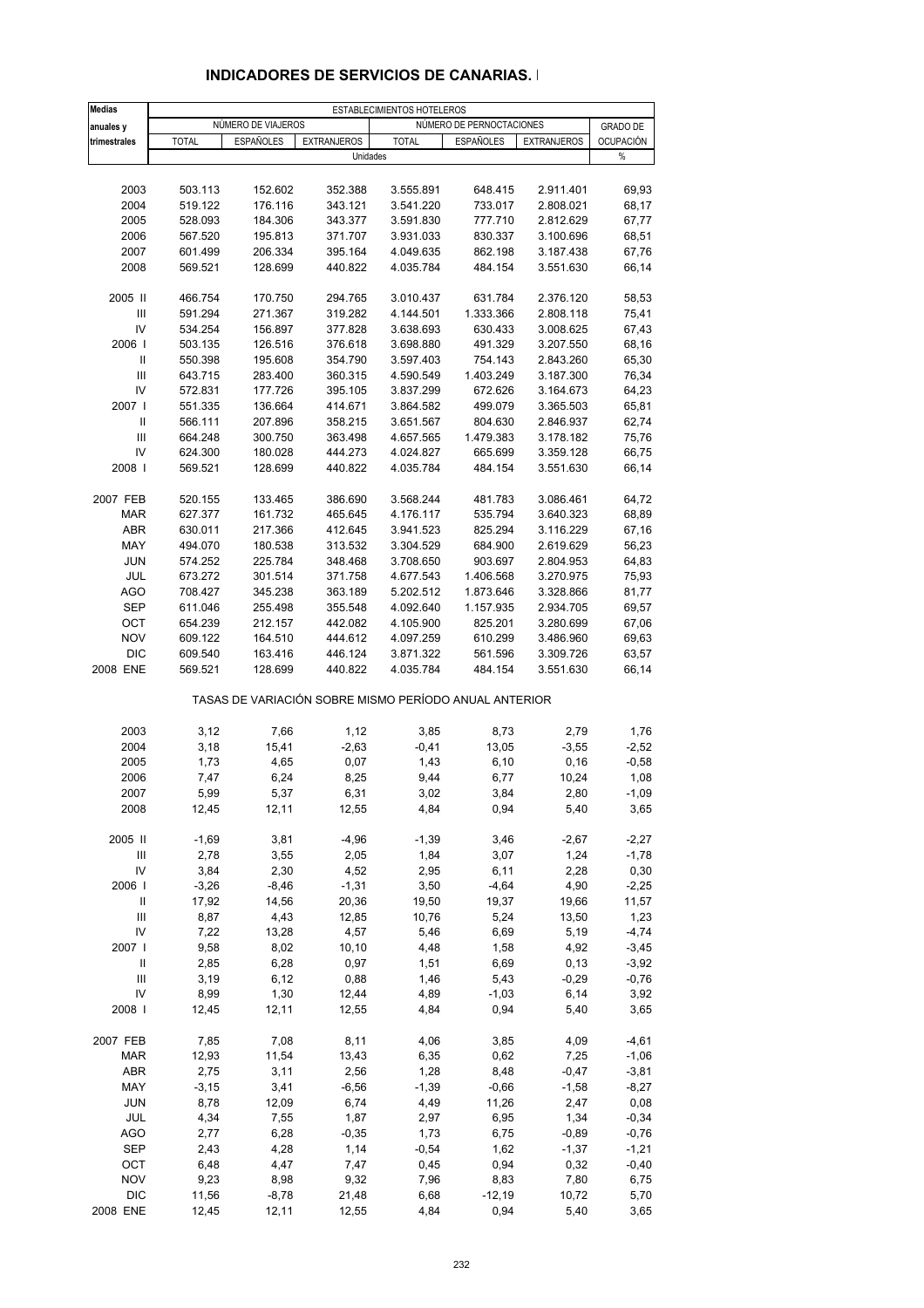| <b>Medias</b>                      | APARTAMENTOS TURÍSTICOS (5) |                    |                                                       |                     |                          |                      |                     |
|------------------------------------|-----------------------------|--------------------|-------------------------------------------------------|---------------------|--------------------------|----------------------|---------------------|
| anuales y                          |                             | NÚMERO DE VIAJEROS |                                                       |                     | NÚMERO DE PERNOCTACIONES |                      | <b>GRADO DE</b>     |
| trimestrales                       | <b>TOTAL</b>                | <b>ESPAÑOLES</b>   | <b>EXTRANJEROS</b>                                    | <b>TOTAL</b>        | <b>ESPAÑOLES</b>         | <b>EXTRANJEROS</b>   | <b>OCUPACIÓN</b>    |
|                                    |                             |                    | Unidades                                              |                     |                          |                      | %                   |
|                                    |                             |                    |                                                       |                     |                          |                      |                     |
| 2003                               | 423.436                     | 48.015             | 375.421                                               | 3.775.283           | 279.945                  | 3.495.338            | 55,26               |
| 2004                               | 390.876                     | 54.097             | 336.780                                               | 3.464.176           | 316.230                  | 3.147.946            | 51,97               |
| 2005                               | 363.564                     | 58.939             | 304.625                                               | 3.109.793           | 330.564                  | 2.779.229            | 48,26               |
| 2006                               | 386.900                     | 70.204             | 316.696                                               | 3.215.621           | 392.085                  | 2.823.537            | 49,18               |
| 2007                               | 362.837                     | 71.723             | 291.114                                               | 3.085.952           | 394.167                  | 2.691.785            | 49,99               |
| 2008                               | 367.561                     | 25.505             | 342.056                                               | 3.445.276           | 166.715                  | 3.278.561            | 53,53               |
|                                    |                             |                    |                                                       |                     |                          |                      |                     |
| 2005 II                            | 284.834                     | 58.403             | 226.432                                               | 2.295.654           | 260.249                  | 2.035.404            | 36,88               |
| $\ensuremath{\mathsf{III}}\xspace$ | 407.103                     | 113.291            | 293.811                                               | 3.391.857           | 714.766                  | 2.677.091            | 52,94               |
| IV                                 | 381.126                     | 34.673             | 346.453                                               | 3.212.950           | 188.307                  | 3.024.643            | 48,73               |
| 2006                               | 383.543                     | 28.985             | 354.558                                               | 3.342.563           | 162.733                  | 3.179.830            | 51,52               |
| Ш                                  | 327.880                     | 70.695             | 257.185                                               | 2.546.618           | 338.527                  | 2.208.091            | 40,58               |
| Ш                                  | 439.410                     | 133.715            | 305.695                                               | 3.641.946           | 811.270                  | 2.830.676            | 55,13               |
| IV                                 | 396.765                     | 47.420             | 349.345                                               | 3.331.358           | 255.808                  | 3.075.549            | 49,48               |
| 2007                               | 380.377                     | 32.904             | 347.474                                               | 3.545.251           | 186.159                  | 3.359.092            | 54,20               |
| Ш                                  | 310.795                     | 76.636             | 234.159                                               | 2.409.998           | 356.941                  | 2.053.057            | 40,39               |
| III                                | 394.062                     | 130.632            | 263.429                                               | 3.280.891           | 791.583                  | 2.489.308            | 54,08               |
| IV                                 | 366.115                     | 46.722             | 319.394                                               | 3.107.669           | 241.985                  | 2.865.684            | 51,28               |
| 2008                               | 367.561                     | 25.505             | 342.056                                               | 3.445.276           | 166.715                  | 3.278.561            | 53,53               |
|                                    |                             |                    |                                                       |                     |                          |                      |                     |
| 2007 FEB                           | 365.553                     | 30.881             | 334.672                                               | 3.368.541           | 169.161                  | 3.199.380            | 55,81               |
| <b>MAR</b>                         | 410.530                     | 41.795             | 368.735                                               | 3.714.505           | 210.627                  | 3.503.878            | 55,32               |
| ABR                                | 360.611                     | 83.235             | 277.376                                               | 2.876.135           | 371.641                  | 2.504.494            | 46,50               |
| MAY                                | 272.876                     | 60.273             | 212.603                                               | 2.109.344           | 299.857                  | 1.809.487            | 35,77               |
| <b>JUN</b>                         | 298.899                     | 86.400             | 212.499                                               | 2.244.514           | 399.325                  | 1.845.189            | 38,91               |
| JUL                                | 395.339                     | 128.853            | 266.486                                               | 3.272.308           | 737.432                  | 2.534.876            | 53,90               |
| <b>AGO</b>                         | 436.979                     | 168.212            | 268.767                                               | 3.826.087           | 1.105.613                | 2.720.474            | 62,18               |
| <b>SEP</b>                         | 349.867                     | 94.832             | 255.035                                               | 2.744.278           | 531.703                  | 2.212.575            | 46,17               |
| OCT                                | 373.666                     | 63.657             | 310.009                                               | 3.044.351           | 313.048                  | 2.731.303            | 48,54               |
| <b>NOV</b>                         | 367.009                     | 40.146             | 326.863                                               | 3.101.067           | 208.266                  | 2.892.801            | 53,12               |
| <b>DIC</b>                         | 357.671                     | 36.362             | 321.309                                               | 3.177.590           | 204.642                  | 2.972.948            | 52,17               |
| 2008 ENE                           | 367.561                     | 25.505             | 342.056                                               | 3.445.276           | 166.715                  | 3.278.561            | 53,53               |
|                                    |                             |                    | TASAS DE VARIACIÓN SOBRE MISMO PERÍODO ANUAL ANTERIOR |                     |                          |                      |                     |
| 2003                               | $-3,16$                     | 19,42              | $-5,45$                                               | $-3,80$             | 17,41                    | $-5,17$              | $-2,05$             |
| 2004                               | $-7,69$                     | 12,67              | $-10,29$                                              | $-8,24$             | 12,96                    | $-9,94$              | $-5,96$             |
| 2005                               | $-6,99$                     | 8,95               | $-9,55$                                               | $-10,23$            | 4,53                     | $-11,71$             | $-7,14$             |
| 2006                               | 6,42                        | 19,11              | 3,96                                                  | 3,40                | 18,61                    | 1,59                 | 1,90                |
| 2007                               | $-6,22$                     | 2,16               | $-8,08$                                               | $-4,03$             | 0,53                     | $-4,67$              | 1,65                |
| 2008                               | 0,69                        | $-2,04$            | 0,90                                                  | $-3,02$             | $-6,70$                  | $-2,83$              | 4,02                |
|                                    |                             |                    |                                                       |                     |                          |                      |                     |
| 2005 II<br>Ш                       | $-20,40$<br>$-0,52$         | 3,03<br>10,92      | $-24,81$<br>$-4,33$                                   | $-24,37$<br>$-7,78$ | $-5,33$<br>7,37          | $-26,27$<br>$-11,13$ | $-23,96$<br>$-2,34$ |
| IV                                 | 0,99                        | 7,24               | 0,41                                                  | $-4,58$             | 0,60                     | $-4,89$              | $-2,14$             |
| 2006                               | 0,62                        | $-1,37$            | 0,78                                                  | $-5,54$             | 2,39                     | $-5,92$              | $-5,45$             |
| Ш                                  | 15,11                       | 21,05              | 13,58                                                 | 10,93               | 30,08                    | 8,48                 | 10,03               |
| Ш                                  | 7,94                        | 18,03              | 4,04                                                  | 7,37                | 13,50                    | 5,74                 | 4,13                |
| IV                                 | 4,10                        | 36,76              | 0,83                                                  | 3,69                | 35,85                    | 1,68                 | 1,55                |
| 2007 l                             | $-0.83$                     | 13,52              | $-2,00$                                               | 6,06                | 14,40                    | 5,64                 | 5,20                |
| Ш                                  | $-5,21$                     | 8,40               | $-8,95$                                               | $-5,36$             | 5,44                     | $-7,02$              | $-0,47$             |
| Ш                                  | $-10,32$                    | $-2,31$            | $-13,83$                                              | $-9,91$             | $-2,43$                  | $-12,06$             | $-1,89$             |
| IV                                 | $-7,72$                     | $-1,47$            | $-8,57$                                               | $-6,71$             | $-5,40$                  | $-6,82$              | 3,63                |
| 2008                               | 0,69                        | $-2,04$            | 0,90                                                  | $-3,02$             | $-6,70$                  | $-2,83$              | 4,02                |
|                                    |                             |                    |                                                       |                     |                          |                      |                     |
| 2007 FEB                           | $-3,65$                     | 16,91              | $-5,19$                                               | 3,58                | 18,95                    | 2,88                 | 4,03                |
| MAR                                | 2,99                        | 36,37              | 0,21                                                  | 2,89                | 17,90                    | 2,11                 | 3,25                |
| ABR                                | $-8,00$                     | 0,61               | $-10,31$                                              | $-5,96$             | $-1,84$                  | $-6,54$              | $-4, 10$            |
| MAY                                | $-0,34$                     | 6,64               | $-2,15$                                               | $-3,70$             | 8,33                     | $-5,44$              | 3,38                |
| <b>JUN</b>                         | $-5,96$                     | 18,62              | $-13,27$                                              | $-6, 14$            | 10,87                    | $-9,15$              | 0,65                |
| JUL                                | $-10,91$                    | 2,98               | $-16,37$                                              | $-10,48$            | 2,44                     | $-13,65$             | $-1,59$             |
| AGO                                | $-7,61$                     | 3,50               | $-13,43$                                              | $-9,20$             | $-0,78$                  | $-12,22$             | $-1,03$             |
| SEP                                | $-12,86$                    | $-16,45$           | $-11,45$                                              | $-10,22$            | $-11,33$                 | $-9,95$              | $-3,37$             |
| OCT                                | $-7,51$                     | 4,35               | $-9,62$                                               | $-5,35$             | $-1,09$                  | $-5,82$              | 5,52                |
| <b>NOV</b>                         | $-5,05$                     | 7,61               | $-6,40$                                               | $-7,37$             | $-1,09$                  | $-7,80$              | 2,71                |
| <b>DIC</b>                         | $-10,53$                    | $-17,27$           | $-9,69$                                               | $-7,35$             | $-14,86$                 | $-6,78$              | 2,86                |
| 2008 ENE                           | 0,69                        | $-2,04$            | 0,90                                                  | $-3,02$             | $-6,70$                  | $-2,83$              | 4,02                |

## **INDICADORES DE SERVICIOS DE CANARIAS. II**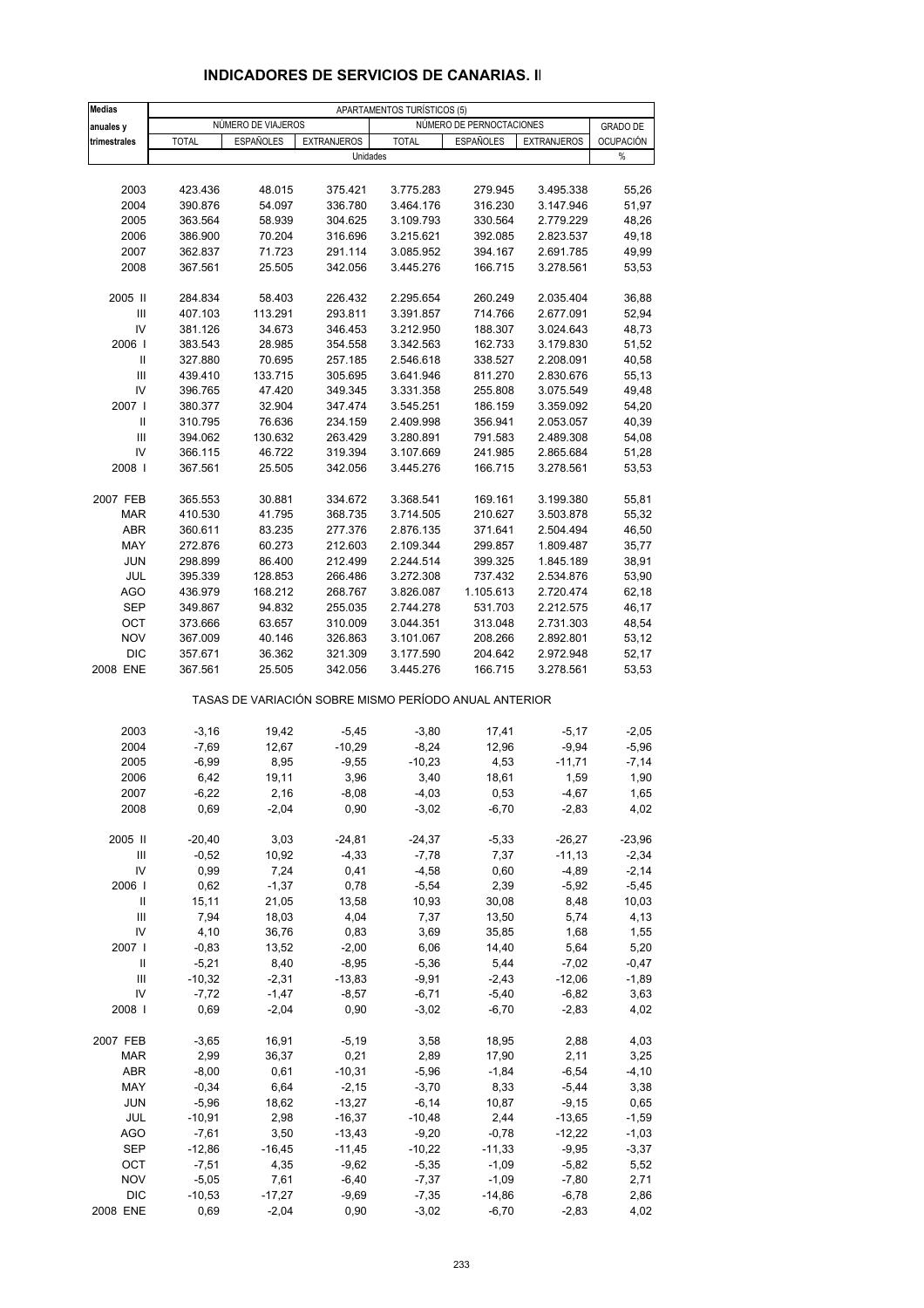| <b>Medias</b>                            | TRANSPORTE AÉREO DE PASAJEROS |                                                       |                        |                     |                        |                    |                    |  |  |
|------------------------------------------|-------------------------------|-------------------------------------------------------|------------------------|---------------------|------------------------|--------------------|--------------------|--|--|
| anuales y                                | <b>TOTAL</b>                  |                                                       | <b>INTERIOR</b>        |                     |                        | INTERNACIONAL      |                    |  |  |
| trimestrales                             |                               | <b>TOTAL</b>                                          | <b>REGULAR</b>         | NO REGULAR          | <b>TOTAL</b>           | <b>REGULAR</b>     | NO REGULAR         |  |  |
|                                          |                               |                                                       |                        | Unidades            |                        |                    |                    |  |  |
|                                          |                               |                                                       |                        |                     |                        |                    |                    |  |  |
| 2003                                     | 2.553.026                     | 885.719                                               | 814.716                | 71.002              | 1.667.308              | 569.688            | 1.097.620          |  |  |
| 2004                                     | 2.605.695                     | 1.007.744                                             | 922.978                | 84.766              | 1.597.951              | 548.595            | 1.049.356          |  |  |
| 2005                                     | 2.684.049                     | 1.124.231                                             | 1.045.272              | 78.960              | 1.559.818              | 570.382            | 989.436            |  |  |
| 2006<br>2007                             | 2.797.964<br>2.822.140        | 1.196.678<br>1.253.555                                | 1.130.855<br>1.193.185 | 65.823<br>60.370    | 1.601.286<br>1.568.585 | 624.365<br>661.552 | 976.921<br>907.032 |  |  |
| 2008                                     | 2.783.709                     | 1.027.802                                             | 1.004.523              | 23.279              | 1.755.907              | 774.330            | 981.577            |  |  |
|                                          |                               |                                                       |                        |                     |                        |                    |                    |  |  |
| 2005 II                                  | 2.376.402                     | 1.067.144                                             | 1.025.087              | 42.057              | 1.309.258              | 479.470            | 829.788            |  |  |
| Ш                                        | 2.871.792                     | 1.437.181                                             | 1.240.174              | 197.007             | 1.434.611              | 494.643            | 939.968            |  |  |
| IV                                       | 2.773.652                     | 1.072.273                                             | 1.034.585              | 37.688              | 1.701.378              | 650.559            | 1.050.819          |  |  |
| 2006                                     | 2.736.816                     | 966.868                                               | 941.656                | 25.212              | 1.769.948              | 692.154            | 1.077.794          |  |  |
| Ш                                        | 2.637.905                     | 1.193.452                                             | 1.149.656              | 43.796              | 1.444.453              | 568.059            | 876.394            |  |  |
| $\ensuremath{\mathsf{III}}\xspace$       | 2.975.644                     | 1.478.947                                             | 1.320.385              | 158.562             | 1.496.697              | 547.477            | 949.220            |  |  |
| IV                                       | 2.841.490                     | 1.147.444                                             | 1.111.724              | 35.720              | 1.694.046              | 689.772            | 1.004.275          |  |  |
| 2007 l                                   | 2.818.715                     | 1.037.111                                             | 1.013.589              | 23.521              | 1.781.604              | 758.743            | 1.022.861          |  |  |
| Ш                                        | 2.566.198                     | 1.224.502                                             | 1.187.575              | 36.927              | 1.341.696              | 577.249            | 764.447            |  |  |
| $\ensuremath{\mathsf{III}}\xspace$<br>IV | 2.975.172                     | 1.546.964<br>1.205.643                                | 1.396.477<br>1.175.100 | 150.487             | 1.428.207              | 575.004            | 853.204            |  |  |
| 2008                                     | 2.928.474<br>2.783.709        | 1.027.802                                             | 1.004.523              | 30.543<br>23.279    | 1.722.831<br>1.755.907 | 735.213<br>774.330 | 987.618<br>981.577 |  |  |
|                                          |                               |                                                       |                        |                     |                        |                    |                    |  |  |
| 2007 FEB                                 | 2.644.198                     | 978.888                                               | 960.412                | 18.476              | 1.665.310              | 710.988            | 954.322            |  |  |
| <b>MAR</b>                               | 3.123.155                     | 1.160.765                                             | 1.129.533              | 31.232              | 1.962.390              | 842.809            | 1.119.581          |  |  |
| ABR                                      | 2.892.736                     | 1.248.761                                             | 1.193.427              | 55.334              | 1.643.975              | 705.642            | 938.333            |  |  |
| MAY                                      | 2.361.865                     | 1.205.774                                             | 1.182.645              | 23.129              | 1.156.091              | 505.950            | 650.141            |  |  |
| <b>JUN</b>                               | 2.443.993                     | 1.218.972                                             | 1.186.653              | 32.319              | 1.225.021              | 520.155            | 704.866            |  |  |
| JUL                                      | 2.958.764                     | 1.534.409                                             | 1.400.363              | 134.046             | 1.424.355              | 572.139            | 852.216            |  |  |
| <b>AGO</b>                               | 3.205.992                     | 1.712.292                                             | 1.494.379              | 217.913             | 1.493.700              | 575.450            | 918.250            |  |  |
| <b>SEP</b>                               | 2.760.759                     | 1.394.192                                             | 1.294.690              | 99.502              | 1.366.567              | 577.422            | 789.145            |  |  |
| OCT                                      | 2.962.173                     | 1.302.126                                             | 1.268.336              | 33.790              | 1.660.047              | 632.328            | 1.027.719          |  |  |
| <b>NOV</b>                               | 2.907.857                     | 1.134.817                                             | 1.111.441              | 23.376              | 1.773.040              | 804.155            | 968.885            |  |  |
| <b>DIC</b>                               | 2.915.392                     | 1.179.985                                             | 1.145.522              | 34.463              | 1.735.407              | 769.156            | 966.251            |  |  |
| 2008 ENE                                 | 2.783.709                     | 1.027.802                                             | 1.004.523              | 23.279              | 1.755.907              | 774.330            | 981.577            |  |  |
|                                          |                               | TASAS DE VARIACIÓN SOBRE MISMO PERÍODO ANUAL ANTERIOR |                        |                     |                        |                    |                    |  |  |
|                                          |                               |                                                       |                        |                     |                        |                    |                    |  |  |
| 2003                                     | 3,73                          | 9,97                                                  | 9,77                   | 12,31               | 0,70                   | 0,99               | 0,55               |  |  |
| 2004                                     | 2,06                          | 13,78                                                 | 13,29                  | 19,38               | $-4,16$                | $-3,70$            | $-4,40$            |  |  |
| 2005                                     | 3,01                          | 11,56                                                 | 13,25                  | $-6,85$             | $-2,39$                | 3,97               | $-5,71$            |  |  |
| 2006                                     | 4,24                          | 6,44                                                  | 8,19                   | $-16,64$            | 2,66                   | 9,46               | $-1,26$            |  |  |
| 2007                                     | 0,86                          | 4,75                                                  | 5,51                   | $-8,28$             | $-2,04$                | 5,96               | $-7,15$            |  |  |
| 2008                                     | 3,53                          | 5,78                                                  | 5,65                   | 11,62               | 2,26                   | 7,18               | $-1,32$            |  |  |
|                                          |                               |                                                       |                        |                     |                        |                    |                    |  |  |
| 2005 II                                  | 0,91                          | 10,06                                                 | 11,91                  | $-21,60$            | $-5,49$                | 3,64               | $-10,07$           |  |  |
| Ш<br>IV                                  | 4,55<br>3,28                  | 12, 15<br>8,74                                        | 15,49<br>10,90         | $-5,12$<br>$-29,06$ | $-2,10$<br>0,12        | 4,70<br>6,90       | $-5,33$<br>$-3,67$ |  |  |
| 2006                                     | 0,83                          | 5,06                                                  | 6,86                   | $-35,50$            | $-1,34$                | 5,37               | $-5,22$            |  |  |
| Ш                                        | 11,00                         | 11,84                                                 | 12, 15                 | 4,13                | 10,33                  | 18,48              | 5,62               |  |  |
| $\ensuremath{\mathsf{III}}\xspace$       | 3,62                          | 2,91                                                  | 6,47                   | $-19,51$            | 4,33                   | 10,68              | 0,98               |  |  |
| IV                                       | 2,45                          | 7,01                                                  | 7,46                   | $-5,22$             | $-0,43$                | 6,03               | $-4,43$            |  |  |
| 2007 l                                   | 2,99                          | 7,26                                                  | 7,64                   | $-6,71$             | 0,66                   | 9,62               | $-5,10$            |  |  |
| Ш                                        | $-2,72$                       | 2,60                                                  | 3,30                   | $-15,68$            | $-7,11$                | 1,62               | $-12,77$           |  |  |
| III                                      | $-0,02$                       | 4,60                                                  | 5,76                   | $-5,09$             | $-4,58$                | 5,03               | $-10,12$           |  |  |
| IV                                       | 3,06                          | 5,07                                                  | 5,70                   | $-14,49$            | 1,70                   | 6,59               | $-1,66$            |  |  |
| 2008                                     | 3,53                          | 5,78                                                  | 5,65                   | 11,62               | 2,26                   | 7,18               | $-1,32$            |  |  |
| 2007 FEB                                 | 3,94                          | 8,84                                                  | 9,49                   | $-16,76$            | 1,25                   | 10,92              | $-4,92$            |  |  |
| <b>MAR</b>                               | 4,93                          | 10,15                                                 | 10,36                  | 3,00                | 2,07                   | 10,30              | $-3,36$            |  |  |
| ABR                                      | $-3,71$                       | 4,60                                                  | 5,11                   | $-5,36$             | $-9,19$                | $-4,06$            | $-12,70$           |  |  |
| MAY                                      | $-2,77$                       | 1,05                                                  | 1,87                   | $-28,39$            | $-6,46$                | 3,40               | $-12,93$           |  |  |
| <b>JUN</b>                               | $-1,46$                       | 2,15                                                  | 2,95                   | $-20,43$            | $-4,82$                | 8,51               | $-12,72$           |  |  |
| JUL                                      | $-0,33$                       | 5,16                                                  | 6,05                   | $-3,26$             | $-5,65$                | 3,66               | $-11,01$           |  |  |
| <b>AGO</b>                               | 0,01                          | 4,67                                                  | 6,07                   | $-4,06$             | $-4,84$                | 5,20               | $-10,21$           |  |  |
| SEP                                      | 0,29                          | 3,90                                                  | 5,10                   | $-9,55$             | $-3,14$                | 6,25               | $-9,02$            |  |  |

#### **INDICADORES DE SERVICIOS DE CANARIAS. III**

 OCT 0,55 4,96 5,52 -12,43 -2,66 1,72 -5,18 NOV 4,88 7,47 8,12 -16,58 3,29 6,63 0,67 DIC 3,91 2,99 3,65 -15,01 4,54 10,91 -0,03 2008 ENE 3,53 5,78 5,65 11,62 2,26 7,18 -1,32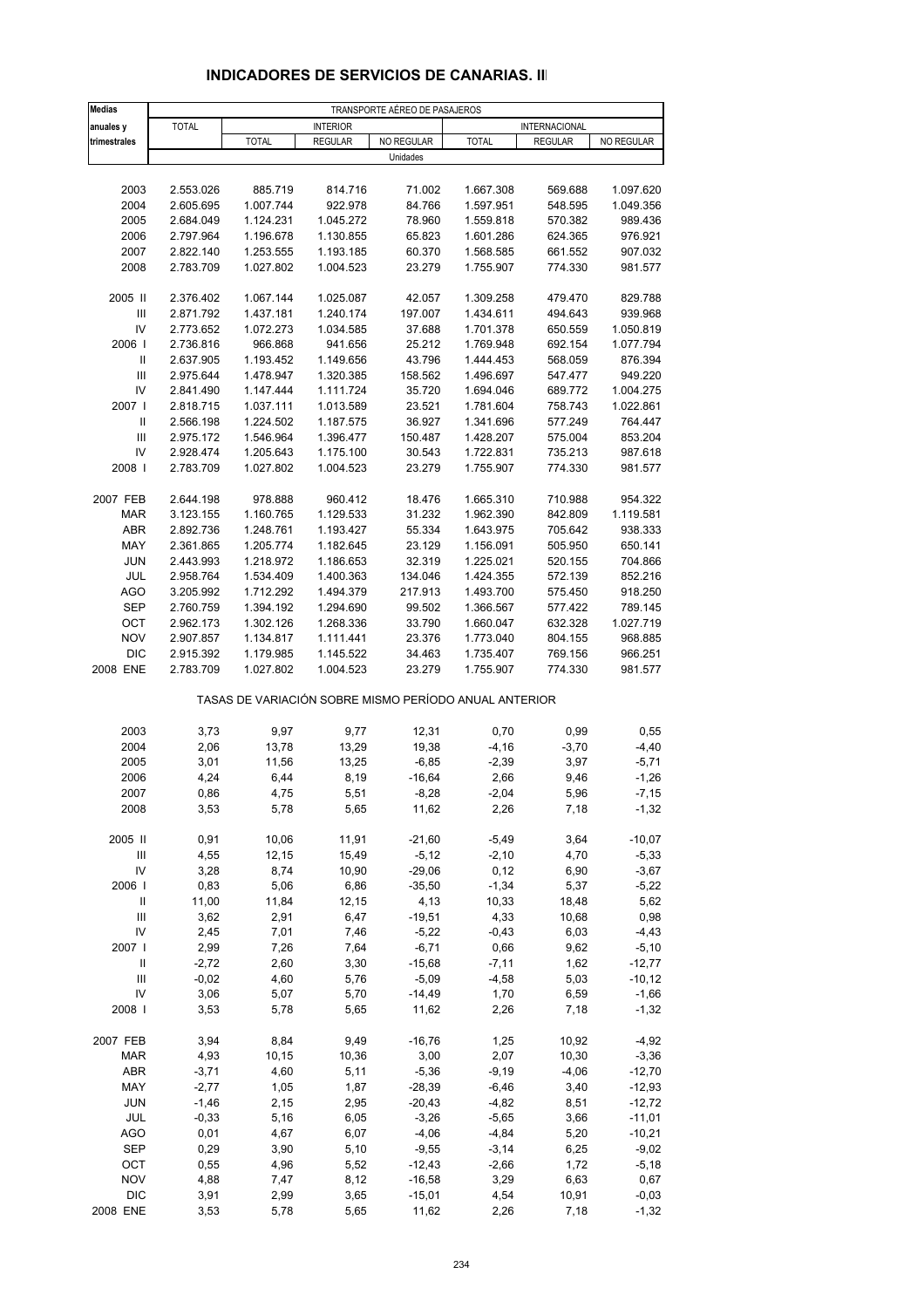## **INDICADORES DE DEMANDA DE CANARIAS**

| <b>Medias</b> |                  |                    | CONSUMO                                               |              |                  |
|---------------|------------------|--------------------|-------------------------------------------------------|--------------|------------------|
| anuales y     | IPI. INE         | GASOLINA           | MATRICULACIÓN                                         | E. ELÉCTRICA | ÍNDICE           |
| trimestrales  | <b>B.CONSUMO</b> | <b>AUTO</b>        | <b>TURISMOS</b>                                       | USOS DOMEST. | COMERC.MENOR     |
|               | <b>Base 2000</b> | Toneladas          | Unidades                                              | Gw.          | <b>Base 2005</b> |
|               |                  |                    |                                                       |              |                  |
| 2003          | 97,8             | 49.345             | 4.786                                                 | 175,450      | 96,93            |
| 2004          | 101,5            | 49.442             | 5.270                                                 |              |                  |
|               |                  |                    |                                                       | 183,176      | 99,98            |
| 2005          | 99,3             | 49.180             | 5.755                                                 | 196,954      | 99,98            |
| 2006          | 99,9             | 49.041             | 6.046                                                 | 208,239      | 104,10           |
| 2007          | 99,5             | 48.408             | 6.058                                                 | 223,023      | 109,44           |
| 2008          | 97,7             |                    | 3.904                                                 | 248,730      |                  |
|               |                  |                    |                                                       |              |                  |
| 2005 II       | 105,8            | 49.214             | 5.567                                                 | 194,883      | 91,63            |
| Ш             | 101,0            | 50.451             | 6.128                                                 | 192,538      | 97,87            |
| IV            | 95,0             | 49.339             | 6.621                                                 | 200,001      | 112,43           |
| 2006          | 94,1             | 49.326             | 5.310                                                 | 216,663      | 101,24           |
| Ш             | 105,3            | 48.475             | 5.759                                                 | 203,703      | 96,88            |
| Ш             | 99,9             | 48.779             | 6.262                                                 | 199,503      | 101,91           |
| IV            | 100,1            | 49.582             | 6.853                                                 | 213,086      | 116,38           |
| 2007          | 96,2             | 48.247             | 5.045                                                 | 225,686      | 107,63           |
| Ш             | 101,7            | 49.114             | 5.943                                                 | 220,962      | 100,94           |
| Ш             | 99,1             | 47.566             | 6.444                                                 | 214,105      | 106,80           |
| IV            | 100,9            | 48.707             | 6.799                                                 | 231,339      | 122,37           |
| 2008          | 97,7             |                    | 3.904                                                 | 248,730      |                  |
|               |                  |                    |                                                       |              |                  |
| 2007 MAR      | 103,2            | 51.602             | 5.853                                                 | 225,769      | 107,99           |
| <b>ABR</b>    | 97,3             | 49.678             | 4.607                                                 | 215,410      | 100,25           |
| MAY           | 107,0            | 50.390             | 5.301                                                 | 237,611      | 100,23           |
|               |                  |                    |                                                       | 209,866      |                  |
| <b>JUN</b>    | 100,7            | 47.275             | 7.921                                                 |              | 102,33           |
| JUL           | 116,9            | 49.868             | 8.930                                                 | 216,970      | 110,07           |
| AGO           | 93,1             | 51.500             | 5.098                                                 | 222,021      | 108,90           |
| SEP           | 87,2             | 41.329             | 5.305                                                 | 203,324      | 101,44           |
| OCT           | 110,4            | 50.887             | 6.343                                                 | 236,854      | 107,54           |
| <b>NOV</b>    | 104,0            | 47.560             | 6.013                                                 | 219,726      | 110,90           |
| DIC           | 88,3             | 47.674             | 8.040                                                 | 237,437      | 148,66           |
| 2008 ENE      | 97,7             |                    | 4.035                                                 | 247,261      |                  |
| FEB           |                  |                    | 3.773                                                 | 250,199      |                  |
|               |                  |                    | TASAS DE VARIACIÓN SOBRE MISMO PERÍODO ANUAL ANTERIOR |              |                  |
| 2003          | 3,39             | 2,58               | 8,29                                                  | 11,75        | 8,22             |
| 2004          | 3,79             | 0,20               | 10,12                                                 | 4,40         | 3,15             |
|               |                  |                    |                                                       | 7,52         |                  |
| 2005<br>2006  | $-2,19$<br>0,61  | $-0,53$<br>$-0,28$ | 9,19                                                  | 5,73         | 0,00<br>4,12     |
|               |                  |                    | 5,06                                                  |              |                  |
| 2007          | $-0,42$          | $-1,29$            | 0,20                                                  | 7,10         | 5,12             |
| 2008          | $-1,21$          |                    | $-15,87$                                              | 10,23        |                  |
| 2005 II       | 2,52             | 0,28               | 18,11                                                 | 10,19        | $-0,61$          |
| Ш             | $-2,98$          | 1,04               | 12,27                                                 | 5,59         | 1,14             |
| IV            | $-5,00$          | $-1,24$            | 1,69                                                  | 4,15         | 1,14             |
| 2006          | $-1,16$          | 3,37               | 12,91                                                 | 8,12         | 3,30             |
| Ш             | $-0,50$          | $-1,50$            | 3,44                                                  | 4,53         | 5,73             |
| Ш             | $-1,02$          | $-3,31$            | 2,18                                                  | 3,62         | 4,13             |
| IV            | 5,37             | 0,49               | 3,50                                                  | 6,54         | 3,51             |
| 2007          | 2,16             | $-2,19$            | $-4,99$                                               | 4,16         | 6,32             |
| Ш             | $-3,45$          | 1,32               | 3,19                                                  | 8,47         | 4,18             |
| Ш             | $-0,87$          |                    | 2,92                                                  |              |                  |
| IV            | 0,80             | $-2,49$<br>$-1,77$ |                                                       | 7,32         | 4,81             |
|               |                  |                    | $-0,79$                                               | 8,57         | 5,15             |
| 2008          | $-1,21$          |                    | $-15,87$                                              | 10,23        |                  |
| 2007 MAR      | $-1,81$          | $-4, 17$           | $-6,43$                                               | 0,55         | 5,64             |
| ABR           | 0,83             | 4,90               | $-2,58$                                               | 11,08        | 2,43             |
| MAY           | 2,88             | 2,85               | $-1,51$                                               | 10,81        | 4,45             |
| JUN           | $-12,74$         | $-3,66$            | 10,54                                                 | 3,51         | 5,69             |
| JUL           | 11,23            | 4,62               | 9,30                                                  | 13,82        | 4,71             |
| <b>AGO</b>    | $-2,21$          | 2,12               | $-8,67$                                               | 6,69         | 6,95             |
| <b>SEP</b>    | $-12,36$         | $-14,33$           | 5,40                                                  | 1,77         | 2,69             |
| OCT           | 9,20             | 0,83               | 7,44                                                  | 13,04        | 6,98             |
| <b>NOV</b>    | 0,48             | $-0,81$            | $-10,53$                                              | $-0,88$      | 4,68             |
| <b>DIC</b>    | $-7,73$          | $-5,27$            | 1,34                                                  | 14,13        | 4,21             |
| 2008 ENE      | $-1,21$          |                    | $-18,47$                                              | 5,72         |                  |
| FEB           |                  |                    | $-12,90$                                              | 15,09        |                  |
|               |                  |                    |                                                       |              |                  |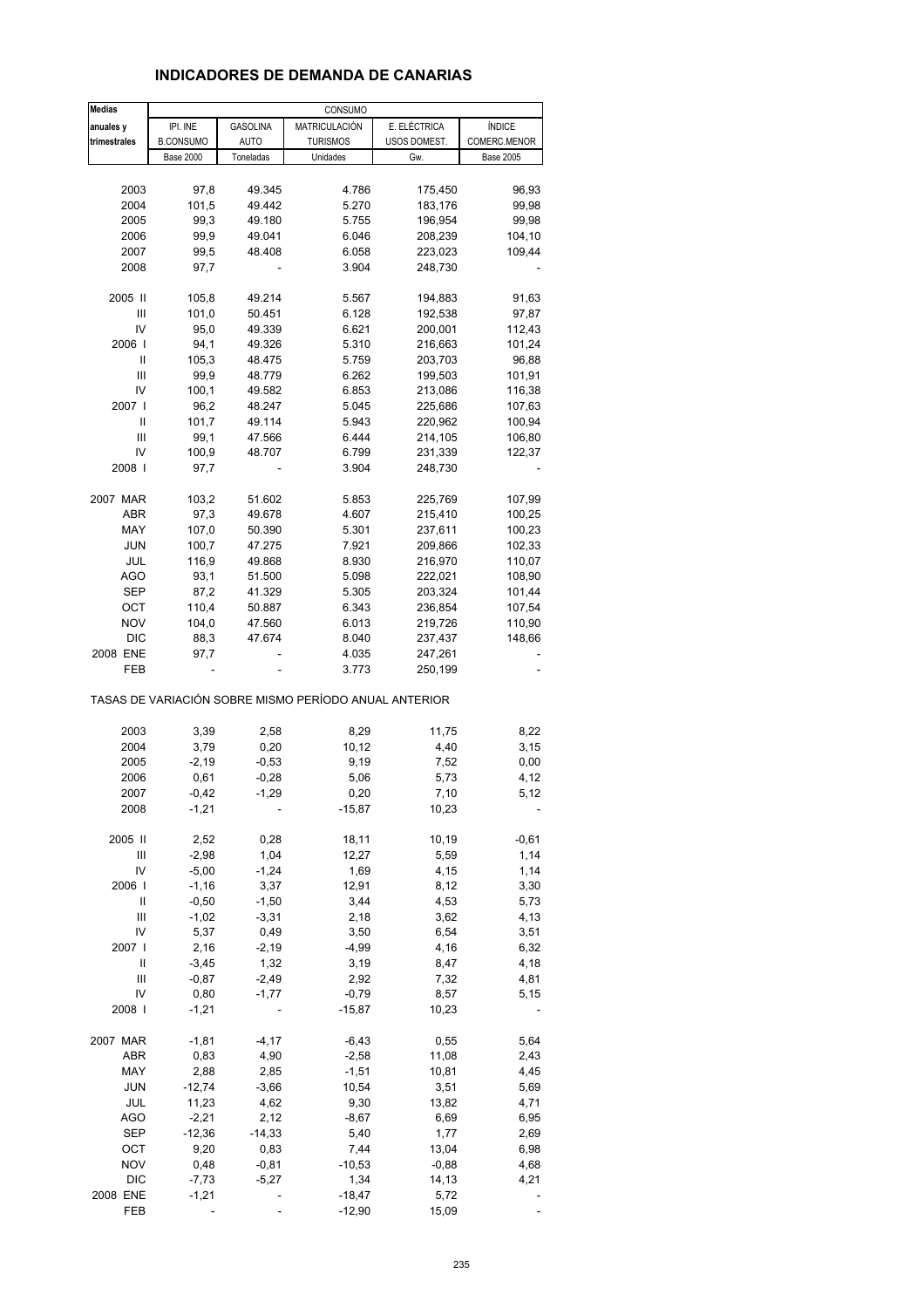## **INDICADORES DE DEMANDA DE CANARIAS I**

| <b>Medias</b>          |                 |                                                       | <b>INVERSIÓN</b> |                        |                     |
|------------------------|-----------------|-------------------------------------------------------|------------------|------------------------|---------------------|
| anuales y              |                 | IPI. INE                                              |                  | MATRICULACIÓN          | <b>INSCRIPCIÓN</b>  |
| trimestrales           | <b>B.EQUIPO</b> | <b>B.INTERMEDIOS</b>                                  | <b>ENERGÍA</b>   | <b>VEHÍCULOS CARGA</b> | MAQUINARIA AGRÍCOLA |
|                        |                 | <b>Base 2000</b>                                      |                  |                        | Unidades            |
|                        |                 |                                                       |                  |                        |                     |
| 2003                   | 108,2           | 95,0                                                  | 120,3            | 1.670                  | 14                  |
| 2004                   | 100,0           | 96,7                                                  | 119,1            | 1.733                  | 22                  |
| 2005                   | 102,5           | 103,6                                                 | 123,0            | 2.025                  | 38                  |
| 2006                   | 68,6            | 105,1                                                 | 125,2            | 2.147                  | 28                  |
| 2007                   | 66,5            | 101,9                                                 | 128,2            | 2.049                  | 15                  |
| 2008                   | 60,8            | 82,6                                                  | 144,3            | 1.073                  | 6                   |
| 2005 II                | 123,6           | 108,1                                                 | 120,2            | 2.064                  | 29                  |
| Ш                      | 83,9            | 101,7                                                 | 126,2            | 2.004                  | 18                  |
| IV                     | 71,4            | 102,3                                                 | 125,0            | 2.175                  | 61                  |
| 2006                   | 72,0            | 107,8                                                 | 120,7            | 2.052                  | 31                  |
| Ш                      | 74,0            | 103,6                                                 | 122,6            | 2.158                  | 15                  |
| Ш                      | 57,5            | 98,6                                                  | 129,1            | 2.160                  | 10                  |
| IV                     | 71,0            | 110,5                                                 | 128,4            | 2.217                  | 55                  |
| 2007 l                 | 68,6            | 110,4                                                 | 118,5            | 2.029                  | 22                  |
| Ш                      | 70,3            | 105,2                                                 | 124,4            | 2.075                  | 16                  |
| Ш                      | 59,3            | 93,7                                                  | 128,1            | 2.015                  | 16                  |
| IV                     | 67,6            | 98,2                                                  | 142,0            | 2.078                  | 8                   |
| 2008                   | 60,8            | 82,6                                                  | 144,3            | 1.073                  | 6                   |
| 2007 MAR               | 70,6            | 120,6                                                 | 116,7            | 2.118                  | 36                  |
| <b>ABR</b>             | 68,8            | 105,4                                                 | 124,8            | 1.993                  | 16                  |
| MAY                    | 70,6            | 105,7                                                 | 125,6            | 2.083                  | 3                   |
|                        |                 | 104,6                                                 |                  |                        |                     |
| JUN                    | 71,5            |                                                       | 122,7            | 2.150                  | 28                  |
| JUL                    | 73,4            | 102,4                                                 | 126,6            | 2.430                  | 38                  |
| <b>AGO</b>             | 45,6            | 84,8                                                  | 130,1            | 2.051                  | 7                   |
| SEP                    | 58,8            | 94,0                                                  | 127,5            | 1.563                  | 3                   |
| OCT                    | 66,8            | 102,0                                                 | 135,2            | 1.686                  | 5                   |
| <b>NOV</b>             | 66,7            | 98,5                                                  | 142,0            | 1.815                  | 12                  |
| <b>DIC</b>             | 69,3            | 94,2                                                  | 148,7            | 2.732                  | 6                   |
| 2008 ENE<br><b>FEB</b> | 60,8            | 82,6                                                  | 144,3            | 1.049<br>1.096         | 7<br>4              |
|                        |                 | TASAS DE VARIACIÓN SOBRE MISMO PERÍODO ANUAL ANTERIOR |                  |                        |                     |
|                        |                 |                                                       |                  |                        |                     |
| 2003                   | 10,04           | 0,32                                                  | $-3,83$          | 16,53                  | $-5,20$             |
| 2004                   | $-7,55$         | 1,74                                                  | $-0,97$          | 3,72                   | 62,80               |
| 2005                   | 2,46            | 7,09                                                  | 3,24             | 16,88                  | 70,79<br>$-26,97$   |
| 2006                   | $-33,02$        | 1,54                                                  | 1,82             | 6,00                   |                     |
| 2007                   | $-3,17$         | $-3,08$                                               | 2,41             | $-4,54$<br>$-45,94$    | $-45,05$            |
| 2008                   | $-3,95$         | $-23,09$                                              | 14,07            |                        | $-62,07$            |
| 2005 II                | 20,08           | 10,01                                                 | 6,03             | 19,93                  | 50,00               |
| Ш                      | $-11,43$        | 4,88                                                  | 6,68             | 21,41                  | 37,50               |
| IV                     | $-35,16$        | 0, 10                                                 | 1,60             | 16,81                  | 134,62              |
| 2006                   | -45,01          | 5,62                                                  | 0,14             | 10,44                  | $-29,01$            |
| Ш                      | $-40,14$        | $-4, 13$                                              | 2,02             | 4,55                   | $-47,13$            |
| Ш                      | $-31,45$        | $-3,02$                                               | 2,30             | 7,79                   | $-47,27$            |
| IV                     | $-0,56$         | 7,98                                                  | 2,77             | 1,95                   | $-9,84$             |
| 2007 l                 | $-4,63$         | 2,38                                                  | $-1,82$          | $-1, 12$               | $-30,11$            |
| Ш                      | $-4,96$         | 1,54                                                  | 1,41             | $-3,82$                | 2,17                |
| Ш                      | 3,01            | $-4,97$                                               | $-0,77$          | $-6,71$                | 65,52               |
| IV                     | $-4,83$         | $-11,07$                                              | 10,54            | $-6,30$                | -86,06              |
| 2008                   | $-3,95$         | $-23,09$                                              | 14,07            | $-45,94$               | $-62,07$            |
| 2007 MAR               | $-11,53$        | 2,20                                                  | $-11,12$         | $-14,56$               | 20,00               |
| ABR                    | 0,88            | 9,34                                                  | 3,83             | 3,53                   | 14,29               |
| MAY                    | $-8,19$         | $-4,69$                                               | 0,64             | $-4, 10$               | -86,96              |
| JUN                    | $-6,90$         | 0,97                                                  | $-0,16$          | $-9,51$                | 211,11              |
| JUL                    | 12,40           | $-4, 12$                                              | $-0,31$          | 4,70                   |                     |
| <b>AGO</b>             | $-9,70$         | 1,92                                                  | $-0,76$          | $-10,48$               | $-66,67$            |
| SEP                    | 3,52            | $-11,24$                                              | $-1,24$          | $-16,28$               | $-62,50$            |
| OCT                    | $-6,83$         | $-7,36$                                               | 1,88             | $-18,67$               | $-93,24$            |
| <b>NOV</b>             | $-6,32$         | $-11,18$                                              | 14,24            | $-21,29$               | $-82,35$            |
| <b>DIC</b>             | $-1,28$         | $-14,67$                                              | 15,90            | 20,19                  | $-73,91$            |
| 2008 ENE               | $-3,95$         | $-23,09$                                              | 14,07            | $-54,03$               | $-68,18$            |
| FEB                    |                 |                                                       |                  | $-34,99$               | $-42,86$            |
|                        |                 |                                                       |                  |                        |                     |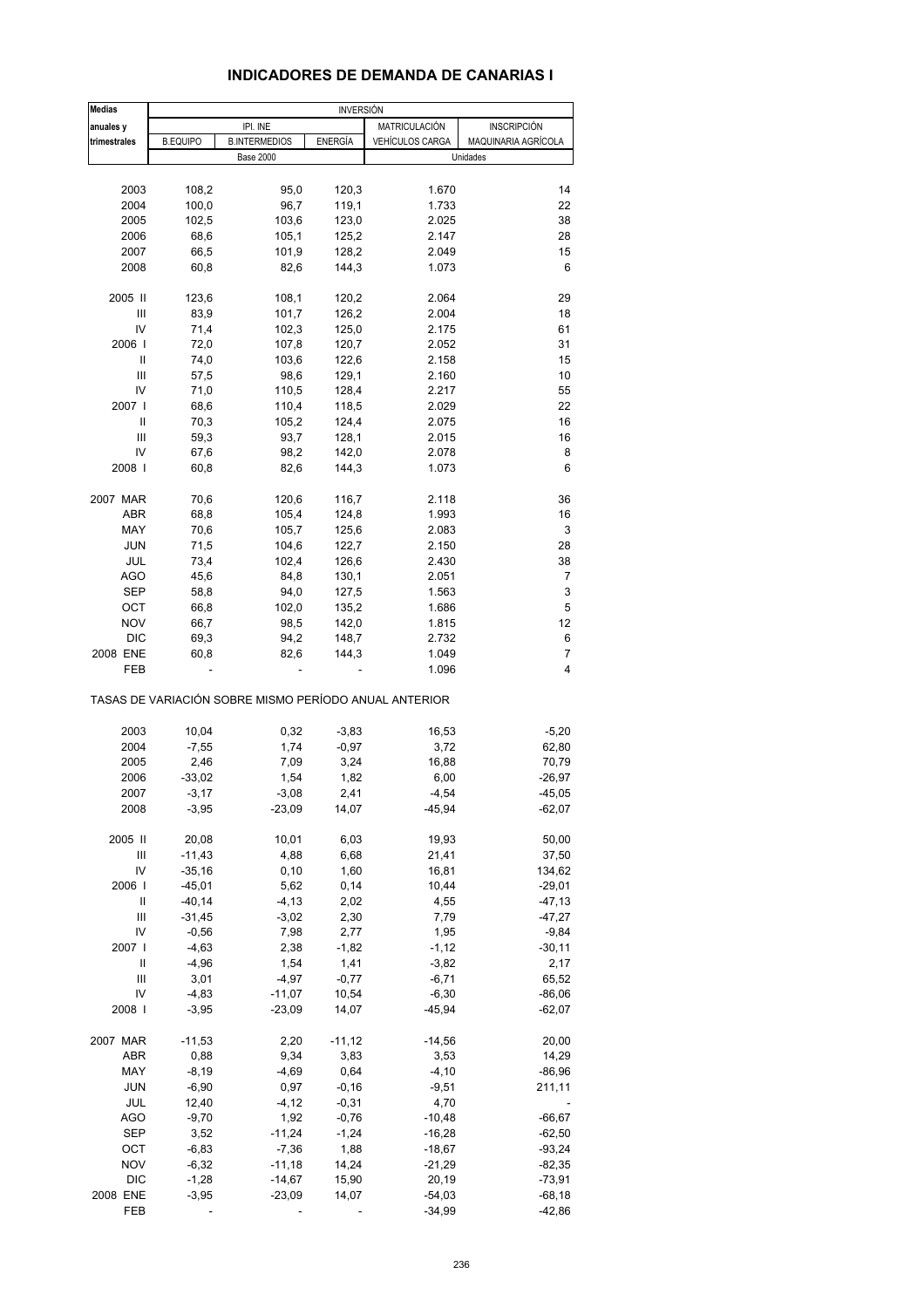# **INDICADORES DEL MERCADO DE TRABAJO DE CANARIAS. I**

| Medias                             | POBLACIÓN ACTIVA (8) |         |                | POBLACIÓN OCUPADA (8) |                                                       |                  |           |                  |  |
|------------------------------------|----------------------|---------|----------------|-----------------------|-------------------------------------------------------|------------------|-----------|------------------|--|
| anuales y                          |                      |         |                |                       |                                                       |                  |           |                  |  |
| trimestrales                       | <b>TOTAL</b>         | VARONES | <b>MUJERES</b> | <b>TOTAL</b>          | AGRICULT.                                             | <b>INDUSTRIA</b> | CONSTRUC. | <b>SERVICIOS</b> |  |
|                                    |                      |         |                | Miles de personas     |                                                       |                  |           |                  |  |
|                                    |                      |         |                |                       |                                                       |                  |           |                  |  |
| 2002                               | 844,410              | 508,733 | 335,678        | 750,465               | 33,978                                                | 48,820           | 113,633   | 554,033          |  |
| 2003                               | 889,160              | 526,633 | 362,523        | 787,885               | 36,445                                                | 43,993           | 120,363   | 587,085          |  |
| 2004                               | 915,808              | 538,275 | 377,530        | 806,320               | 37,645                                                | 45,558           | 126,540   | 596,580          |  |
| 2005                               | 947,125              | 556,675 | 390,450        | 836,150               | 29,150                                                | 51,475           | 115,475   | 640,000          |  |
| 2006                               | 996,775              | 581,050 | 415,725        | 880,375               | 29,575                                                | 61,550           | 124,125   | 665,150          |  |
| 2007                               | 1.022,125            | 588,575 | 433,550        | 915,425               | 33,225                                                | 54,300           | 140,100   | 687,775          |  |
| 2005                               | 940,500              | 553,200 | 387,300        | 820,000               | 29,200                                                | 50,500           | 109,400   | 630,800          |  |
| Ш                                  | 935,900              | 549,500 | 386,400        | 820,100               | 25,600                                                | 47,900           | 112,600   | 633,900          |  |
| Ш                                  | 945,900              | 554,300 | 391,600        | 841,300               | 27,700                                                | 49,700           | 117,700   | 646,200          |  |
| IV                                 | 966,200              | 569,700 | 396,500        | 863,200               | 34,100                                                | 57,800           | 122,200   | 649,100          |  |
| 2006                               | 983,200              | 577,100 | 406,100        | 865,700               | 28,800                                                | 62,800           | 119,100   | 655,100          |  |
| Ш                                  | 995,000              | 582,000 | 413,000        | 881,500               | 27,900                                                | 63,100           | 125,500   | 665,000          |  |
| $\ensuremath{\mathsf{III}}\xspace$ | 1.007,100            | 589,300 | 417,800        | 887,500               | 26,100                                                | 62,400           | 127,200   | 671,800          |  |
| IV                                 | 1.001,800            | 575,800 | 426,000        | 886,800               | 35,500                                                | 57,900           | 124,700   | 668,700          |  |
| 2007 l                             | 1.018,900            | 586,500 | 432,400        | 914,700               | 36,700                                                | 54,500           | 144,500   | 679,000          |  |
| Ш                                  | 1.024,700            | 591,400 | 433,300        | 924,500               | 30,900                                                | 56,900           | 144,300   | 692,400          |  |
| $\mathbf{III}$                     | 1.020,600            | 585,900 | 434,700        | 911,000               | 32,500                                                | 52,000           | 129,900   | 696,600          |  |
| IV                                 | 1.024,300            | 590,500 | 433,800        | 911,500               | 32,800                                                | 53,800           | 141,700   | 683,100          |  |
| 2007 ENE                           |                      |         |                |                       |                                                       |                  |           |                  |  |
| <b>FEB</b>                         |                      |         |                |                       |                                                       |                  |           |                  |  |
| <b>MAR</b>                         |                      |         |                |                       |                                                       |                  |           |                  |  |
| <b>ABR</b>                         |                      |         |                |                       |                                                       |                  |           |                  |  |
| MAY                                |                      |         |                |                       |                                                       |                  |           |                  |  |
| <b>JUN</b>                         |                      |         |                |                       |                                                       |                  |           |                  |  |
| <b>JUL</b>                         |                      |         |                |                       |                                                       |                  |           |                  |  |
| <b>AGO</b>                         |                      |         |                |                       |                                                       |                  |           |                  |  |
| <b>SEP</b>                         |                      |         |                |                       |                                                       |                  |           |                  |  |
| OCT                                |                      |         |                |                       |                                                       |                  |           |                  |  |
| <b>NOV</b>                         |                      |         |                |                       |                                                       |                  |           |                  |  |
| <b>DIC</b>                         |                      |         |                |                       |                                                       |                  |           |                  |  |
|                                    |                      |         |                |                       | TASAS DE VARIACIÓN SOBRE MISMO PERÍODO ANUAL ANTERIOR |                  |           |                  |  |
| 2002                               | 5,75                 | 3,88    | 8,73           | 5,32                  | $-8,88$                                               | 0,75             | 6,02      | 6,62             |  |
| 2003                               | 5,30                 | 3,52    | 8,00           | 4,99                  | 7,26                                                  | $-9,89$          | 5,92      | 5,97             |  |
| 2004                               | 3,00                 | 2,21    | 4,14           | 2,34                  | 3,29                                                  | 3,56             | 5,13      | 1,62             |  |
| 2005                               | 3,42                 | 3,42    | 3,42           | 3,70                  | $-22,57$                                              | 12,99            | $-8,74$   | 7,28             |  |
| 2006                               | 5,24                 | 4,38    | 6,47           | 5,29                  | 1,46                                                  | 19,57            | 7,49      | 3,93             |  |
| 2007                               | 2,54                 | 1,30    | 4,29           | 3,98                  | 12,34                                                 | $-11,78$         | 12,87     | 3,40             |  |
|                                    |                      |         |                |                       |                                                       |                  |           |                  |  |
| 2005 l                             | 2,84                 | 3,09    | 2,50           | 2,94                  | $-31,90$                                              | 22,87            | $-10,36$  | 6,81             |  |
| $\ensuremath{\mathsf{II}}$         | 2,31                 | 1,73    | 3,13           | 2,80                  | $-28,01$                                              | 5,30             | $-12,38$  | 7,76             |  |
| $\ensuremath{\mathsf{III}}\xspace$ | 3,74                 | 3,14    | 4,60           | 4,12                  | $-21,84$                                              | 2,20             | $-7,14$   | 8,20             |  |
| IV                                 | 4,78                 | 5,72    | 3,46           | 4,90                  | $-7,08$                                               | 22,95            | $-5,17$   | 6,36             |  |
| 2006                               | 4,54                 | 4,32    | 4,85           | 5,57                  | $-1,37$                                               | 24,36            | 8,87      | 3,85             |  |
| $\, \parallel$                     | 6,31                 | 5,91    | 6,88           | 7,49                  | 8,98                                                  | 31,73            | 11,46     | 4,91             |  |
| $\ensuremath{\mathsf{III}}\xspace$ | 6,47                 | 6,31    | 6,69           | 5,49                  | $-5,78$                                               | 25,55            | 8,07      | 3,96             |  |
| IV                                 | 3,68                 | 1,07    | 7,44           | 2,73                  | 4,11                                                  | 0,17             | 2,05      | 3,02             |  |
| 2007 l                             | 3,63                 | 1,63    | 6,48           | 5,66                  | 27,43                                                 | $-13,22$         | 21,33     | 3,65             |  |
| $\, \parallel$                     | 2,98                 | 1,62    | 4,92           | 4,88                  | 10,75                                                 | $-9,83$          | 14,98     | 4,12             |  |
| Ш                                  | 1,34                 | $-0,58$ | 4,04           | 2,65                  | 24,52                                                 | $-16,67$         | 2,12      | 3,69             |  |
| IV                                 | 2,25                 | 2,55    | 1,83           | 2,79                  | $-7,61$                                               | $-7,08$          | 13,63     | 2,15             |  |
| 2007 ENE                           |                      |         |                |                       |                                                       |                  |           |                  |  |
| FEB                                |                      |         |                |                       |                                                       |                  |           |                  |  |
| <b>MAR</b>                         |                      |         |                |                       |                                                       |                  |           |                  |  |
| <b>ABR</b>                         |                      |         |                |                       |                                                       |                  |           |                  |  |
| MAY                                |                      |         |                |                       |                                                       |                  |           |                  |  |
| <b>JUN</b>                         |                      |         |                |                       |                                                       |                  |           |                  |  |
| <b>JUL</b>                         |                      |         |                |                       |                                                       |                  |           |                  |  |
| AGO                                |                      |         |                |                       |                                                       |                  |           |                  |  |
| <b>SEP</b>                         |                      |         |                |                       |                                                       |                  |           |                  |  |
| OCT                                |                      |         |                |                       |                                                       |                  |           |                  |  |
| <b>NOV</b>                         |                      |         |                |                       |                                                       |                  |           |                  |  |
| <b>DIC</b>                         |                      |         |                |                       |                                                       |                  |           |                  |  |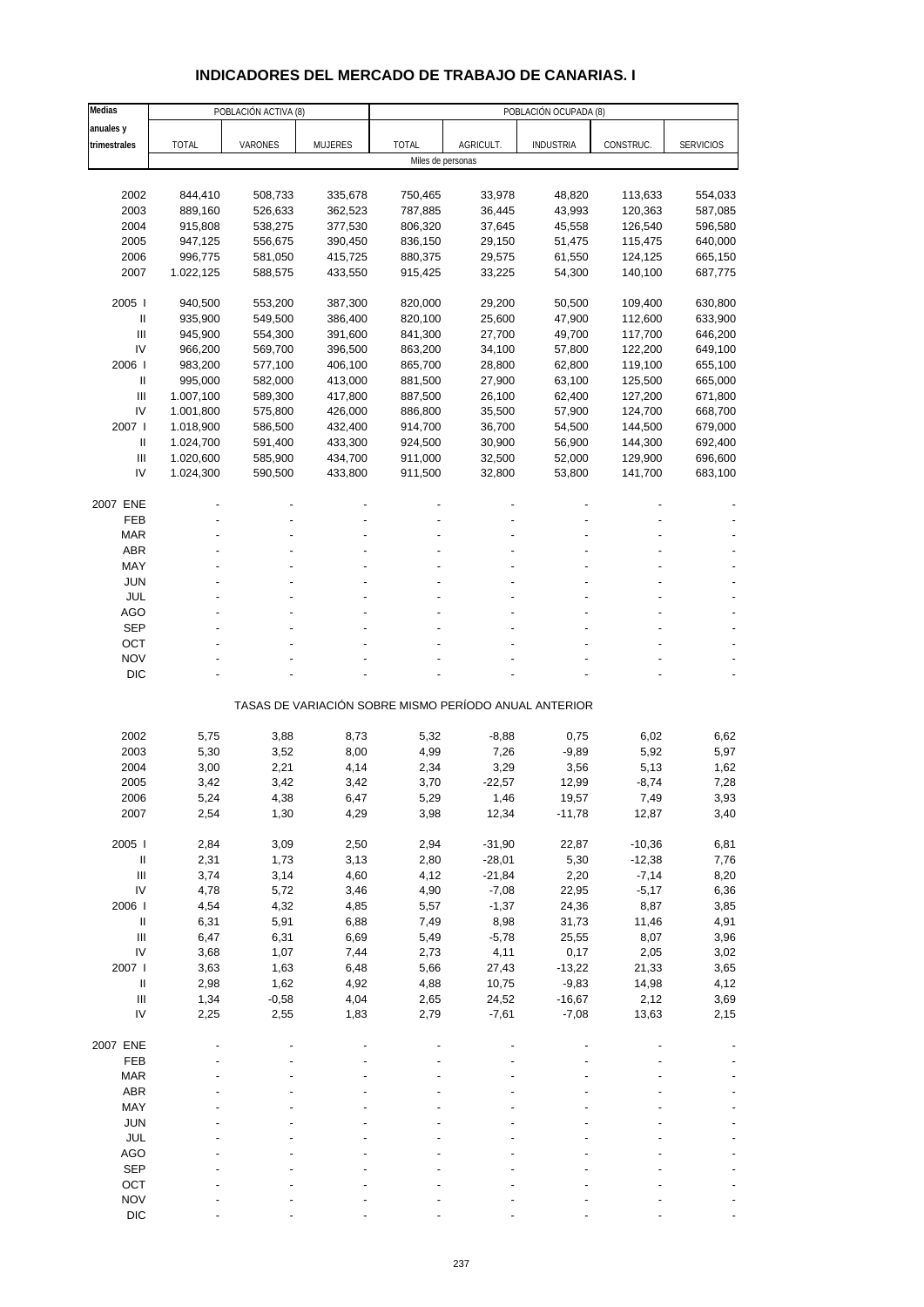# **INDICADORES DEL MERCADO DE TRABAJO DE CANARIAS. II**

| Medias                             | POBLACIÓN ASALARIADA (8)                              |           |                   |           |                  |  |  |  |
|------------------------------------|-------------------------------------------------------|-----------|-------------------|-----------|------------------|--|--|--|
| anuales y                          |                                                       |           |                   |           |                  |  |  |  |
| trimestrales                       | <b>TOTAL</b>                                          | AGRICULT. | <b>INDUSTRIA</b>  | CONSTRUC. | <b>SERVICIOS</b> |  |  |  |
|                                    |                                                       |           | Miles de Personas |           |                  |  |  |  |
|                                    |                                                       |           |                   |           |                  |  |  |  |
| 2002                               | 639,698                                               | 21,793    | 40,560            | 97,013    | 480,333          |  |  |  |
| 2003                               | 679,998                                               | 26,253    | 37,950            | 105,250   | 510,545          |  |  |  |
| 2004                               | 694,068                                               | 26,050    | 40,218            | 110,025   | 517,775          |  |  |  |
| 2005                               | 715,475                                               | 20,050    | 43,475            | 99,875    | 552,075          |  |  |  |
| 2006                               | 750,925                                               | 21,975    | 51,425            | 104,825   | 572,700          |  |  |  |
| 2007                               | 788,675                                               | 23,650    | 44,825            | 119,275   | 600,925          |  |  |  |
| 2005                               | 698,200                                               | 19,600    | 41,800            | 92,800    | 544,000          |  |  |  |
| Ш                                  | 704,000                                               | 17,300    | 41,700            | 98,700    | 546,300          |  |  |  |
| Ш                                  | 722,400                                               | 19,200    | 41,700            | 102,700   | 558,800          |  |  |  |
| IV                                 | 737,300                                               | 24,100    | 48,700            | 105,300   | 559,200          |  |  |  |
| 2006                               | 738,700                                               | 22,100    | 53,900            | 102,400   | 560,300          |  |  |  |
| Ш                                  | 744,700                                               | 20,200    | 51,700            | 107,200   | 565,600          |  |  |  |
| Ш                                  | 757,000                                               | 18,900    | 51,700            | 107,400   | 579,000          |  |  |  |
| IV                                 | 763,300                                               | 26,700    | 48,400            | 102,300   | 585,900          |  |  |  |
| 2007 l                             | 789,400                                               | 26,500    | 45,100            | 121,900   | 595,900          |  |  |  |
| Ш                                  | 790,100                                               | 20,400    | 46,500            | 122,300   | 600,900          |  |  |  |
| Ш                                  | 780,800                                               | 23,400    | 43,100            | 110,300   | 604,000          |  |  |  |
| IV                                 | 794,400                                               | 24,300    | 44,600            | 122,600   | 602,900          |  |  |  |
| 2007 ENE                           |                                                       |           |                   |           |                  |  |  |  |
| FEB                                |                                                       |           |                   |           |                  |  |  |  |
| MAR                                |                                                       |           |                   |           |                  |  |  |  |
| <b>ABR</b>                         |                                                       |           |                   |           |                  |  |  |  |
| MAY                                |                                                       |           |                   |           |                  |  |  |  |
| JUN                                |                                                       |           |                   |           |                  |  |  |  |
| JUL                                |                                                       |           |                   |           |                  |  |  |  |
| AGO                                |                                                       |           |                   |           |                  |  |  |  |
| <b>SEP</b>                         |                                                       |           |                   |           |                  |  |  |  |
| ОСТ                                |                                                       |           |                   |           |                  |  |  |  |
| <b>NOV</b>                         |                                                       |           |                   |           |                  |  |  |  |
| DIC                                |                                                       |           |                   |           |                  |  |  |  |
|                                    | TASAS DE VARIACIÓN SOBRE MISMO PERÍODO ANUAL ANTERIOR |           |                   |           |                  |  |  |  |
|                                    |                                                       |           |                   |           |                  |  |  |  |
| 2002                               | 6,83                                                  | $-10,25$  | 3,09              | 7,04      | 8,05             |  |  |  |
| 2003                               | 6,30                                                  | 20,47     | $-6,43$           | 8,49      | 6,29             |  |  |  |
| 2004                               | 2,07                                                  | $-0,77$   | 5,97              | 4,54      | 1,42             |  |  |  |
| 2005                               | 3,08                                                  | $-23,03$  | 8,10              | $-9,23$   | 6,62             |  |  |  |
| 2006                               | 4,95                                                  | 9,60      | 18,29             | 4,96      | 3,74             |  |  |  |
| 2007                               | 5,03                                                  | 7,62      | $-12,83$          | 13,78     | 4,93             |  |  |  |
| 2005                               | 2,06                                                  | $-36,81$  | 15,12             | $-11,75$  | 6,33             |  |  |  |
| $\sf II$                           | 1,81                                                  | $-27,10$  | 1,76              | $-12,96$  | 6,41             |  |  |  |
| $\ensuremath{\mathsf{III}}\xspace$ | 3,96                                                  | $-18,37$  | $-2,23$           | $-8,25$   | 8,13             |  |  |  |
| IV                                 | 4,46                                                  | $-7,06$   | 18,98             | $-3,94$   | 5,65             |  |  |  |
| 2006                               | 5,80                                                  | 12,76     | 28,95             | 10,34     | 3,00             |  |  |  |
| Ш                                  | 5,78                                                  | 16,76     | 23,98             | 8,61      | 3,53             |  |  |  |
| $\ensuremath{\mathsf{III}}\xspace$ | 4,79                                                  | $-1,56$   | 23,98             | 4,58      | 3,61             |  |  |  |
| IV                                 | 3,53                                                  | 10,79     | $-0,62$           | $-2,85$   | 4,77             |  |  |  |
| 2007 l                             | 6,86                                                  | 19,91     | $-16,33$          | 19,04     | 6,35             |  |  |  |
| $\mathop{  }$                      | 6, 10                                                 | 0,99      | $-10,06$          | 14,09     | 6,24             |  |  |  |
| $\ensuremath{\mathsf{III}}\xspace$ | 3,14                                                  | 23,81     | $-16,63$          | 2,70      | 4,32             |  |  |  |
| IV                                 | 4,07                                                  | $-8,99$   | $-7,85$           | 19,84     | 2,90             |  |  |  |
| 2007 ENE                           |                                                       |           |                   |           |                  |  |  |  |
| FEB                                |                                                       |           |                   |           |                  |  |  |  |
| <b>MAR</b>                         |                                                       |           |                   |           |                  |  |  |  |
| ABR                                |                                                       |           |                   |           |                  |  |  |  |
| MAY                                |                                                       |           |                   |           |                  |  |  |  |
| <b>JUN</b>                         |                                                       |           |                   |           |                  |  |  |  |
| JUL                                |                                                       |           |                   |           |                  |  |  |  |
| <b>AGO</b>                         |                                                       |           |                   |           |                  |  |  |  |
| <b>SEP</b>                         |                                                       |           |                   |           |                  |  |  |  |
| OCT                                |                                                       |           |                   |           |                  |  |  |  |
| <b>NOV</b>                         |                                                       |           |                   |           |                  |  |  |  |
| <b>DIC</b>                         |                                                       |           |                   |           |                  |  |  |  |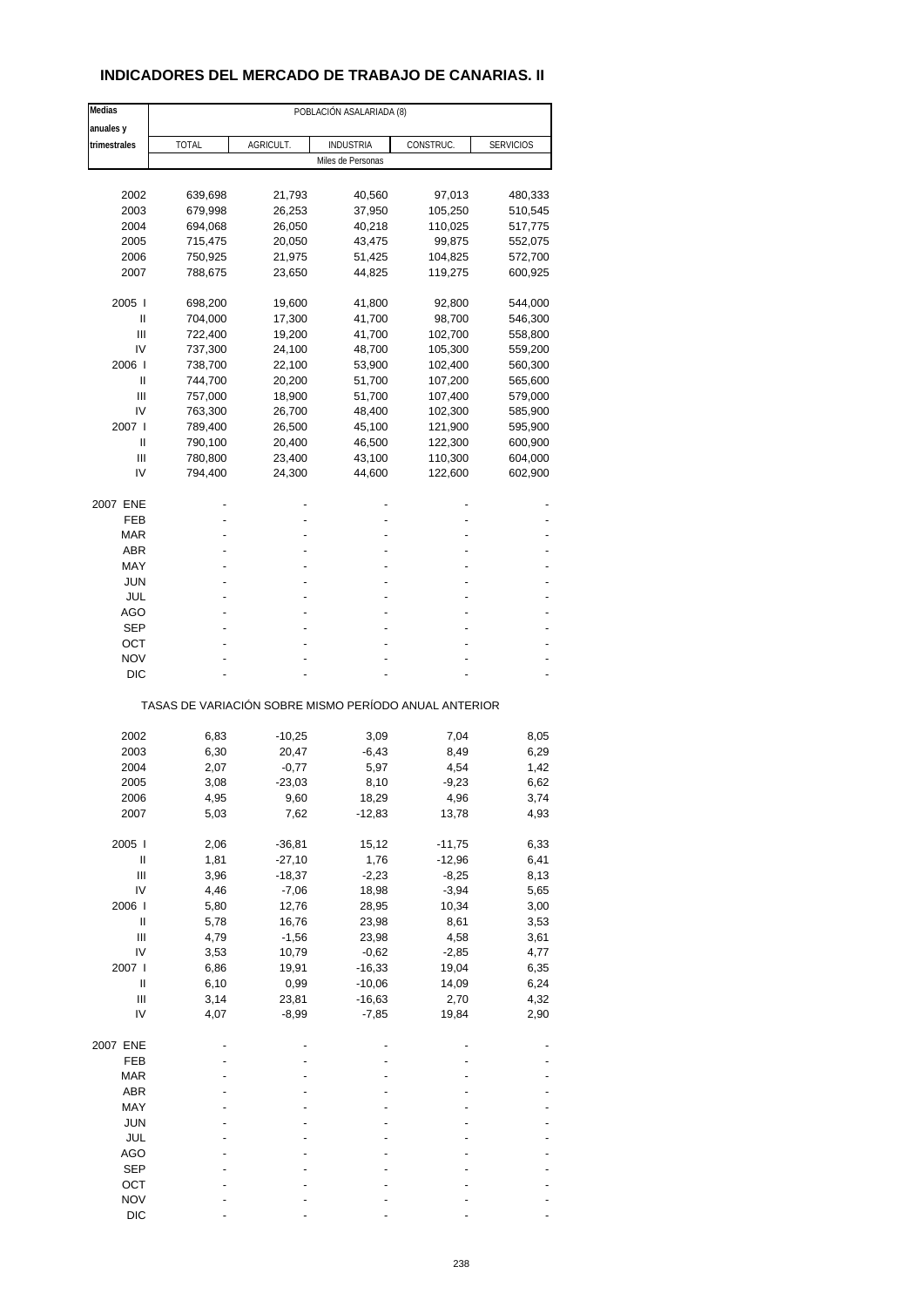# **INDICADORES DEL MERCADO DE TRABAJO DE CANARIAS. III**

| Medias                             |              | PARADOS (8)       |                |                                                       | TASA DE ACTIVIDAD (8) |                | TASA DE PARO (8) |                |                |
|------------------------------------|--------------|-------------------|----------------|-------------------------------------------------------|-----------------------|----------------|------------------|----------------|----------------|
| anuales y                          |              |                   |                |                                                       | MENORES               |                |                  | <b>MENORES</b> |                |
| trimestrales                       | <b>TOTAL</b> | VARONES           | <b>MUJERES</b> | <b>TOTAL</b>                                          | 20 AÑOS               | <b>MUJERES</b> | <b>TOTAL</b>     | 20 AÑOS        | <b>MUJERES</b> |
|                                    |              | Miles de personas |                |                                                       |                       | Porcentaje     |                  |                |                |
|                                    |              |                   |                |                                                       |                       |                |                  |                |                |
|                                    |              |                   |                |                                                       |                       |                |                  |                |                |
| 2002                               | 93,945       | 41,723            | 52,228         | 57,21                                                 | 23,68                 | 45,15          | 11,13            | 34,59          | 15,56          |
| 2003                               | 101,270      | 46,088            | 55,183         | 58,66                                                 | 25,22                 | 47,52          | 11,38            | 37,70          | 15,21          |
| 2004                               | 109,485      | 49,885            | 59,598         | 58,90                                                 | 22,40                 | 48,27          | 11,96            | 39,19          | 15,79          |
| 2005                               | 111,000      | 54,700            | 56,350         | 59,39                                                 | 25,16                 | 48,71          | 11,73            | 41,55          | 14,44          |
| 2006                               | 116,400      | 54,825            | 61,575         | 61,03                                                 | 27,95                 | 50,68          | 11,68            | 39,94          | 14,81          |
| 2007                               | 106,700      | 50,150            | 56,575         | 61,04                                                 | 27,23                 | 51,57          | 10,44            | 36,98          | 13,05          |
|                                    |              |                   |                |                                                       |                       |                |                  |                |                |
| 2005                               | 120,500      | 59,500            | 61,100         | 59,53                                                 | 26,02                 | 48,75          | 12,82            | 40,50          | 15,76          |
| Ш                                  | 115,800      | 57,500            | 58,400         | 58,87                                                 | 24,98                 | 48,35          | 12,38            | 47,71          | 15,11          |
| $\ensuremath{\mathsf{III}}\xspace$ | 104,600      | 51,200            | 53,400         | 59,13                                                 | 26,25                 | 48,70          | 11,05            | 36,58          | 13,64          |
| IV                                 | 103,100      | 50,600            |                |                                                       |                       |                |                  |                |                |
|                                    |              |                   | 52,500         | 60,01                                                 | 23,38                 | 49,02          | 10,67            | 41,40          | 13,24          |
| 2006                               | 117,500      | 55,900            | 61,600         | 60,70                                                 | 24,01                 | 49,91          | 11,95            | 43,54          | 15,17          |
| Ш                                  | 113,500      | 52,600            | 60,800         | 61,10                                                 | 27,08                 | 50,50          | 11,40            | 42,59          | 14,73          |
| $\ensuremath{\mathsf{III}}\xspace$ | 119,600      | 59,700            | 59,900         | 61,51                                                 | 32,75                 | 50,81          | 11,88            | 34,52          | 14,34          |
| IV                                 | 115,000      | 51,100            | 64,000         | 60,79                                                 | 27,97                 | 51,48          | 11,48            | 39,11          | 15,01          |
| 2007                               | 104,200      | 47,000            | 57,200         | 61,37                                                 | 26,13                 | 51,88          | 10,23            | 36,71          | 13,24          |
| Ш                                  | 100,200      | 44,200            | 56,000         | 61,35                                                 | 27,43                 | 51,68          | 9,78             | 32,87          | 12,92          |
| $\ensuremath{\mathsf{III}}\xspace$ | 109,600      | 52,000            | 57,600         | 60,78                                                 | 30,03                 | 51,57          | 10,74            | 39,16          | 13,25          |
| IV                                 | 112,800      | 57,400            | 55,500         | 60,65                                                 | 25,34                 | 51,15          | 11,02            | 39,18          | 12,78          |
|                                    |              |                   |                |                                                       |                       |                |                  |                |                |
|                                    |              |                   |                |                                                       |                       |                |                  |                |                |
| 2007 ENE                           |              |                   |                |                                                       |                       |                |                  |                |                |
| FEB                                |              |                   |                |                                                       |                       |                |                  |                |                |
| <b>MAR</b>                         |              |                   |                |                                                       |                       |                |                  |                |                |
| ABR                                |              |                   |                |                                                       |                       |                |                  |                |                |
| MAY                                |              |                   |                |                                                       |                       |                |                  |                |                |
| <b>JUN</b>                         |              |                   |                |                                                       |                       |                |                  |                |                |
| JUL                                |              |                   |                |                                                       |                       |                |                  |                |                |
| AGO                                |              |                   |                |                                                       |                       |                |                  |                |                |
| SEP                                |              |                   |                |                                                       |                       |                |                  |                |                |
| OCT                                |              |                   |                |                                                       |                       |                |                  |                |                |
|                                    |              |                   |                |                                                       |                       |                |                  |                |                |
| <b>NOV</b>                         |              |                   |                |                                                       |                       |                |                  |                |                |
| <b>DIC</b>                         |              |                   |                |                                                       |                       |                |                  |                |                |
|                                    |              |                   |                |                                                       |                       |                |                  |                |                |
|                                    |              |                   |                | TASAS DE VARIACIÓN SOBRE MISMO PERÍODO ANUAL ANTERIOR |                       |                |                  |                |                |
|                                    |              |                   |                |                                                       |                       |                |                  |                |                |
| 2002                               | 9,34         | 7,32              | 11,01          |                                                       |                       |                |                  |                |                |
| 2003                               | 7,80         | 10,46             | 5,66           |                                                       |                       |                |                  |                |                |
| 2004                               | 8,11         | 8,24              | 8,00           |                                                       |                       |                |                  |                |                |
| 2005                               | 1,38         | 9,65              | $-5,45$        |                                                       |                       |                |                  |                |                |
| 2006                               | 4,86         | 0,23              | 9,27           |                                                       |                       |                |                  |                |                |
| 2007                               | $-8,33$      | $-8,53$           | $-8,12$        |                                                       |                       |                |                  |                |                |
|                                    |              |                   |                |                                                       |                       |                |                  |                |                |
| 2005 l                             | 2,21         | 10,02             | $-4,26$        |                                                       |                       |                |                  |                |                |
| Ш                                  | $-1,03$      | 6,11              | $-7,01$        |                                                       |                       |                |                  |                |                |
| $\ensuremath{\mathsf{III}}\xspace$ | 0,77         | 9,12              | $-6,12$        |                                                       |                       |                |                  |                |                |
|                                    |              |                   |                |                                                       |                       |                |                  |                |                |
| ${\sf IV}$                         | 3,89         | 14,09             | $-4,35$        |                                                       |                       |                |                  |                |                |
| 2006                               | $-2,49$      | $-6,05$           | 0,82           |                                                       |                       |                |                  |                |                |
| Ш                                  | $-1,99$      | $-8,52$           | 4,11           |                                                       |                       |                |                  |                |                |
| Ш                                  | 14,34        | 16,60             | 12,17          |                                                       |                       |                |                  |                |                |
| ${\sf IV}$                         | 11,54        | 0,99              | 21,90          |                                                       |                       |                |                  |                |                |
| 2007                               | $-11,32$     | $-15,92$          | $-7,14$        |                                                       |                       |                |                  |                |                |
| $\ensuremath{\mathsf{II}}$         | $-11,72$     | $-15,97$          | $-7,89$        |                                                       |                       |                |                  |                |                |
| $\ensuremath{\mathsf{III}}\xspace$ | $-8,36$      | $-12,90$          | $-3,84$        |                                                       |                       |                |                  |                |                |
| IV                                 | $-1,91$      | 12,33             | $-13,28$       |                                                       |                       |                |                  |                |                |
|                                    |              |                   |                |                                                       |                       |                |                  |                |                |
| 2007 ENE                           |              |                   |                |                                                       |                       |                |                  |                |                |
|                                    |              |                   |                |                                                       |                       |                |                  |                |                |
| FEB                                |              |                   |                |                                                       |                       |                |                  |                |                |
| <b>MAR</b>                         |              |                   |                |                                                       |                       |                |                  |                |                |
| ABR                                |              |                   |                |                                                       |                       |                |                  |                |                |
| MAY                                |              |                   |                |                                                       |                       |                |                  |                |                |
| JUN                                |              |                   |                |                                                       |                       |                |                  |                |                |
| JUL                                |              |                   |                |                                                       |                       |                |                  |                |                |
| AGO                                |              |                   |                |                                                       |                       |                |                  |                |                |
| SEP                                |              |                   |                |                                                       |                       |                |                  |                |                |
| OCT                                |              |                   |                |                                                       |                       |                |                  |                |                |
|                                    |              |                   |                |                                                       |                       |                |                  |                |                |
| <b>NOV</b>                         |              |                   |                |                                                       |                       |                |                  |                |                |
| DIC                                |              |                   |                |                                                       |                       |                |                  |                |                |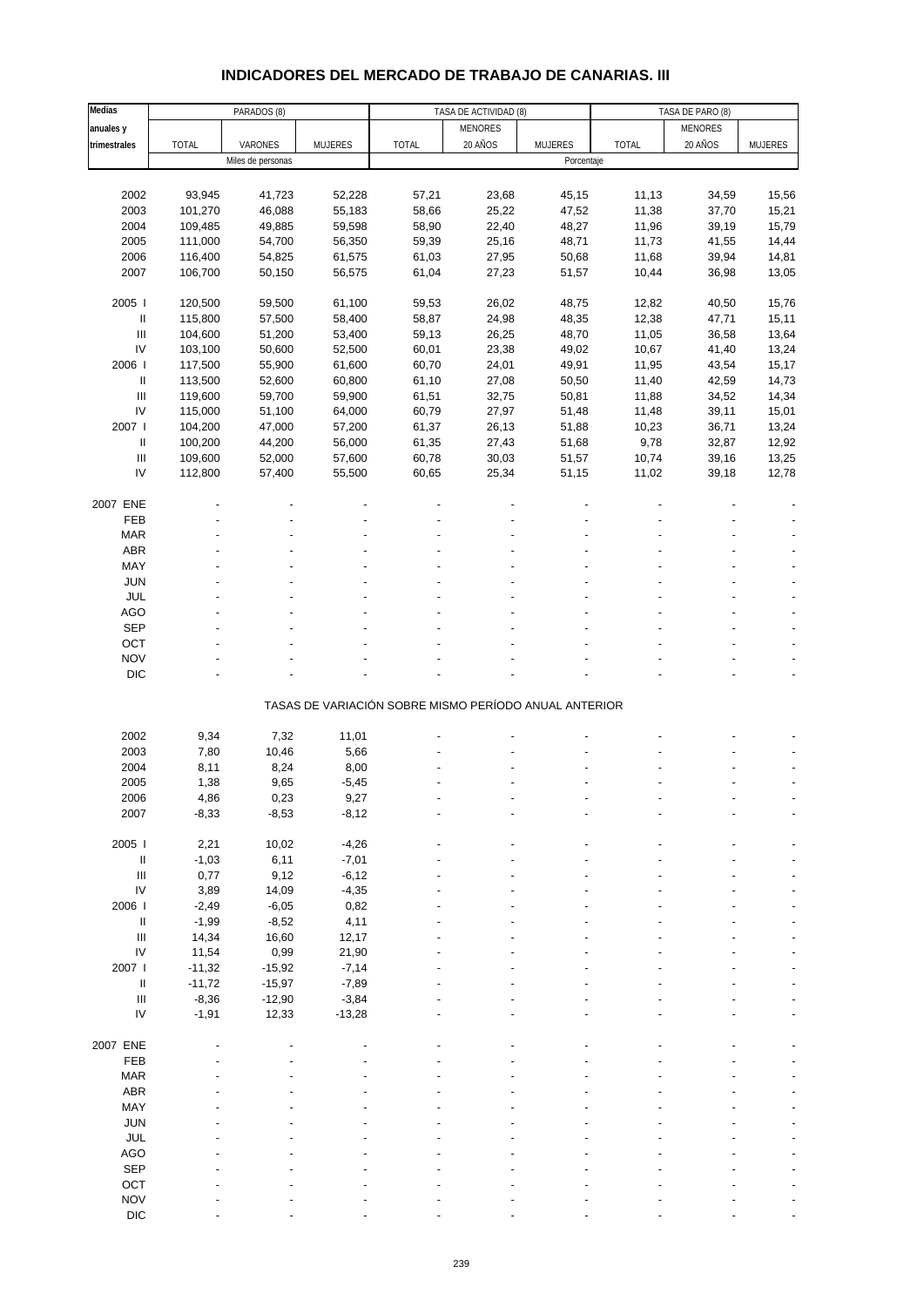| Medias       |              |             | PARO REGISTRADO  |                                                       |                  |            |
|--------------|--------------|-------------|------------------|-------------------------------------------------------|------------------|------------|
| anuales y    |              |             |                  |                                                       |                  | SIN EMPLEO |
| trimestrales | <b>TOTAL</b> | AGRICULTURA | <b>INDUSTRIA</b> | CONSTRUCCIÓN                                          | <b>SERVICIOS</b> | ANTERIOR   |
|              |              |             | Personas         |                                                       |                  |            |
|              |              |             |                  |                                                       |                  |            |
| 2003         | 119.364      | 2.944       | 5.936            | 16.876                                                | 77.988           | 15.621     |
| 2004         | 132.134      | 3.186       | 6.113            | 19.080                                                | 88.015           | 15.740     |
| 2005         | 133.448      | 3.261       | 5.986            | 18.342                                                | 90.352           | 15.507     |
| 2006         | 130.359      | 3.561       | 5.869            | 16.279                                                | 88.867           | 15.782     |
| 2007         | 133.729      | 3.700       | 5.770            | 16.857                                                | 91.091           | 16.311     |
| 2008         | 151.335      | 4.138       | 6.211            | 22.053                                                | 101.629          | 17.305     |
|              |              |             |                  |                                                       |                  |            |
| 2005 II      | 137.238      | 3.366       | 6.039            | 18.751                                                | 93.022           | 16.059     |
| Ш            | 131.641      | 3.398       | 5.832            | 17.458                                                | 88.816           | 16.137     |
| IV           | 130.692      | 3.384       | 5.904            | 17.439                                                | 88.384           | 15.581     |
| 2006         | 135.004      | 3.488       | 6.116            | 17.595                                                | 91.761           | 16.044     |
| $\sf II$     | 133.885      | 3.729       | 6.005            | 16.487                                                | 91.352           | 16.312     |
| Ш            | 127.926      | 3.577       | 5.733            | 15.685                                                | 87.617           | 15.315     |
| IV           | 124.620      | 3.452       | 5.622            | 15.348                                                | 84.739           | 15.458     |
| 2007 l       | 128.943      | 3.484       | 5.703            | 15.410                                                | 88.436           | 15.910     |
| Ш            | 134.639      | 3.757       | 5.828            | 15.895                                                | 92.151           | 17.008     |
| Ш            | 132.949      | 3.718       | 5.722            | 16.988                                                | 90.714           | 15.808     |
| IV           | 138.384      | 3.840       | 5.826            | 19.137                                                | 93.063           | 16.517     |
| 2008         | 151.335      | 4.138       | 6.211            | 22.053                                                | 101.629          | 17.305     |
|              |              |             |                  |                                                       |                  |            |
| 2007 MAR     | 130.648      | 3.539       | 5.742            | 15.328                                                | 89.613           | 16.426     |
| <b>ABR</b>   | 133.091      | 3.620       | 5.810            | 15.606                                                | 91.059           | 16.996     |
| MAY          | 135.268      | 3.824       | 5.849            | 15.937                                                | 92.743           | 16.915     |
| <b>JUN</b>   | 135.557      | 3.827       | 5.825            | 16.141                                                | 92.651           | 17.113     |
| JUL          | 132.139      | 3.711       | 5.710            | 16.418                                                | 90.362           | 15.938     |
| AGO          | 132.797      | 3.706       | 5.749            | 17.146                                                | 90.650           | 15.546     |
| <b>SEP</b>   | 133.912      | 3.736       | 5.707            | 17.399                                                | 91.130           | 15.940     |
| OCT          | 137.259      | 3.849       | 5.836            | 18.117                                                | 92.817           | 16.640     |
| <b>NOV</b>   | 138.813      | 3.792       | 5.806            | 18.988                                                | 93.474           | 16.753     |
| <b>DIC</b>   | 139.081      | 3.880       | 5.837            | 20.307                                                | 92.898           | 16.159     |
| 2008 ENE     | 148.560      | 4.060       | 6.134            | 21.416                                                | 100.055          | 16.895     |
| FEB          | 154.109      | 4.215       | 6.288            | 22.689                                                | 103.203          | 17.714     |
|              |              |             |                  | TASAS DE VARIACIÓN SOBRE MISMO PERÍODO ANUAL ANTERIOR |                  |            |
|              |              |             |                  |                                                       |                  |            |
| 2003         | 5,92         | $-0,96$     | 0,58             | 10,16                                                 | 5,37             | 7,85       |
| 2004         | 10,70        | 8,23        | 2,99             | 13,06                                                 | 12,86            | 0,76       |
| 2005         | 0,99         | 2,35        | $-2,08$          | $-3,87$                                               | 2,66             | $-1,48$    |
| 2006         | $-2,32$      | 9,21        | $-1,95$          | $-11,25$                                              | $-1,64$          | 1,77       |
| 2007         | 2,59         | 3,89        | -1,69            | 3,55                                                  | 2,50             | 3,35       |
| 2008         | 18,15        | 19,68       | 9,29             | 42,73                                                 | 15,69            | 10,56      |
| 2005 II      | $-0,58$      | $-4,47$     | $-4,00$          | $-4,84$                                               | 1,19             | $-3,15$    |
| Ш            | 1,02         | 3,56        | $-2,54$          | $-6,45$                                               | 1,74             | 7,00       |
| IV           | 2,35         | 14,95       | $-0,37$          | $-6,10$                                               | 3,88             | 2,73       |
| 2006         | 0,58         | 20,47       | $-0,84$          | $-10,78$                                              | 0,63             | 12,58      |
| Ш            | $-2,44$      | 10,77       | $-0,57$          | $-12,07$                                              | $-1,80$          | 1,57       |
| Ш            | $-2,82$      | 5,25        | $-1,70$          | $-10,15$                                              | $-1,35$          | $-5,09$    |
| IV           | $-4,65$      | 2,01        | $-4,77$          | $-11,99$                                              | $-4,12$          | $-0,79$    |
| 2007 l       | $-4,49$      | $-0,11$     | $-6,76$          | $-12,42$                                              | $-3,62$          | $-0,84$    |
| $\sf II$     | 0,56         | 0,76        | $-2,95$          | $-3,59$                                               | 0,87             | 4,27       |
| Ш            | 3,93         | 3,94        | $-0,19$          | 8,31                                                  | 3,54             | 3,22       |
| IV           | 11,05        | 11,26       | 3,63             | 24,69                                                 | 9,82             | 6,85       |
| 2008         | 18,15        | 19,68       | 9,29             | 42,73                                                 | 15,69            | 10,56      |
| 2007 MAR     | $-4,31$      | $-0,95$     | $-6,50$          | $-11,14$                                              | $-3,46$          | $-1,89$    |
| ABR          | $-2,06$      | $-0,39$     | $-5,07$          | $-7,53$                                               | $-1,47$          | 0,95       |
| MAY          | 1,37         | 2,14        | $-2,52$          | $-2,98$                                               | 1,70             | 5,22       |
| <b>JUN</b>   | 2,44         | 0,50        | $-1,19$          | $-0,11$                                               | 2,44             | 6,80       |
| JUL          | 1,42         | $-0,54$     | $-0,99$          | 4,22                                                  | 1,07             | 1,94       |
| AGO          | 3,94         | 5,64        | 0,21             | 8,42                                                  | 3,49             | 2,86       |
| <b>SEP</b>   | 6,52         | 7,02        | 0,21             | 12,35                                                 | 6,15             | 4,89       |
| OCT          | 8,93         | 10,60       | 2,44             | 18,43                                                 | 8,02             | 6,64       |
| <b>NOV</b>   | 10,43        | 9,15        | 2,87             | 24,33                                                 | 9,31             | 6,02       |
| $DIC$        | 13,86        | 14,08       | 5,63             | 31,22                                                 | 12,22            | 7,95       |
| 2008 ENE     | 17,22        | 18,51       | 8,66             | 39,15                                                 | 15,08            | 10,19      |

#### **INDICADORES DEL MERCADO DE TRABAJO DE CANARIAS. IV**

FEB 19,05 20,84 9,91 46,28 16,28 10,91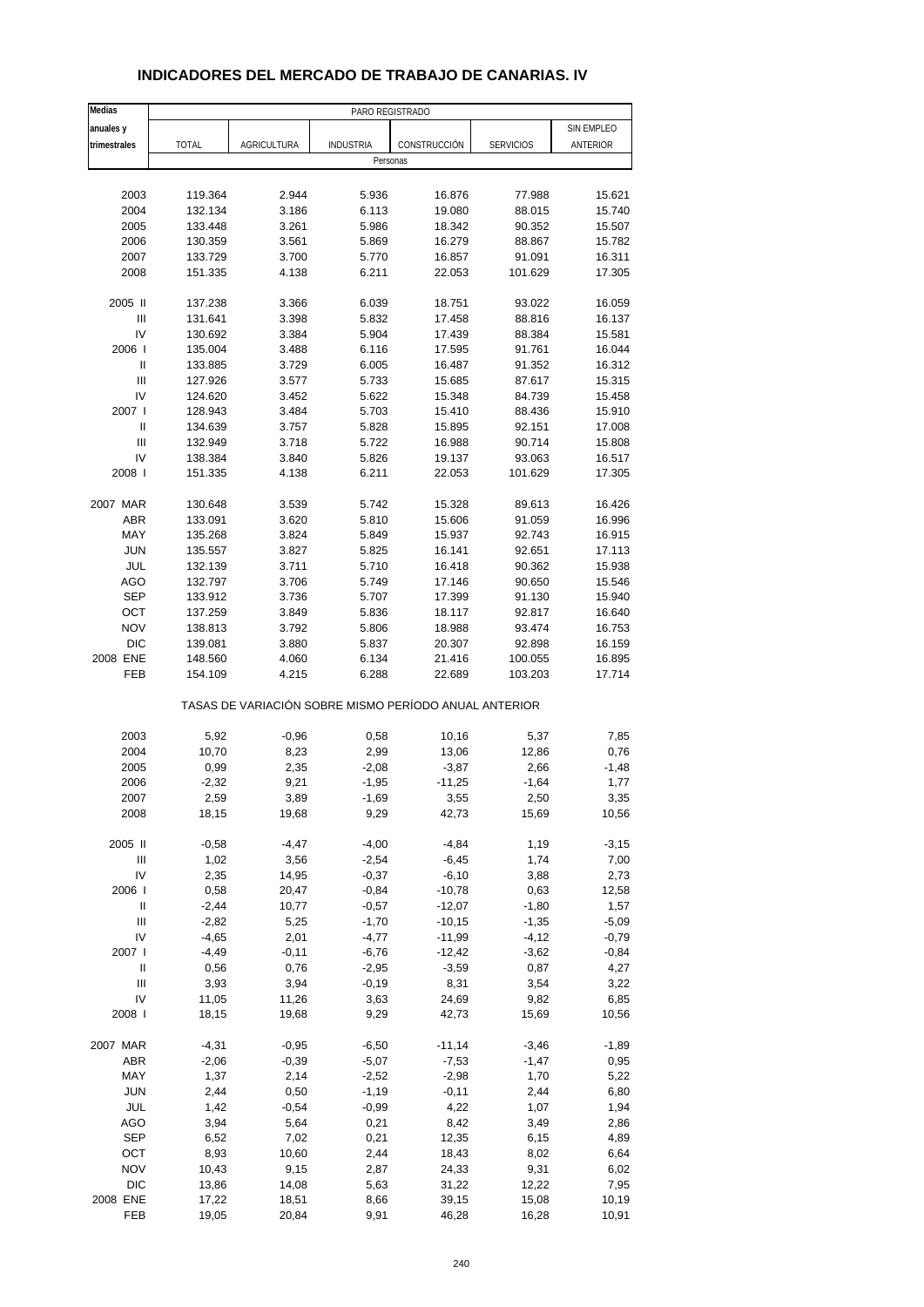# **INDICADORES DEL MERCADO DE TRABAJO DE CANARIAS. V**

| Medias          |                                                       |                    | AFILIADOS A LA SEGURIDAD SOCIAL EN ALTA LABORAL |                    |                    |
|-----------------|-------------------------------------------------------|--------------------|-------------------------------------------------|--------------------|--------------------|
| anuales y       |                                                       |                    | <b>TOTAL</b>                                    |                    |                    |
| trimestrales    | TOTAL                                                 | <b>AGRICULTURA</b> | <b>INDUSTRIA</b>                                | CONSTRUCCIÓN       | <b>SERVICIOS</b>   |
|                 |                                                       |                    | Personas                                        |                    |                    |
|                 |                                                       |                    |                                                 |                    |                    |
| 2003            | 703.652                                               | 30.319             | 42.688                                          | 97.269             | 533.072            |
| 2004            | 717.445                                               | 28.467             | 42.520                                          | 98.936             | 547.045            |
| 2005            | 745.638                                               | 27.707             | 42.842                                          | 104.703            | 570.188            |
| 2006            | 773.448                                               | 26.015             | 43.339                                          | 111.608            | 592.477            |
| 2007            | 795.304                                               | 25.687             | 43.140                                          | 112.083            | 614.393            |
| 2008            | 789.083                                               | 25.896             | 42.896                                          | 103.635            | 616.656            |
| 2005 II         | 735.959                                               | 27.719             | 42.740                                          | 104.289            | 560.953            |
| Ш               | 750.064                                               | 26.829             | 42.994                                          | 106.909            | 573.200            |
| IV              | 764.826                                               | 27.807             | 43.021                                          | 107.032            | 586.868            |
| 2006            | 762.961                                               | 27.378             | 42.947                                          | 108.127            | 584.476            |
| $\mathbf{I}$    | 766.154                                               | 25.823             | 43.336                                          | 111.459            | 585.533            |
| Ш               | 774.933                                               | 25.057             | 43.442                                          | 113.152            | 593.280            |
| IV              | 789.745                                               | 25.801             | 43.632                                          | 113.691            | 606.619            |
| 2007 l          | 793.629                                               | 26.312             | 43.233                                          | 113.970            | 610.112            |
| Ш               | 794.132                                               | 25.500             | 43.242                                          | 114.738            | 610.651            |
| Ш               | 792.999                                               | 25.371             | 43.123                                          | 111.665            | 612.839            |
| IV              | 800.455                                               | 25.567             | 42.960                                          | 107.958            | 623.969            |
| 2008            | 789.083                                               | 25.896             | 42.896                                          | 103.635            | 616.656            |
|                 |                                                       |                    |                                                 |                    |                    |
| 2007 MAR        | 800.916                                               | 26.284             | 43.479                                          | 115.167            | 615.985            |
| <b>ABR</b>      | 794.242                                               | 25.863             | 43.298                                          | 114.554            | 610.526            |
| MAY             | 792.667                                               | 25.305             | 43.035                                          | 114.759            | 609.567            |
| <b>JUN</b>      | 795.487                                               | 25.332             | 43.394                                          | 114.901            | 611.859            |
| JUL             | 792.081                                               | 25.394             | 43.249                                          | 112.894            | 610.543            |
| AGO             | 785.707                                               | 25.331             | 42.961                                          | 110.682            | 606.732            |
| <b>SEP</b>      | 801.208                                               | 25.387             | 43.158                                          | 111.419            | 621.243            |
| OCT             | 797.323                                               | 25.194             | 42.881                                          | 110.460            | 618.787            |
| <b>NOV</b>      | 802.748                                               | 25.773             | 43.067                                          | 109.203            | 624.704            |
| <b>DIC</b>      | 801.295                                               | 25.734             | 42.931                                          | 104.212            | 628.417            |
| 2008 ENE<br>FEB | 788.927<br>789.239                                    | 25.757<br>26.035   | 42.828<br>42.964                                | 104.544<br>102.725 | 615.797<br>617.514 |
|                 |                                                       |                    |                                                 |                    |                    |
|                 | TASAS DE VARIACIÓN SOBRE MISMO PERÍODO ANUAL ANTERIOR |                    |                                                 |                    |                    |
|                 |                                                       |                    |                                                 |                    |                    |
| 2003            | 2,93                                                  | $-0,90$            | $-0,56$                                         | 0,51               | 3,90               |
| 2004            | 1,96                                                  | $-6, 11$           | $-0,39$                                         | 1,71               | 2,62               |
| 2005            | 3,93                                                  | $-2,67$            | 0,76                                            | 5,83               | 4,23               |
| 2006            | 3,73                                                  | $-6,11$            | 1,16                                            | 6,59               | 3,91               |
| 2007            | 2,83                                                  | -1,26              | -0,46                                           | 0,43               | 3,70               |
| 2008            | $-0,11$                                               | $-1,63$            | $-0,50$                                         | $-8,59$            | 1,56               |
|                 |                                                       |                    |                                                 |                    |                    |
| 2005 II         | 3,93                                                  | $-1,97$            | 0,54                                            | 5,60               | 4,23               |
| Ш<br>IV         | 4,72                                                  | 0,51               | 1,41                                            | 6,92<br>6,99       | 4,81               |
| 2006            | 4,35<br>4,27                                          | $-2,19$<br>$-3,84$ | 1,10                                            | 7,50               | 4,50               |
| Ш               | 4,10                                                  | $-6,84$            | 0,79<br>1,39                                    | 6,88               | 4,42<br>4,38       |
| Ш               | 3,32                                                  | $-6,60$            | 1,04                                            | 5,84               | 3,50               |
| IV              | 3,26                                                  | $-7,22$            | 1,42                                            | 6,22               | 3,37               |
| 2007 l          | 4,02                                                  | $-3,89$            | 0,67                                            | 5,40               | 4,39               |
| Ш               | 3,65                                                  | $-1,25$            | $-0,22$                                         | 2,94               | 4,29               |
| Ш               | 2,33                                                  | 1,25               | $-0,73$                                         | $-1,31$            | 3,30               |
| IV              | 1,36                                                  | $-0,91$            | $-1,54$                                         | $-5,04$            | 2,86               |
| 2008            | $-0,11$                                               | $-1,63$            | $-0,50$                                         | $-8,59$            | 1,56               |
|                 |                                                       |                    |                                                 |                    |                    |
| 2007 MAR        | 4,50                                                  | $-2,67$            | 0,67                                            | 5,08               | 5,01               |
| ABR             | 2,91                                                  | $-2,69$            | $-0,16$                                         | 3,57               | 3,26               |
| MAY             | 3,46                                                  | $-1,40$            | $-0,71$                                         | 3,16               | 4,04               |
| <b>JUN</b>      | 4,60                                                  | 0,42               | 0,22                                            | 2,11               | 5,59               |
| JUL             | 2,79                                                  | 1,17               | $-0,52$                                         | $-0,34$            | 3,71               |
| AGO             | 1,93                                                  | 1,29               | $-1,09$                                         | $-1,65$            | 2,86               |
| <b>SEP</b>      | 2,27                                                  | 1,30               | $-0,59$                                         | $-1,96$            | 3,32               |
| OCT             | 1,87                                                  | $-0,28$            | $-1,31$                                         | $-3,20$            | 3,16               |
| <b>NOV</b>      | 1,33                                                  | $-0,61$            | $-1,58$                                         | $-5,23$            | 2,86               |
| DIC             | 0,88                                                  | $-1,80$            | $-1,74$                                         | $-6,73$            | 2,57               |
| 2008 ENE        | 0,14                                                  | $-2,14$            | $-0,57$                                         | $-7,17$            | 1,64               |
| FEB             | $-0,36$                                               | $-1, 12$           | $-0,42$                                         | $-9,99$            | 1,48               |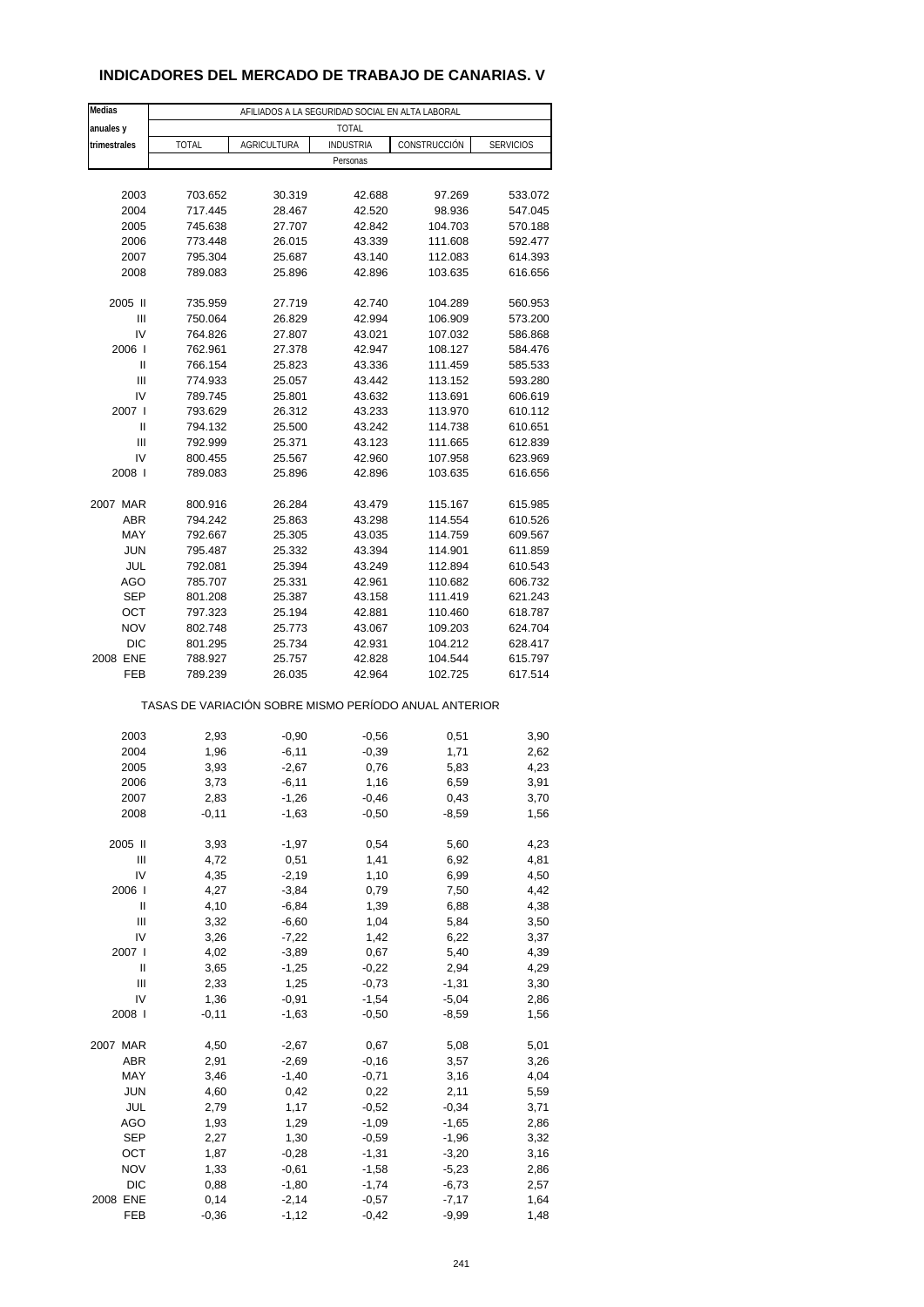# **INDICADORES DEL MERCADO DE TRABAJO DE CANARIAS. VI**

| Medias            | AFILIADOS A LA SEGURIDAD SOCIAL EN ALTA LABORAL       |                    |                     |                    |                    |  |  |  |  |
|-------------------|-------------------------------------------------------|--------------------|---------------------|--------------------|--------------------|--|--|--|--|
| anuales y         |                                                       |                    | <b>CUENTA AJENA</b> |                    |                    |  |  |  |  |
| trimestrales      | <b>TOTAL</b>                                          | <b>AGRICULTURA</b> | <b>INDUSTRIA</b>    | CONSTRUCCIÓN       | <b>SERVICIOS</b>   |  |  |  |  |
|                   |                                                       |                    | Personas            |                    |                    |  |  |  |  |
|                   |                                                       |                    |                     |                    |                    |  |  |  |  |
| 2003              | 603.163                                               | 24.367             | 38.077              | 85.065             | 455.417            |  |  |  |  |
| 2004              | 612.634                                               | 22.631             | 37.817              | 85.552             | 466.220            |  |  |  |  |
| 2005              | 636.164                                               | 22.032             | 38.078              | 90.244             | 485.671            |  |  |  |  |
| 2006              | 660.796                                               | 20.537             | 38.515              | 96.319             | 505.422            |  |  |  |  |
| 2007<br>2008      | 679.182<br>671.655                                    | 20.387<br>20.736   | 38.233<br>37.964    | 95.547<br>86.847   | 525.016<br>526.109 |  |  |  |  |
|                   |                                                       |                    |                     |                    |                    |  |  |  |  |
| 2005 II           | 626.993                                               | 22.011             | 37.968              | 89.875             | 476.942            |  |  |  |  |
| Ш                 | 639.850                                               | 21.185             | 38.237              | 92.277             | 488.078            |  |  |  |  |
| IV                | 653.522                                               | 22.220             | 38.247              | 92.265             | 500.751            |  |  |  |  |
| 2006              | 651.525                                               | 21.848             | 38.172              | 93.326             | 498.165            |  |  |  |  |
| $\mathbf{I}$      | 653.738                                               | 20.313             | 38.521              | 96.288             | 498.616            |  |  |  |  |
| Ш                 | 662.183                                               | 19.591             | 38.600              | 97.729             | 506.262            |  |  |  |  |
| IV                | 675.739                                               | 20.394             | 38.766              | 97.935             | 518.643            |  |  |  |  |
| 2007 l            | 678.935                                               | 20.950             | 38.346              | 97.963             | 521.675            |  |  |  |  |
| Ш<br>Ш            | 678.204<br>676.599                                    | 20.156<br>20.092   | 38.341<br>38.207    | 98.279<br>94.892   | 521.428<br>523.407 |  |  |  |  |
| IV                | 682.991                                               | 20.348             | 38.038              | 91.051             | 533.554            |  |  |  |  |
| 2008              | 671.655                                               | 20.736             | 37.964              | 86.847             | 526.109            |  |  |  |  |
|                   |                                                       |                    |                     |                    |                    |  |  |  |  |
| 2007 MAR          | 685.830                                               | 20.925             | 38.584              | 99.022             | 527.299            |  |  |  |  |
| <b>ABR</b>        | 678.572                                               | 20.504             | 38.403              | 98.255             | 521.410            |  |  |  |  |
| MAY               | 676.589                                               | 19.956             | 38.135              | 98.275             | 520.223            |  |  |  |  |
| <b>JUN</b>        | 679.450                                               | 20.008             | 38.484              | 98.308             | 522.650            |  |  |  |  |
| JUL               | 675.919                                               | 20.089             | 38.345              | 96.189             | 521.296            |  |  |  |  |
| AGO               | 669.451                                               | 20.047             | 38.045              | 93.922             | 517.437            |  |  |  |  |
| <b>SEP</b>        | 684.426                                               | 20.141             | 38.231              | 94.566             | 531.488            |  |  |  |  |
| OCT               | 680.253                                               | 19.958             | 37.961              | 93.580             | 528.754            |  |  |  |  |
| <b>NOV</b><br>DIC | 685.209<br>683.512                                    | 20.553<br>20.534   | 38.142<br>38.010    | 92.256<br>87.318   | 534.258<br>537.650 |  |  |  |  |
| 2008 ENE          | 671.585                                               | 20.579             | 37.908              | 87.762             | 525.336            |  |  |  |  |
| FEB               | 671.724                                               | 20.892             | 38.019              | 85.931             | 526.882            |  |  |  |  |
|                   |                                                       |                    |                     |                    |                    |  |  |  |  |
|                   | TASAS DE VARIACIÓN SOBRE MISMO PERÍODO ANUAL ANTERIOR |                    |                     |                    |                    |  |  |  |  |
|                   |                                                       |                    |                     |                    |                    |  |  |  |  |
| 2003              | 3,10                                                  | $-0,25$            | $-0,20$             | $-0,29$            | 4,23               |  |  |  |  |
| 2004<br>2005      | 1,57                                                  | $-7,12$            | $-0,68$             | 0,57               | 2,37               |  |  |  |  |
| 2006              | 3,84<br>3,87                                          | $-2,65$<br>$-6,79$ | 0,69<br>1,15        | 5,49<br>6,73       | 4,17<br>4,07       |  |  |  |  |
| 2007              | 2,78                                                  | $-0,73$            | $-0,73$             | $-0,80$            | 3,88               |  |  |  |  |
| 2008              | $-0,57$                                               | $-1,08$            | $-0,69$             | $-10,87$           | 1,40               |  |  |  |  |
|                   |                                                       |                    |                     |                    |                    |  |  |  |  |
| 2005 II           | 3,85                                                  | $-1,81$            | 0,39                | 5,14               | 4,21               |  |  |  |  |
| Ш                 | 4,70                                                  | 1,48               | 1,50                | 6,75               | 4,76               |  |  |  |  |
| IV                | 4,34                                                  | $-1,87$            | 1,18                | 7,00               | 4,45               |  |  |  |  |
| 2006              | 4,36                                                  | $-3,81$            | 0,82                | 7,82               | 4,46               |  |  |  |  |
| Ш                 | 4,27                                                  | $-7,72$            | 1,46                | 7,14               | 4,54               |  |  |  |  |
| Ш<br>IV           | 3,49<br>3,40                                          | $-7,52$<br>$-8,22$ | 0,95<br>1,36        | 5,91<br>6,14       | 3,73<br>3,57       |  |  |  |  |
| 2007 l            | 4,21                                                  | $-4, 11$           | 0,46                | 4,97               | 4,72               |  |  |  |  |
| Ш                 | 3,74                                                  | $-0,77$            | $-0,47$             | 2,07               | 4,58               |  |  |  |  |
| Ш                 | 2,18                                                  | 2,56               | $-1,02$             | $-2,90$            | 3,39               |  |  |  |  |
| IV                | 1,07                                                  | $-0,23$            | $-1,88$             | $-7,03$            | 2,87               |  |  |  |  |
| 2008              | $-0,57$                                               | $-1,08$            | $-0,69$             | $-10,87$           | 1,40               |  |  |  |  |
|                   |                                                       |                    |                     |                    |                    |  |  |  |  |
| 2007 MAR          | 4,75                                                  | $-2,63$            | 0,46                | 4,55               | 5,43               |  |  |  |  |
| ABR               | 2,87                                                  | $-2,65$            | $-0,42$             | 2,85               | 3,35               |  |  |  |  |
| MAY               | 3,53                                                  | $-1,00$            | $-1,02$             | 2,31               | 4,30               |  |  |  |  |
| <b>JUN</b>        | 4,85                                                  | 1,47               | 0,04                | 1,06               | 6,11               |  |  |  |  |
| JUL               | 2,72                                                  | 2,42               | $-0,77$             | $-1,80$            | 3,88               |  |  |  |  |
| AGO<br><b>SEP</b> | 1,72<br>2,10                                          | 2,57<br>2,69       | $-1,41$<br>$-0,88$  | $-3,29$<br>$-3,62$ | 2,89               |  |  |  |  |
| ОСТ               | 1,67                                                  | 0,59               | $-1,63$             | $-4,94$            | 3,39<br>3,24       |  |  |  |  |
| <b>NOV</b>        | 1,04                                                  | 0,12               | $-1,91$             | $-7,21$            | 2,88               |  |  |  |  |
| DIC               | 0,51                                                  | $-1,35$            | $-2,09$             | $-8,98$            | 2,51               |  |  |  |  |
| 2008 ENE          | $-0,31$                                               | $-1,77$            | $-0,77$             | $-9,32$            | 1,47               |  |  |  |  |
| FEB               | $-0,83$                                               | $-0,39$            | $-0,61$             | $-12,39$           | 1,32               |  |  |  |  |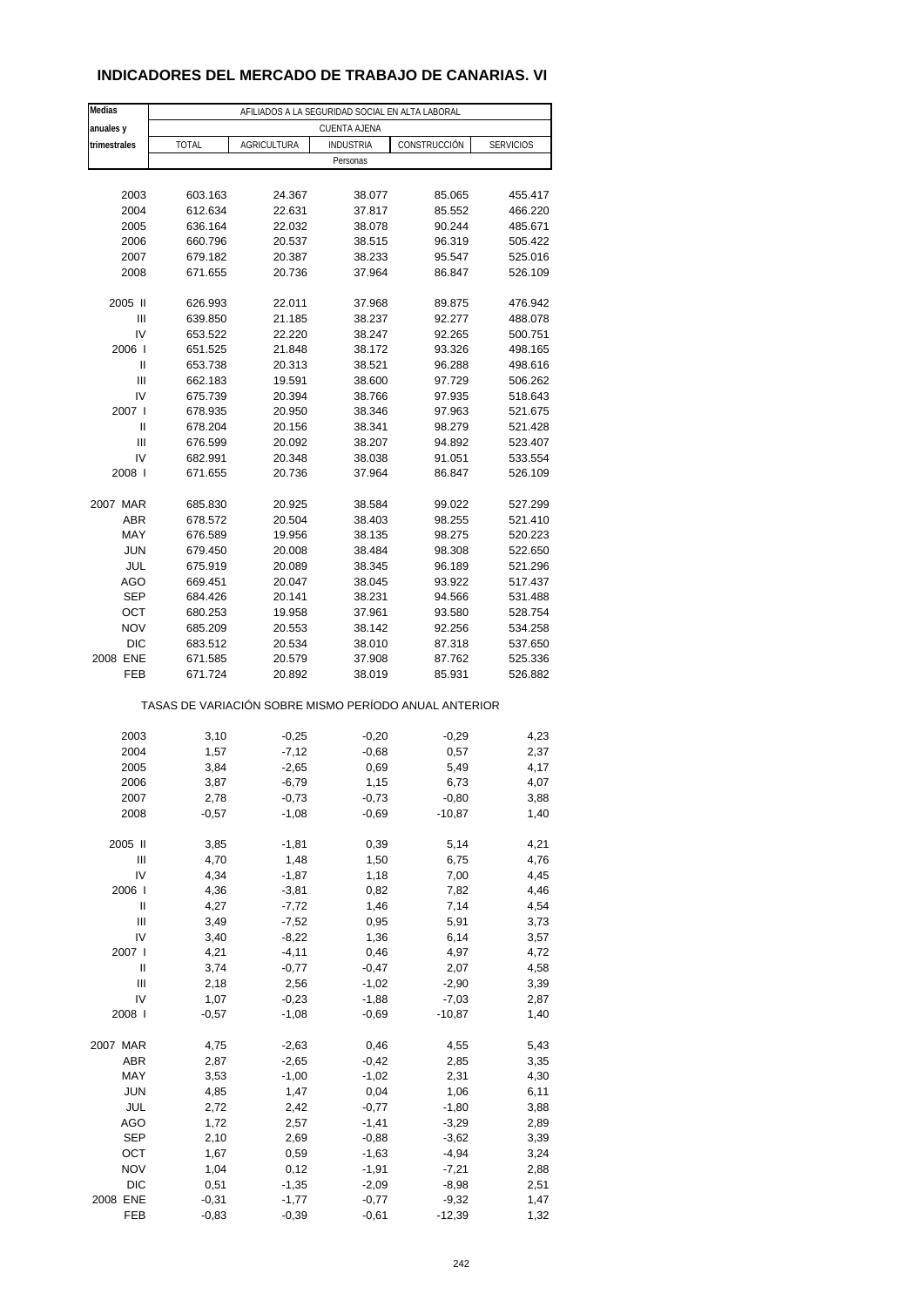# **INDICADORES DEL MERCADO DE TRABAJO DE CANARIAS. VII**

| Medias<br>anuales y | AFILIADOS A LA SEGURIDAD SOCIAL EN ALTA LABORAL<br><b>CUENTA PROPIA</b> |                    |                  |                                                       |                  |  |  |  |
|---------------------|-------------------------------------------------------------------------|--------------------|------------------|-------------------------------------------------------|------------------|--|--|--|
| trimestrales        | <b>TOTAL</b>                                                            | <b>AGRICULTURA</b> | <b>INDUSTRIA</b> | CONSTRUCCIÓN                                          | <b>SERVICIOS</b> |  |  |  |
|                     |                                                                         |                    | Personas         |                                                       |                  |  |  |  |
|                     |                                                                         |                    |                  |                                                       |                  |  |  |  |
| 2003                | 100.489                                                                 | 5.951              | 4.611            | 12.204                                                | 77.654           |  |  |  |
| 2004                | 104.811                                                                 | 5.835              | 4.703            | 13.385                                                | 80.824           |  |  |  |
| 2005                | 109.474                                                                 | 5.674              | 4.763            | 14.459                                                | 84.518           |  |  |  |
| 2006                | 112.652                                                                 | 5.478              | 4.825            | 15.288                                                |                  |  |  |  |
|                     |                                                                         |                    |                  |                                                       | 87.056           |  |  |  |
| 2007                | 116.122                                                                 | 5.301              | 4.907            | 16.536                                                | 89.377           |  |  |  |
| 2008                | 117.429                                                                 | 5.161              | 4.933            | 16.788                                                | 90.547           |  |  |  |
| 2005 II             | 108.966                                                                 | 5.708              | 4.772            | 14.414                                                | 84.011           |  |  |  |
| Ш                   | 110.215                                                                 | 5.644              | 4.757            | 14.632                                                | 85.122           |  |  |  |
| IV                  | 111.304                                                                 | 5.587              | 4.774            | 14.767                                                | 86.117           |  |  |  |
| 2006                | 111.436                                                                 | 5.530              | 4.776            | 14.802                                                | 86.311           |  |  |  |
| Ш                   | 112.416                                                                 | 5.510              | 4.815            | 15.171                                                | 86.918           |  |  |  |
| Ш                   | 112.750                                                                 | 5.466              | 4.842            | 15.424                                                | 87.018           |  |  |  |
| IV                  | 114.006                                                                 | 5.407              | 4.866            | 15.756                                                | 87.975           |  |  |  |
| 2007 l              | 114.694                                                                 | 5.362              | 4.887            | 16.007                                                | 88.437           |  |  |  |
| Ш                   | 115.928                                                                 | 5.344              | 4.902            | 16.459                                                | 89.223           |  |  |  |
|                     |                                                                         |                    |                  |                                                       |                  |  |  |  |
| Ш                   | 116.400                                                                 | 5.278              | 4.916            | 16.773                                                | 89.432           |  |  |  |
| IV                  | 117.464                                                                 | 5.219              | 4.922            | 16.907                                                | 90.415           |  |  |  |
| 2008                | 117.429                                                                 | 5.161              | 4.933            | 16.788                                                | 90.547           |  |  |  |
| 2007 MAR            | 115.086                                                                 | 5.359              | 4.895            | 16.145                                                | 88.686           |  |  |  |
| <b>ABR</b>          | 115.670                                                                 | 5.359              | 4.895            | 16.299                                                | 89.116           |  |  |  |
| MAY                 | 116.078                                                                 | 5.349              | 4.900            | 16.484                                                | 89.344           |  |  |  |
| <b>JUN</b>          | 116.037                                                                 | 5.324              | 4.910            | 16.593                                                | 89.209           |  |  |  |
| JUL                 | 116.162                                                                 | 5.305              | 4.904            | 16.705                                                | 89.247           |  |  |  |
| AGO                 | 116.256                                                                 | 5.284              | 4.916            | 16.760                                                | 89.295           |  |  |  |
| <b>SEP</b>          | 116.782                                                                 | 5.246              | 4.927            | 16.853                                                | 89.755           |  |  |  |
|                     |                                                                         |                    |                  |                                                       |                  |  |  |  |
| OCT                 | 117.070                                                                 | 5.236              | 4.920            | 16.880                                                | 90.033           |  |  |  |
| <b>NOV</b>          | 117.539                                                                 | 5.220              | 4.925            | 16.947                                                | 90.446           |  |  |  |
| DIC                 | 117.783                                                                 | 5.200              | 4.921            | 16.894                                                | 90.767           |  |  |  |
| 2008 ENE            | 117.342                                                                 | 5.178              | 4.920            | 16.782                                                | 90.461           |  |  |  |
| FEB                 | 117.515                                                                 | 5.143              | 4.945            | 16.794                                                | 90.632           |  |  |  |
|                     |                                                                         |                    |                  | TASAS DE VARIACIÓN SOBRE MISMO PERÍODO ANUAL ANTERIOR |                  |  |  |  |
| 2003                | 1,94                                                                    | $-3,47$            | $-3,39$          | 6,43                                                  | 2,04             |  |  |  |
| 2004                | 4,30                                                                    | $-1,95$            | 1,99             | 9,67                                                  | 4,08             |  |  |  |
| 2005                | 4,45                                                                    | $-2,76$            | 1,28             | 8,02                                                  | 4,57             |  |  |  |
| 2006                |                                                                         | $-3,46$            |                  |                                                       |                  |  |  |  |
|                     | 2,90                                                                    |                    | 1,29             | 5,74                                                  | 3,00             |  |  |  |
| 2007                | 3,08                                                                    | $-3,24$            | 1,70             | 8,16                                                  | 2,67             |  |  |  |
| 2008                | 2,56                                                                    | $-3,79$            | 1,01             | 5,34                                                  | 2,53             |  |  |  |
| 2005 II             | 4,35                                                                    | $-2,62$            | 1,72             | 8,56                                                  | 4,33             |  |  |  |
| Ш                   | 4,84                                                                    | $-2,97$            | 0,69             | 8,01                                                  | 5,12             |  |  |  |
| IV                  | 4,39                                                                    | $-3,47$            | 0,47             | 6,89                                                  | 4,76             |  |  |  |
| 2006                | 3,75                                                                    | $-3,97$            | 0,53             | 5,57                                                  | 4,22             |  |  |  |
| Ш                   | 3,17                                                                    | $-3,46$            | 0,91             | 5,25                                                  | 3,46             |  |  |  |
| Ш                   | 2,30                                                                    | $-3,16$            | 1,79             | 5,41                                                  | 2,23             |  |  |  |
| IV                  | 2,43                                                                    | $-3,23$            | 1,93             | 6,70                                                  | 2,16             |  |  |  |
|                     |                                                                         |                    |                  |                                                       |                  |  |  |  |
| 2007 l              | 2,92                                                                    | $-3,03$            | 2,33             | 8,14                                                  | 2,46             |  |  |  |
| Ш                   | 3,12                                                                    | $-3,02$            | 1,80             | 8,49                                                  | 2,65             |  |  |  |
| Ш                   | 3,24                                                                    | $-3,43$            | 1,53             | 8,75                                                  | 2,77             |  |  |  |
| IV                  | 3,03                                                                    | $-3,48$            | 1,14             | 7,30                                                  | 2,77             |  |  |  |
| 2008                | 2,56                                                                    | $-3,79$            | 1,01             | 5,34                                                  | 2,53             |  |  |  |
| 2007 MAR            | 3,06                                                                    | $-2,81$            | 2,38             | 8,46                                                  | 2,54             |  |  |  |
| ABR                 | 3,13                                                                    | $-2,86$            | 1,94             | 8,16                                                  | 2,71             |  |  |  |
| MAY                 | 3,10                                                                    | $-2,87$            | 1,81             | 8,55                                                  | 2,60             |  |  |  |
|                     |                                                                         |                    |                  |                                                       |                  |  |  |  |
| <b>JUN</b>          | 3,14                                                                    | $-3,32$            | 1,66             | 8,75                                                  | 2,65             |  |  |  |
| JUL                 | 3,21                                                                    | $-3,30$            | 1,45             | 8,97                                                  | 2,71             |  |  |  |
| AGO                 | 3,19                                                                    | $-3,29$            | 1,49             | 8,72                                                  | 2,72             |  |  |  |
| SEP                 | 3,31                                                                    | $-3,71$            | 1,65             | 8,55                                                  | 2,90             |  |  |  |
| ост                 | 3,04                                                                    | $-3,50$            | 1,26             | 7,77                                                  | 2,70             |  |  |  |
| <b>NOV</b>          | 2,99                                                                    | $-3,39$            | 1,11             | 7,21                                                  | 2,73             |  |  |  |
| DIC                 | 3,06                                                                    | $-3,54$            | 1,07             | 6,94                                                  | 2,88             |  |  |  |
| 2008 ENE            | 2,74                                                                    | $-3,59$            | 0,99             | 5,99                                                  | 2,64             |  |  |  |
| FEB                 | 2,38                                                                    | $-3,99$            | 1,04             | 4,69                                                  | 2,42             |  |  |  |
|                     |                                                                         |                    |                  |                                                       |                  |  |  |  |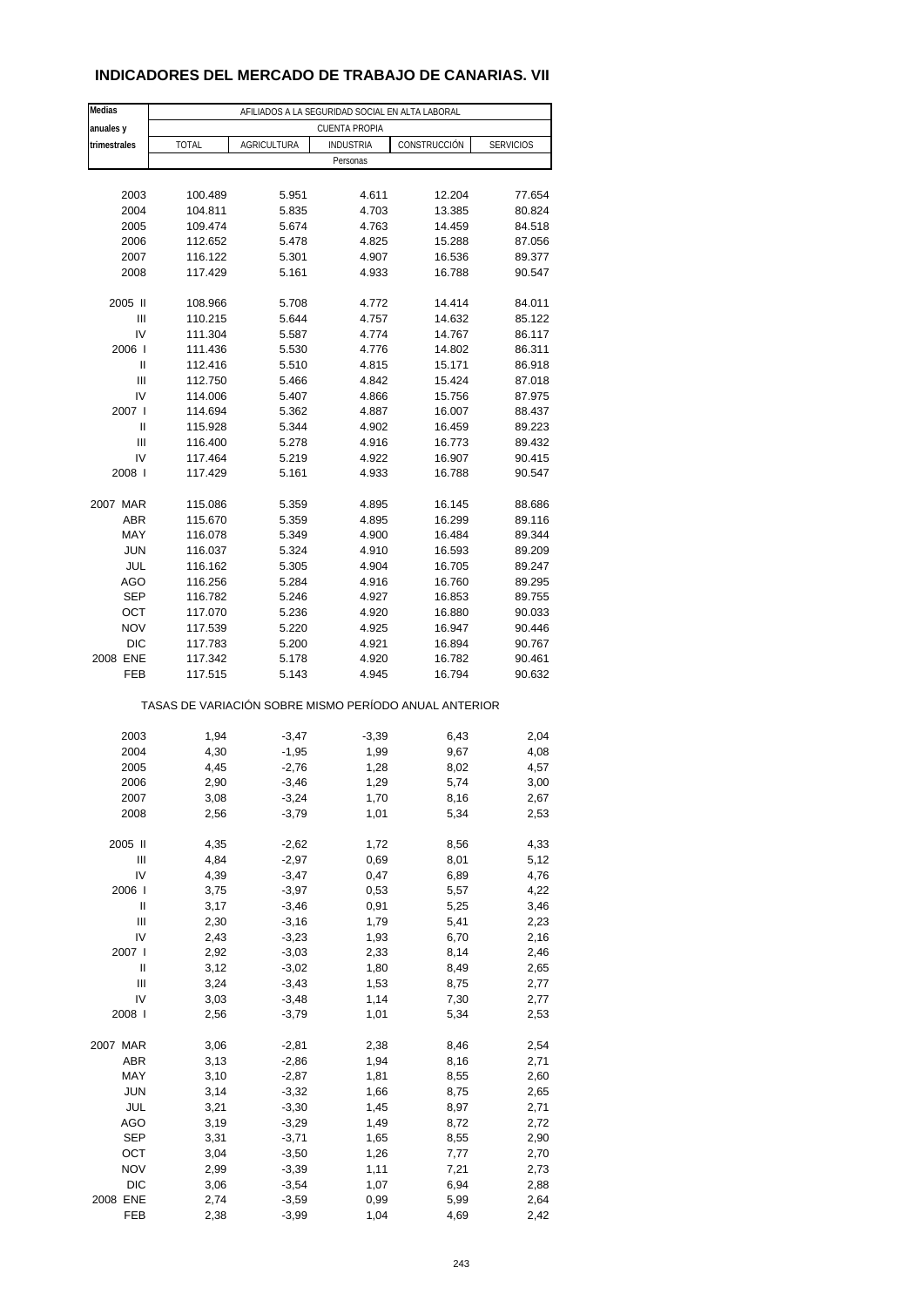| Medias                                            | EFECTIVOS LABORALES |                    |                 |                                                       |                   | JORNADA MEDIA POR TRABAJADOR Y TRIM. |                    |                    |                |
|---------------------------------------------------|---------------------|--------------------|-----------------|-------------------------------------------------------|-------------------|--------------------------------------|--------------------|--------------------|----------------|
| anuales y                                         | TOTAL               |                    | <b>SECTORES</b> |                                                       | CONTRATO          | CONTRATO                             | <b>TOTAL</b>       | A TIEMPO           | A TIEMPO       |
| trimestrales                                      |                     | <b>INDUSTRIA</b>   | CONSTRUC.       | <b>SERVICIOS</b>                                      | <b>INDEFINIDO</b> | TEMPORAL                             |                    | COMPLETO           | PARCIAL        |
|                                                   |                     |                    |                 | Miles de personas                                     |                   |                                      |                    | Horas              |                |
|                                                   |                     |                    |                 |                                                       |                   |                                      |                    |                    |                |
| 2002                                              | 508,2               | 39,4               | 84,2            |                                                       | 294,0             |                                      | 426,0              |                    | 252,2          |
| 2003                                              | 522,8               | 39,4               | 83,5            | 384,6<br>400,0                                        | 304,6             | 214,2<br>218,2                       | 424,0              | 449,2<br>446,2     | 254,1          |
| 2004                                              |                     |                    |                 |                                                       |                   |                                      |                    |                    |                |
| 2005                                              | 535,4<br>556,3      | 38,4<br>38,2       | 83,9<br>90,8    | 413,1                                                 | 316,2             | 219,2                                | 422,5<br>420,5     | 444,5<br>443,3     | 253,6<br>256,0 |
|                                                   |                     |                    |                 | 427,3                                                 | 337,2             | 219,2                                |                    |                    |                |
| 2006                                              | 581,4               | 39,4               | 95,7            | 446,3                                                 | 352,0             | 229,4                                | 415,6              | 442,6              | 241,6          |
| 2007                                              | 601,9               | 38,7               | 95,3            | 467,9                                                 | 378,0             | 223,9                                | 413,5              | 439,5              | 256,1          |
| 2005                                              | 542,7               | 38,0               | 87,4            | 417,2                                                 | 333,3             | 209,4                                | 437,1              | 459,3              | 265,5          |
| $\mathbf{I}$                                      | 547,0               |                    |                 |                                                       | 332,4             |                                      |                    |                    |                |
|                                                   |                     | 38,1               | 91,8            | 417,1                                                 |                   | 214,6                                | 434,3              | 456,3              | 269,2          |
| Ш                                                 | 564,4               | 38,1               | 93,6            | 432,7                                                 | 341,4             | 223,0                                | 392,3              | 411,0              | 248,2          |
| IV                                                | 571,3               | 38,6               | 90,5            | 442,2                                                 | 341,6             | 229,7                                | 418,4              | 446,6              | 241,1          |
| 2006                                              | 571,5               | 38,5               | 94,6            | 438,4                                                 | 341,0             | 230,5                                | 428,2              | 457,0              | 246,1          |
| $\mathbf{I}$                                      | 569,3               | 39,2               | 96,6            | 433,4                                                 | 337,5             | 231,8                                | 428,4              | 452,1              | 245,8          |
| Ш                                                 | 589,6               | 39,8               | 97,8            | 452,0                                                 | 354,8             | 234,8                                | 390,4              | 414,5              | 224,0          |
| IV                                                | 595,2               | 40,1               | 93,7            | 461,3                                                 | 374,7             | 220,5                                | 415,4              | 446,8              | 250,7          |
| 2007 l                                            | 601,0               | 39,3               | 99,2            | 462,5                                                 | 366,1             | 234,9                                | 427,1              | 455,9              | 262,8          |
| $\ensuremath{\mathsf{II}}$                        | 597,5               | 39,0               | 98,3            | 460,2                                                 | 375,1             | 222,4                                | 425,3              | 450,1              | 260,2          |
| Ш                                                 | 604,7               | 37,8               | 95,1            | 471,8                                                 | 378,5             | 226,2                                | 389,2              | 411,0              | 245,8          |
| IV                                                | 604,5               | 38,7               | 88,5            | 477,2                                                 | 392,2             | 212,3                                | 412,4              | 441,2              | 255,6          |
|                                                   |                     |                    |                 |                                                       |                   |                                      |                    |                    |                |
| 2007 ENE                                          |                     |                    |                 |                                                       |                   |                                      |                    |                    |                |
| FEB                                               |                     |                    |                 |                                                       |                   |                                      |                    |                    |                |
| <b>MAR</b>                                        |                     |                    |                 |                                                       |                   |                                      |                    |                    |                |
| <b>ABR</b>                                        |                     |                    |                 |                                                       |                   |                                      |                    |                    |                |
| MAY                                               |                     |                    |                 |                                                       |                   |                                      |                    |                    |                |
| <b>JUN</b>                                        |                     |                    |                 |                                                       |                   |                                      |                    |                    |                |
| <b>JUL</b>                                        |                     |                    |                 |                                                       |                   |                                      |                    |                    |                |
| <b>AGO</b>                                        |                     |                    |                 |                                                       |                   |                                      |                    |                    |                |
| <b>SEP</b>                                        |                     |                    |                 |                                                       |                   |                                      |                    |                    |                |
| OCT                                               |                     |                    |                 |                                                       |                   |                                      |                    |                    |                |
| <b>NOV</b>                                        |                     |                    |                 |                                                       |                   |                                      |                    |                    |                |
|                                                   |                     |                    |                 |                                                       |                   |                                      |                    |                    |                |
| <b>DIC</b>                                        |                     |                    |                 |                                                       |                   |                                      |                    |                    |                |
|                                                   |                     |                    |                 | TASAS DE VARIACIÓN SOBRE MISMO PERÍODO ANUAL ANTERIOR |                   |                                      |                    |                    |                |
|                                                   |                     |                    |                 |                                                       |                   |                                      |                    |                    |                |
| 2002                                              | 3,43                | 0,38               | 1,08            | 4,28                                                  | 7,68              | $-1,87$                              | 0,02               | $-0,59$            | 2,24           |
| 2003                                              | 2,88                | $-0,06$            | $-0,86$         | 4,01                                                  | 3,60              | 1,87                                 | $-0,47$            | $-0,67$            | 0,75           |
| 2004                                              | 2,41                | $-2,41$            | 0,51            | 3,27                                                  | 3,81              | 0,45                                 | $-0,34$            | $-0,38$            | $-0,20$        |
| 2005                                              | 3,92                | $-0,54$            | 8,25            | 3,45                                                  | 6,63              | 0,00                                 | $-0,47$            | $-0,27$            | 0,95           |
| 2006                                              | 4,50                | 3,18               | 5,36            | 4,45                                                  | 4,40              | 4,66                                 | $-1,17$            | $-0,16$            | $-5,61$        |
| 2007                                              | 3,53                | $-1,78$            | $-0,42$         | 4,84                                                  | 7,38              | $-2,38$                              | $-0,51$            | $-0,69$            | 5,98           |
|                                                   |                     |                    |                 |                                                       |                   |                                      |                    |                    |                |
| 2005 l                                            | 2,34                | 1,06               | 4,17            | 2,05                                                  | 6,38              | $-3,50$                              | 0,00               | $-0,33$            | 1,45           |
|                                                   |                     |                    |                 |                                                       |                   |                                      |                    |                    |                |
| $\sf II$<br>$\begin{array}{c} \hline \end{array}$ | 4,07<br>4,54        | $-0,78$<br>$-1,55$ | 8,38<br>10,12   | 3,63<br>3,96                                          | 6,30<br>8,76      | 0,80<br>$-1,33$                      | 0,12<br>0,59       | 0, 15<br>0,32      | 6,45<br>6,02   |
| IV                                                |                     |                    |                 |                                                       |                   |                                      |                    |                    |                |
| 2006                                              | 4,69<br>5,31        | $-0,86$<br>1,20    | 10,36<br>8,28   | 4,10<br>5,09                                          | 5,13<br>2,30      | 4,04                                 | $-2,49$<br>$-2,05$ | $-1,17$<br>$-0,50$ | $-9,24$        |
|                                                   |                     |                    |                 |                                                       |                   | 10,10                                |                    |                    | $-7,32$        |
| $\ensuremath{\mathsf{II}}$                        | 4,07                | 3,01               | 5,24            | 3,91                                                  | 1,54              | 7,99                                 | $-1,35$            | $-0,92$            | $-8,69$        |
| $\mathsf{III}$                                    | 4,47                | 4,39               | 4,50            | 4,47                                                  | 3,93              | 5,29                                 | $-0,49$            | 0,84               | $-9,76$        |
| $\mathsf{IV}$                                     | 4,19                | 4,11               | 3,54            | 4,32                                                  | 9,70              | $-4,01$                              | $-0,71$            | 0,05               | 3,98           |
| 2007 l                                            | 5,16                | 2,08               | 4,87            | 5,49                                                  | 7,37              | 1,88                                 | $-0,26$            | $-0,25$            | 6,79           |
| Ш                                                 | 4,97                | $-0,55$            | 1,73            | 6,19                                                  | 11,14             | $-4,03$                              | $-0,72$            | $-0,44$            | 5,86           |
| Ш                                                 | 2,56                | $-4,95$            | $-2,76$         | 4,37                                                  | 6,68              | $-3,66$                              | $-0,31$            | $-0,84$            | 9,74           |
| IV                                                | 1,56                | $-3,52$            | $-5,51$         | 3,43                                                  | 4,67              | $-3,73$                              | $-0,72$            | $-1,27$            | 1,95           |
|                                                   |                     |                    |                 |                                                       |                   |                                      |                    |                    |                |
| 2007 ENE                                          |                     |                    |                 |                                                       |                   |                                      |                    |                    |                |
| FEB                                               |                     |                    |                 |                                                       |                   |                                      |                    |                    |                |
| <b>MAR</b>                                        |                     |                    |                 |                                                       |                   |                                      |                    |                    |                |
| ABR                                               |                     |                    |                 |                                                       |                   |                                      |                    |                    |                |
| MAY                                               |                     |                    |                 |                                                       |                   |                                      |                    |                    |                |
| <b>JUN</b>                                        |                     |                    |                 |                                                       |                   |                                      |                    |                    |                |
| JUL                                               |                     |                    |                 |                                                       |                   |                                      |                    |                    |                |
| AGO                                               |                     |                    |                 |                                                       |                   |                                      |                    |                    |                |
| <b>SEP</b>                                        |                     |                    |                 |                                                       |                   |                                      |                    |                    |                |
| OCT                                               |                     |                    |                 |                                                       |                   |                                      |                    |                    |                |
| <b>NOV</b>                                        |                     |                    |                 |                                                       |                   |                                      |                    |                    |                |

## **INDICADORES DEL MERCADO DE TRABAJO DE CANARIAS. VIII**

DIC - - - - - - - - -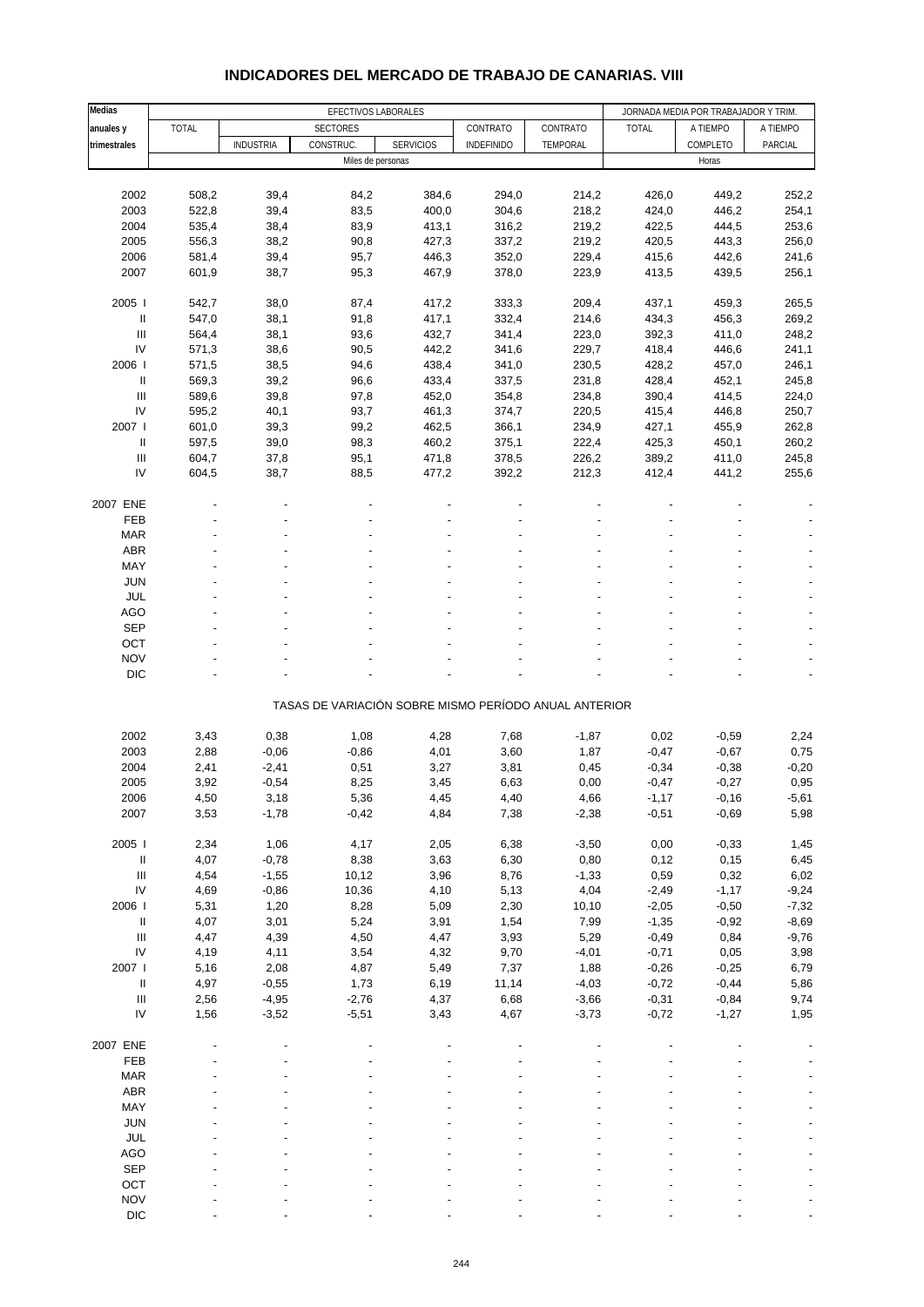# **INDICADORES DE PRECIOS DE CANARIAS. I**

| Medias       |                                                       | INDICES DE PRECIOS DE CONSUMO (9) |              | DIFERENCIAL DE |
|--------------|-------------------------------------------------------|-----------------------------------|--------------|----------------|
| anuales y    | <b>GENERAL</b>                                        | ALIMENTACIÓN                      | <b>SIN</b>   | INFLACIÓN      |
| trimestrales |                                                       | AGREGADO                          | ALIMENTACIÓN | RTO. ESPAÑA    |
|              |                                                       | <b>Base 2006</b>                  |              | P.Porcentuales |
|              |                                                       |                                   |              |                |
| 2003         | 92,727                                                | 90,920                            | 93,368       | $-0,79$        |
| 2004         | 94,829                                                | 93,916                            | 95,149       | $-0,77$        |
| 2005         | 97,194                                                | 96,098                            | 97,579       | $-0,87$        |
| 2006         | 100,000                                               | 100,000                           | 100,000      | $-0,63$        |
| 2007         | 102,331                                               | 103,936                           | 101,784      | $-0,45$        |
| 2008         | 104,558                                               | 109,343                           | 102,995      | $-0,13$        |
| 2005 II      | 97,205                                                | 95,920                            | 97,658       | $-0,97$        |
| Ш            | 97,337                                                | 95,993                            | 97,812       | $-0,92$        |
| IV           | 98,502                                                | 97,214                            | 98,956       | $-0,84$        |
| 2006         | 98,788                                                | 98,959                            | 98,728       | $-0,83$        |
| Ш            | 100,639                                               | 100,194                           | 100,796      | $-0,41$        |
| Ш            | 100,201                                               | 100,536                           | 100,085      | $-0,59$        |
| IV           | 100,371                                               | 100,311                           | 100,392      | $-0,70$        |
| 2007 l       | 100,576                                               | 102,013                           | 100,086      | $-0,61$        |
| Ш            | 102,362                                               | 102,845                           | 102,198      | $-0,68$        |
| Ш            | 102,120                                               | 103,626                           | 101,608      | $-0,45$        |
| IV           | 104,266                                               | 107,260                           | 103,245      | $-0,08$        |
| 2008 l       | 104,558                                               | 109,343                           | 102,995      | $-0,13$        |
| 2007 MAR     | 101,034                                               | 102,340                           | 100,589      | $-0,71$        |
| ABR          | 102,103                                               | 102,709                           | 101,897      | $-0,60$        |
| MAY          | 102,319                                               | 102,735                           | 102,178      | $-0,87$        |
| <b>JUN</b>   | 102,663                                               | 103,090                           | 102,519      | $-0,55$        |
| JUL          | 101,979                                               | 103,170                           | 101,575      | $-0,39$        |
| AGO          | 102,070                                               | 103,509                           | 101,581      | $-0,42$        |
| <b>SEP</b>   | 102,310                                               | 104,200                           | 101,667      | $-0,54$        |
| OCT          | 103,403                                               | 106,125                           | 102,475      | $-0,30$        |
| <b>NOV</b>   | 104,396                                               | 107,277                           | 103,414      | $-0,06$        |
| <b>DIC</b>   | 104,998                                               | 108,379                           | 103,846      | 0,12           |
| 2008 ENE     | 104,541                                               | 109,112                           | 103,041      | $-0,09$        |
| FEB          | 104,575                                               | 109,574                           | 102,949      | $-0,16$        |
|              | TASAS DE VARIACIÓN SOBRE MISMO PERÍODO ANUAL ANTERIOR |                                   |              |                |
| 2003         | 2,25                                                  | 3,52                              | 1,81         |                |
| 2004         | 2,27                                                  | 3,30                              | 1,91         |                |
| 2005         | 2,49                                                  | 2,32                              | 2,55         |                |
| 2006         | 2,89                                                  | 4,06                              | 2,48         |                |
| 2007         | 2,33                                                  | 3,94                              | 1,78         |                |
| 2008         | 4,20                                                  | 7,36                              | 3,17         |                |
| 2005 II      | 2,25                                                  | 1,91                              | 2,37         |                |
| Ш            | 2,52                                                  | 1,96                              | 2,72         |                |
| IV           | 2,72                                                  | 2,97                              | 2,63         |                |
| 2006 l       | 3,19                                                  | 3,88                              | 2,96         |                |
| Ш            | 3,53                                                  | 4,46                              | 3,21         |                |
| Ш            | 2,94                                                  | 4,73                              | 2,32         |                |
| IV           | 1,90                                                  | 3,19                              | 1,45         |                |
| 2007 l       | 1,81                                                  | 3,09                              | 1,38         |                |
| Ш            | 1,71                                                  | 2,65                              | 1,39         |                |
| Ш            | 1,91                                                  | 3,07                              | 1,52         |                |
| IV           | 3,88                                                  | 6,93                              | 2,84         |                |
| 2008 l       | 4,20                                                  | 7,36                              | 3,17         |                |
| 2007 MAR     | 1,75                                                  | 3,01                              | 1,32         |                |
| ABR          | 1,83                                                  | 2,92                              | 1,46         |                |
| MAY          | 1,47                                                  | 2,39                              | 1,16         |                |
| <b>JUN</b>   | 1,83                                                  | 2,63                              | 1,55         |                |
| JUL          | 1,85                                                  | 2,61                              | 1,60         |                |
| <b>AGO</b>   | 1,76                                                  | 2,98                              | 1,34         |                |
| <b>SEP</b>   | 2,14                                                  | 3,63                              | 1,63         |                |
| ост          | 3,28                                                  | 5,90                              | 2,39         |                |
| <b>NOV</b>   | 4,01                                                  | 7,03                              | 2,98         |                |
| <b>DIC</b>   | 4,34                                                  | 7,85                              | 3,15         |                |
| 2008 ENE     | 4,18                                                  | 7,25                              | 3,18         |                |
| FEB          | 4,21                                                  | 7,46                              | 3,16         |                |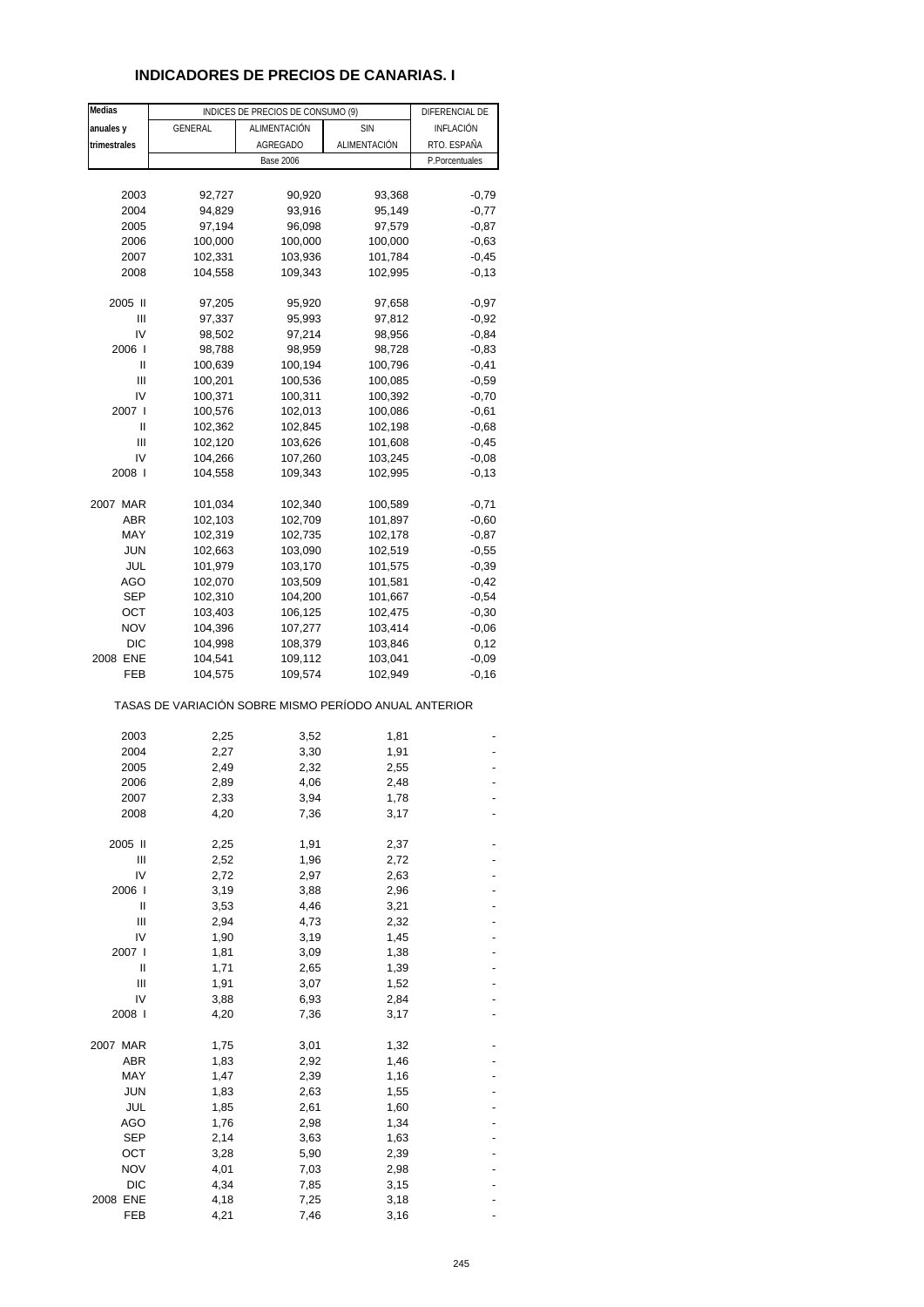# **INDICADORES DE PRECIOS DE CANARIAS. II**

| Medias                             |                    |                     | INDICES DE PRECIOS DE CONSUMO (9)                     |                    |                    |                  |
|------------------------------------|--------------------|---------------------|-------------------------------------------------------|--------------------|--------------------|------------------|
| anuales y                          | <b>ALIMENTOS Y</b> | <b>BEBIDAS ALC.</b> | <b>VESTIDO Y</b>                                      | <b>VIVIENDA</b>    | MENAJE             | MEDICINA         |
| trimestrales                       | BEB.NO ALCOH.      | Y TABACO            | CALZADO                                               |                    |                    |                  |
|                                    |                    |                     | <b>Base 2006</b>                                      |                    |                    |                  |
|                                    |                    |                     |                                                       |                    |                    |                  |
| 2003                               | 91,925             | 83,703              | 99,056                                                | 91,071             | 96,720             | 99,277           |
| 2004                               | 94,235             | 91,531              | 100,042                                               | 92,860             | 98,366             | 99,248           |
| 2005                               | 96,253             | 94,901              | 100,615                                               | 95,866             | 98,693             | 99,498           |
| 2006                               | 100,000            | 100,000             | 100,000                                               | 100,000            | 100,000            | 100,000          |
| 2007<br>2008                       | 104,566<br>110,328 | 98,841<br>101,258   | 100,271<br>95,018                                     | 103,653<br>106,172 | 101,199<br>100,728 | 96,772<br>96,825 |
|                                    |                    |                     |                                                       |                    |                    |                  |
| 2005 II                            | 96,199             | 93,783              | 104,598                                               | 95,763             | 99,059             | 99,245           |
| Ш                                  | 96,093             | 95,217              | 96,965                                                | 96,160             | 98,031             | 99,373           |
| IV                                 | 97,246             | 96,958              | 104,179                                               | 96,996             | 99,347             | 99,707           |
| 2006                               | 99,051             | 98,234              | 96,443                                                | 98,991             | 99,013             | 99,867           |
| Ш                                  | 100,072            | 101,145             | 104,611                                               | 99,986             | 100,488            | 99,680           |
| Ш                                  | 100,276            | 102,574             | 94,751                                                | 100,276            | 99,555             | 100,048          |
| IV                                 | 100,600            | 98,046              | 104,196                                               | 100,746            | 100,943            | 100,406          |
| 2007 l                             | 102,554            | 97,673              | 96,205                                                | 102,340            | 100,449            | 98,989           |
| Ш                                  | 103,367            | 98,660              | 105,298                                               | 103,524            | 101,638            | 95,881           |
| Ш<br>IV                            | 104,180            | 99,175              | 94,783                                                | 104,029<br>104,716 | 100,857            | 95,937<br>96,282 |
| 2008 l                             | 108,161<br>110,328 | 99,857<br>101,258   | 104,799<br>95,018                                     | 106,172            | 101,854<br>100,728 | 96,825           |
|                                    |                    |                     |                                                       |                    |                    |                  |
| 2007 MAR                           | 102,879            | 98,017              | 98,836                                                | 102,847            | 100,674            | 95,740           |
| ABR                                | 103,244            | 98,416              | 104,856                                               | 103,324            | 101,284            | 95,793           |
| MAY                                | 103,252            | 98,602              | 105,537                                               | 103,540            | 101,759            | 95,887           |
| <b>JUN</b>                         | 103,605            | 98,963              | 105,500                                               | 103,709            | 101,870            | 95,963           |
| JUL                                | 103,676            | 99,124              | 93,813                                                | 103,965            | 100,833            | 95,930           |
| AGO                                | 104,044            | 99,225              | 93,346                                                | 103,997            | 100,537            | 95,946           |
| <b>SEP</b>                         | 104,821            | 99,177              | 97,189                                                | 104,126            | 101,201            | 95,935           |
| OCT                                | 106,963            | 99,257              | 102,485                                               | 104,640            | 101,274            | 96,258           |
| <b>NOV</b>                         | 108,218            | 99,526              | 106,252                                               | 104,730            | 102,046            | 96,337           |
| <b>DIC</b>                         | 109,302            | 100,788             | 105,660                                               | 104,779            | 102,241            | 96,250           |
| 2008 ENE                           | 110,108            | 100,941             | 95,917                                                | 105,971            | 100,673            | 96,680           |
| FEB                                | 110,548            | 101,574             | 94,118                                                | 106,373            | 100,782            | 96,970           |
|                                    |                    |                     | TASAS DE VARIACIÓN SOBRE MISMO PERÍODO ANUAL ANTERIOR |                    |                    |                  |
| 2003                               | 3,31               | 5,11                | 0,94                                                  | 2,50               | 1,19               | 1,62             |
| 2004                               | 2,51               | 9,35                | 1,00                                                  | 1,96               | 1,70               | $-0,03$          |
| 2005                               | 2,14               | 3,68                | 0,57                                                  | 3,24               | 0,33               | 0,25             |
| 2006                               | 3,89               | 5,37                | $-0,61$                                               | 4,31               | 1,32               | 0,51             |
| 2007                               | 4,57               | -1,16               | 0,27                                                  | 3,65               | 1,20               | -3,23            |
| 2008                               | 7,75               | 3,85                | 0,13                                                  | 4,00               | 0,39               | $-3,77$          |
|                                    |                    |                     |                                                       |                    |                    |                  |
| 2005 II                            | 1,90               | 1,96                | 0,27                                                  | 3,46               | 0,48               | 0,33             |
| $\ensuremath{\mathsf{III}}\xspace$ | 1,92               | 2,29                | 0,95                                                  | 3,45               | $-0,14$            | 0,03             |
| IV                                 | 2,82               | 4,10                | 0,54                                                  | 3,63               | 0, 19              | $-0,18$          |
| 2006 l<br>Ш                        | 3,75<br>4,03       | 4,90<br>7,85        | $-0,28$<br>0,01                                       | 4,70<br>4,41       | 0,69<br>1,44       | 0,20<br>0,44     |
| $\mathsf{III}$                     | 4,35               | 7,73                | $-2,28$                                               | 4,28               | 1,55               | 0,68             |
| IV                                 | 3,45               | 1,12                | 0,02                                                  | 3,87               | 1,61               | 0,70             |
| 2007 l                             | 3,54               | $-0,57$             | $-0,25$                                               | 3,38               | 1,45               | $-0,88$          |
| $\sf II$                           | 3,29               | $-2,46$             | 0,66                                                  | 3,54               | 1,14               | $-3,81$          |
| Ш                                  | 3,89               | $-3,31$             | 0,03                                                  | 3,74               | 1,31               | $-4, 11$         |
| IV                                 | 7,52               | 1,85                | 0,58                                                  | 3,94               | 0,90               | $-4, 11$         |
| 2008 l                             | 7,75               | 3,85                | 0,13                                                  | 4,00               | 0,39               | $-3,77$          |
|                                    |                    |                     |                                                       |                    |                    |                  |
| 2007 MAR                           | 3,46               | $-0,58$             | $-0,08$                                               | 3,75               | 1,35               | $-3,75$          |
| ABR                                | 3,45               | $-1,30$             | 0,73                                                  | 3,52               | 1,15               | $-3,81$          |
| MAY                                | 3,08               | $-3,06$             | 0,68                                                  | 3,49               | 1,04               | $-3,78$          |
| <b>JUN</b>                         | 3,35               | $-2,98$             | 0,56                                                  | 3,61               | 1,24               | $-3,84$          |
| JUL                                | 3,35               | $-3,15$             | 0,14                                                  | 3,80               | 1,49               | $-3,93$          |
| AGO                                | 3,77               | $-3,16$             | $-0,15$                                               | 3,66               | 1,11               | $-4,17$          |
| <b>SEP</b><br>OCT                  | 4,56<br>6,62       | $-3,63$<br>$-0,10$  | 0,11<br>0,79                                          | 3,77<br>4,16       | 1,32               | $-4,23$          |
| <b>NOV</b>                         | 7,57               | 2,22                | 0,67                                                  | 4,14               | 1,00<br>0,82       | $-4,01$<br>-4,10 |
| <b>DIC</b>                         | 8,35               | 3,46                | 0,28                                                  | 3,53               | 0,89               | $-4,21$          |
| 2008 ENE                           | 7,65               | 3,73                | $-0,08$                                               | 3,87               | 0,30               | $-3,80$          |
| FEB                                | 7,85               | 3,97                | 0,35                                                  | 4,14               | 0,48               | $-3,73$          |
|                                    |                    |                     |                                                       |                    |                    |                  |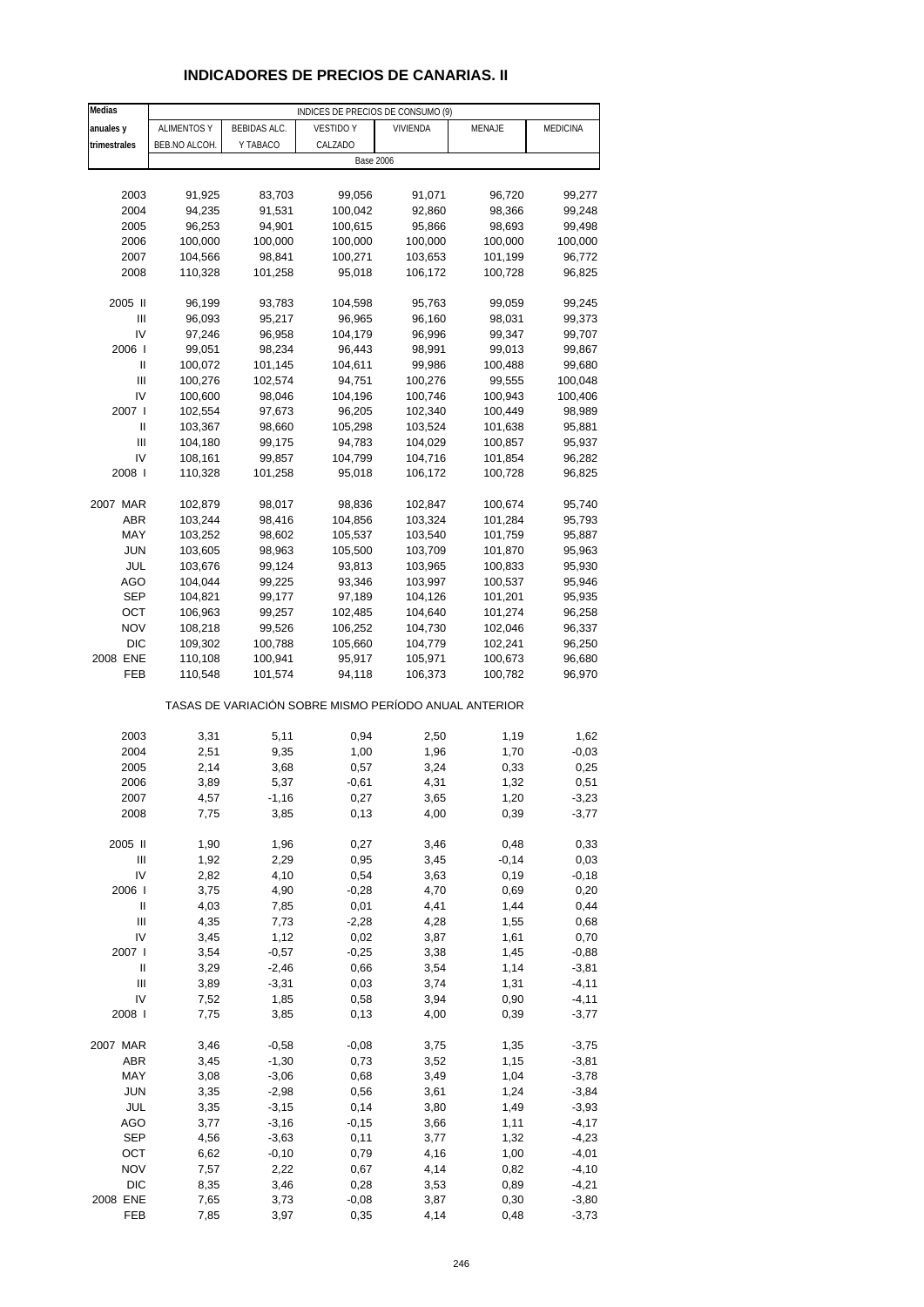#### **Medias anuales y TRANSPORTE COMUNICA OCIO Y ENSEÑANZA HOTELES, OTROS trimestrales CIONES** CIONES CULTURA CAFÉS Y REST. 2003 85,194 104,401 102,241 89,803 92,423 93,124 2004 88,993 103,183 101,347 93,139 94,085 95,401 2005 95,448 101,446 100,840 95,862 96,466 97,172 2006 100,000 100,000 100,000 100,000 100,000 100,000 2007 102,334 100,081 98,577 104,895 103,438 102,601 2008 106,839 100,078 97,414 106,906 105,631 103,911 2005 II 94,284 101,477 100,484 95,053 96,129 97,439 III 97,848 101,124 101,222 95,335 97,094 97,112 IV 98,238 100,848 100,931 98,009 97,273 97,211 2006 I 98,322 100,801 99,769 98,484 98,608 99,088 II 101,408 100,099 100,301 98,656 99,952 100,098 III 101,921 99,765 100,847 99,102 100,657 100,345 IV 98,349 99,335 99,082 103,757 100,784 100,469 2007 I 98,716 99,861 98,390 104,063 101,767 102,083 II 102,220 100,365 98,721 104,076 103,231 102,627 III 103,035 100,196 99,184 104,572 104,330 102,699 IV 105,363 99,901 98,014 106,869 104,424 102,996 2008 I 106,839 100,078 97,414 106,906 105,631 103,911 2007 MAR 99,500 100,695 98,564 104,063 102,131 102,351 ABR 101,162 100,464 98,920 104,063 103,293 102,731 MAY 102,219 100,082 98,568 104,063 103,078 102,614 JUN 103,278 100,550 98,675 104,102 103,322 102,537 JUL 103,640 100,300 98,962 104,275 104,162 102,475 AGO 102,939 100,148 100,012 104,389 104,880 102,706 SEP 102,526 100,140 98,579 105,051 103,947 102,915 OCT 103,508 100,031 97,816 106,850 104,180 102,899 NOV 105,757 99,929 97,613 106,850 104,186 102,946 DIC 106,824 99,744 98,613 106,906 104,906 103,142 2008 ENE 107,055 100,144 97,429 106,906 105,473 103,601 FEB 106,622 100,012 97,398 106,906 105,789 104,221 TASAS DE VARIACIÓN SOBRE MISMO PERÍODO ANUAL ANTERIOR 2003 1,81 -2,70 0,52 4,40 3,14 2,65 2004 4,46 -1,17 -0,87 3,71 1,80 2,44 2005 7,25 -1,68 -0,50 2,92 2,53 1,86 2006 4,77 -1,43 -0,83 4,32 3,66 2,91 2007 2,33 0,08 -1,42 4,90 3,44 2,60 2008 8,66 0,64 -0,90 2,73 3,98 1,92 2005 II 6,42 -2,13 -0,55 2,67 2,43 2,05 III 8,14 -2,02 -1,11 2,71 2,69 2,06 IV 7,47 -1,81 -0,37 3,26 2,72 1,51 2006 I 7,55 -1,50 -0,95 3,61 3,40 2,23 II 7,56 -1,36 -0,18 3,79 3,98 2,73 III 4,16 -1,34 -0,37 3,95 3,67 3,33 IV 0,11 -1,50 -1,83 5,87 3,61 3,35 2007 I 0,40 -0,93 -1,38 5,66 3,20 3,02 II 0,80 0,27 -1,58 5,49 3,28 2,53 III 1,09 0,43 -1,65 5,52 3,65 2,35 IV 7,13 0,57 -1,08 3,00 3,61 2,51 2008 I 8,66 0,64 -0,90 2,73 3,98 1,92 2007 MAR 0,68 0,22 -1,13 5,60 2,51 2,91 ABR 0,98 0,23 -1,64 5,48 3,32 2,85 MAY -0,16 -0,05 -1,33 5,48 3,24 2,50 JUN 1,59 0,62 -1,76 5,52 3,28 2,24 JUL 1,33 0,61 -1,80 5,54 3,68 2,03 AGO 0,17 0,37 -1,46 5,57 3,86 2,51 INDICES DE PRECIOS DE CONSUMO (9) Base 2006

## **INDICADORES DE PRECIOS DE CANARIAS. III**

SEP 1,80 0,31 -1,69 5,45 3,40 2,50 OCT 4,98 0,46 -1,55 3,12 3,56 2,61 NOV 7,80 0,58 -0,90 2,94 3,42 2,41 DIC 8,63 0,67 -0,78 2,94 3,85 2,53 2008 ENE 8,95 0,52 -0,68 2,73 4,02 1,67 FEB 8,37 0,76 -1,13 2,73 3,95 2,18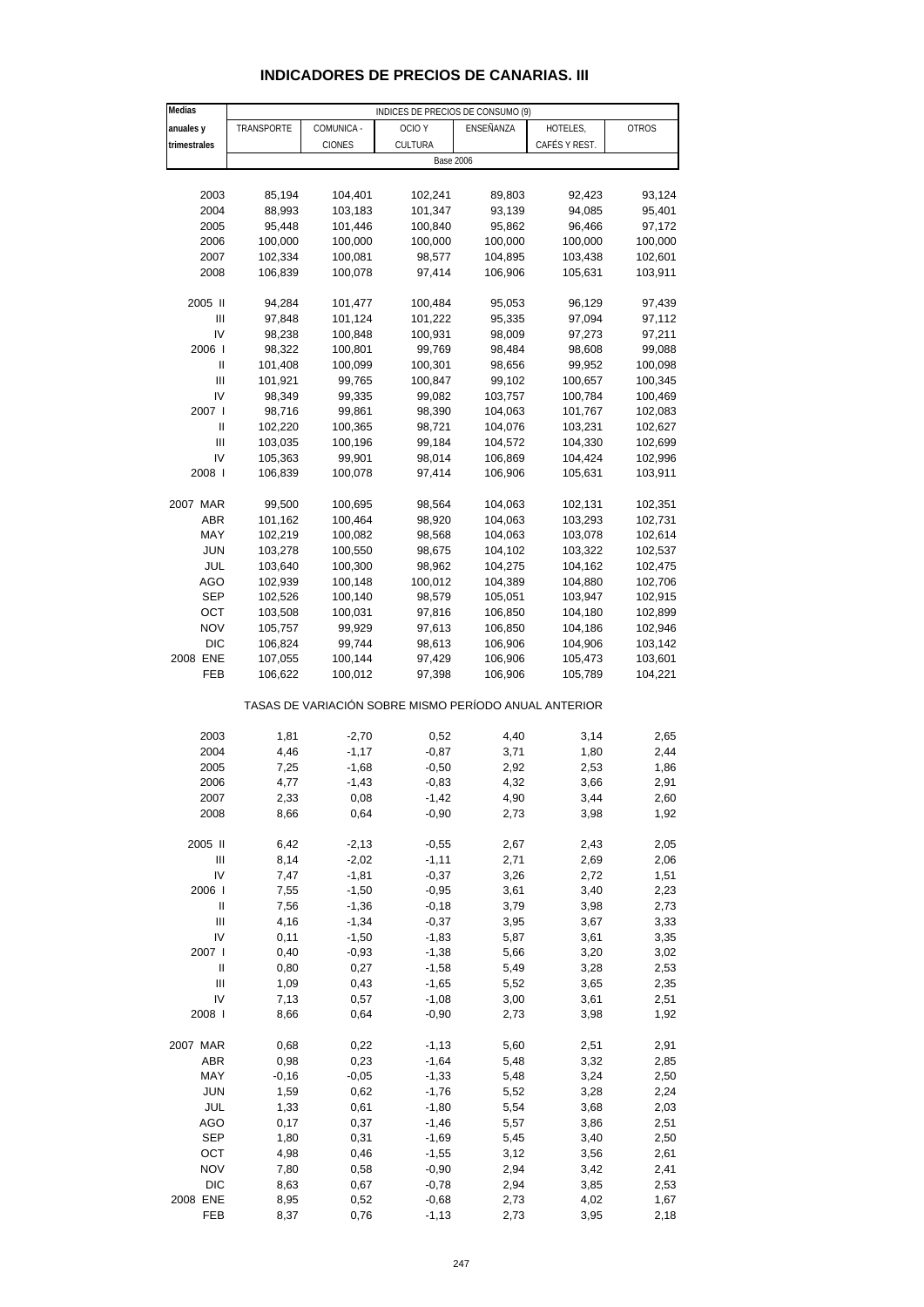| Medias                             |                      | COSTE SALARIAL |                                                       |                          |              |                                              | SALARIOS |         |       |
|------------------------------------|----------------------|----------------|-------------------------------------------------------|--------------------------|--------------|----------------------------------------------|----------|---------|-------|
| anuales y                          | POR TRABAJADOR Y MES |                | POR HORA EFECTIVA DE TRABAJO                          |                          |              | INCREMENTO SALARIAL PACTADO EN CONVENIO (11) |          |         |       |
| trimestrales                       | <b>TOTAL</b>         | ORDINARIO      | <b>TOTAL</b>                                          | ORDINARIO                | <b>TOTAL</b> | AGRIC.                                       | CONST.   | INDUST. | SERV. |
|                                    |                      | €              |                                                       |                          |              |                                              | %        |         |       |
|                                    |                      |                |                                                       |                          |              |                                              |          |         |       |
| 2003                               | 1.217,21             | 1.103,82       | 8,62                                                  | 7,82                     | 4,13         | 2,56                                         | 4,80     | 4,14    | 3,89  |
| 2004                               | 1.257,20             | 1.138,86       | 8,88                                                  | 8,05                     | 3,61         | 1,79                                         | 4,60     | 3,90    | 3,24  |
| 2005                               | 1.294,21             | 1.178,97       | 9,21                                                  | 8,38                     | 3,79         | 2,17                                         | 4,50     | 3,89    | 3,57  |
| 2006                               | 1.327,32             | 1.208,21       | 9,43                                                  | 8,58                     | 3,71         | 3,58                                         | 3,50     | 4,25    | 3,72  |
| 2007                               | 1.398,45             | 1.267,83       | 10,02                                                 | 9,08                     | 3,80         | 2,28                                         | 5,70     | 3,41    | 3,44  |
| 2008                               |                      |                | $\overline{\phantom{a}}$                              | $\blacksquare$           | 3,02         | 2,28                                         | 3,50     | 3,28    | 2,91  |
| 2005 II                            | 1.282,04             | 1.170,01       | 8,89                                                  | 8,11                     | 3,03         | 2,92                                         | 0,00     | 3,34    | 3,02  |
| $\ensuremath{\mathsf{III}}\xspace$ | 1.275,42             | 1.188,87       | 9,30                                                  | 8,66                     | 3,11         | 2,92                                         | 0,00     | 3,87    | 3,02  |
| IV                                 | 1.355,94             | 1.188,25       | 9,74                                                  | 8,53                     | 3,03         | 2,13                                         | 2,80     | 3,87    | 3,10  |
| 2006                               | 1.289,52             | 1.190,58       | 8,83                                                  | 8,15                     | 3,06         | 2,00                                         | 2,80     | 2,93    | 3,17  |
| $\ensuremath{\mathsf{II}}$         | 1.324,55             | 1.201,56       | 9,37                                                  | 8,50                     | 3,43         | 2,00                                         | 2,80     | 2,98    | 3,57  |
| Ш                                  | 1.300,30             | 1.219,50       | 9,44                                                  | 8,85                     | 3,40         | 2,78                                         | 2,80     | 4,18    | 3,58  |
| IV                                 | 1.394,91             | 1.221,18       | 10,06                                                 | 8,80                     | 3,46         | 3,58                                         | 2,80     | 4,29    | 3,60  |
| 2007 l                             | 1.359,73             | 1.256,22       | 9,34                                                  | 8,63                     | 2,96         | 2,28                                         | 0,00     | 3,35    | 2,93  |
| Ш                                  | 1.397,45             | 1.265,23       | 9,89                                                  | 8,95                     | 2,96         | 2,28                                         | 0,00     | 3,35    | 2,94  |
| $\ensuremath{\mathsf{III}}\xspace$ | 1.366,01             | 1.274,98       | 10,06                                                 | 9,39                     | 2,94         | 2,28                                         | 0,00     | 3,35    | 2,92  |
| IV                                 | 1.470,61             | 1.274,88       | 10,77                                                 | 9,34                     | 3,03         | 2,28                                         | 3,50     | 3,31    | 2,91  |
| 2008                               |                      |                |                                                       | $\overline{\phantom{a}}$ | 3,02         | 2,28                                         | 3,50     | 3,28    | 2,91  |
| 2007 MAR                           |                      |                |                                                       | Ĭ.                       | 2,96         | 2,28                                         | 0,00     | 3,35    | 2,93  |
| ABR                                |                      |                |                                                       | $\overline{\phantom{a}}$ | 2,96         | 2,28                                         | 0,00     | 3,35    | 2,93  |
| MAY                                |                      |                |                                                       |                          | 2,96         | 2,28                                         | 0,00     | 3,35    | 2,93  |
| <b>JUN</b>                         |                      |                |                                                       | $\overline{a}$           | 2,96         | 2,28                                         | 0,00     | 3,35    | 2,94  |
| JUL                                |                      |                |                                                       | $\overline{a}$           | 2,96         | 2,28                                         | 0,00     | 3,35    | 2,94  |
| <b>AGO</b>                         |                      |                |                                                       |                          | 2,96         | 2,28                                         | 0,00     | 3,35    | 2,94  |
| <b>SEP</b>                         |                      |                | $\overline{\phantom{a}}$                              | $\overline{\phantom{a}}$ | 2,94         | 2,28                                         | 0,00     | 3,35    | 2,92  |
| OCT                                |                      |                |                                                       | ÷,                       | 2,94         | 2,28                                         | 0,00     | 3,34    | 2,92  |
| <b>NOV</b>                         |                      |                |                                                       |                          | 3,03         | 2,28                                         | 3,50     | 3,33    | 2,92  |
| <b>DIC</b>                         |                      |                |                                                       | ÷,                       | 3,03         | 2,28                                         | 3,50     | 3,31    | 2,91  |
| 2008 ENE                           |                      |                |                                                       |                          | 3,02         | 2,28                                         | 3,50     | 3,28    | 2,91  |
| FEB                                |                      |                |                                                       |                          | 3,02         | 2,28                                         | 3,50     | 3,28    | 2,91  |
|                                    |                      |                | TASAS DE VARIACIÓN SOBRE MISMO PERÍODO ANUAL ANTERIOR |                          |              |                                              |          |         |       |
|                                    |                      |                |                                                       |                          |              |                                              |          |         |       |
| 2003                               | 1,94                 | 2,38           | 2,62                                                  | 3,10                     |              |                                              |          |         |       |
| 2004                               | 3,28                 | 3,17           | 3,08                                                  | 2,94                     |              |                                              |          |         |       |
| 2005                               | 2,94                 | 3,52           | 3,66                                                  | 4,20                     |              |                                              |          |         |       |
| 2006                               | 2,56                 | 2,48           | 2,36                                                  | 2,30                     |              |                                              |          |         |       |
| 2007                               | 5,36                 | 4,93           | 6,26                                                  | 5,86                     |              |                                              |          |         |       |
| 2008                               |                      |                |                                                       |                          |              |                                              |          |         |       |
| 2005 II                            | 4,15                 | 3,73           | 3,25                                                  | 2,79                     |              |                                              |          |         |       |
| $\ensuremath{\mathsf{III}}\xspace$ | 2,13                 | 3,25           | 1,86                                                  | 2,85                     |              |                                              |          |         |       |
| IV                                 | 2,25                 | 3,68           | 2,74                                                  | 4,15                     |              |                                              |          |         |       |
| 2006                               | 2,06                 | 1,87           | $-0,79$                                               | $-0,97$                  |              |                                              |          |         |       |
| Ш                                  | 3,32                 | 2,70           | 5,40                                                  | 4,81                     |              |                                              |          |         |       |
| $\ensuremath{\mathsf{III}}\xspace$ | 1,95                 | 2,58           | 1,51                                                  | 2,19                     |              |                                              |          |         |       |
| IV                                 | 2,87                 | 2,77           | 3,29                                                  | 3,17                     |              |                                              |          |         |       |
| 2007 l                             | 5,44                 | 5,51           | 5,78                                                  | 5,89                     |              |                                              |          |         |       |
| $\ensuremath{\mathsf{II}}$         | 5,50                 | 5,30           | 5,55                                                  | 5,29                     |              |                                              |          |         |       |
| $\ensuremath{\mathsf{III}}\xspace$ | 5,05                 | 4,55           | 6,57                                                  | 6,10                     |              |                                              |          |         |       |
| IV                                 | 5,43                 | 4,40           | 7,06                                                  | 6,14                     |              |                                              |          |         |       |
| 2008                               |                      |                |                                                       |                          |              |                                              |          |         |       |
| 2007 MAR                           |                      |                |                                                       |                          |              |                                              |          |         |       |
| <b>ABR</b>                         |                      |                |                                                       |                          |              |                                              |          |         |       |
| MAY                                |                      |                |                                                       |                          |              |                                              |          |         |       |
| <b>JUN</b>                         |                      |                |                                                       |                          |              |                                              |          |         |       |
| <b>JUL</b>                         |                      |                |                                                       |                          |              |                                              |          |         |       |
| <b>AGO</b>                         |                      |                |                                                       |                          |              |                                              |          |         |       |
| <b>SEP</b>                         |                      |                |                                                       |                          |              |                                              |          |         |       |
| OCT                                |                      |                |                                                       |                          |              |                                              |          |         |       |
| <b>NOV</b>                         |                      |                |                                                       |                          |              |                                              |          |         |       |
| <b>DIC</b>                         |                      |                |                                                       |                          |              |                                              |          |         |       |
| 2008 ENE                           |                      |                |                                                       |                          |              |                                              |          |         |       |
| FEB                                |                      |                |                                                       |                          |              |                                              |          |         |       |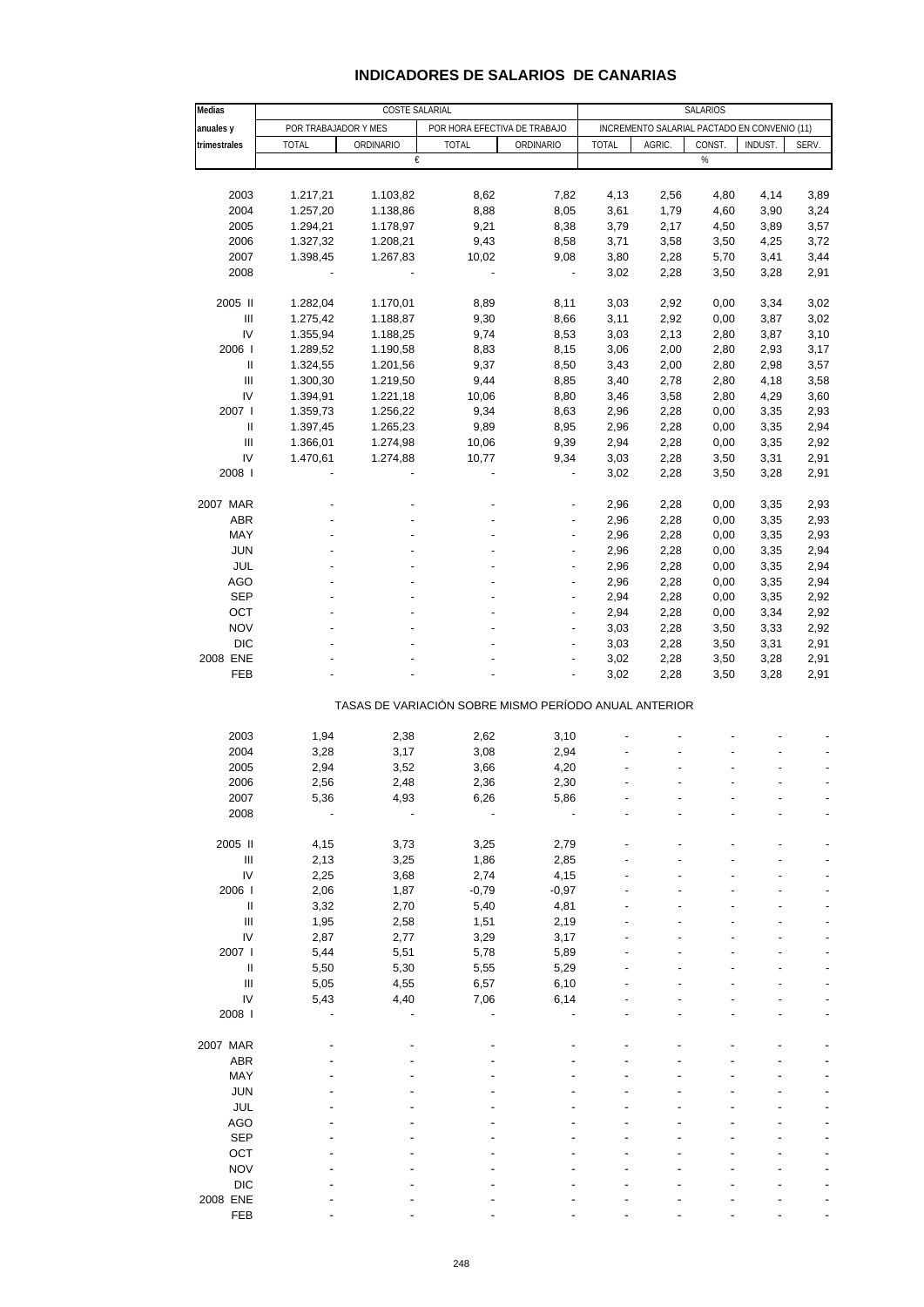| <b>Medias</b>                  |                | CRÉDITOS Y DEPÓSITOS DEL SISTEMA BANCARIO | HIPOTECAS INMOBILIARIAS                               |               |                      |                              |
|--------------------------------|----------------|-------------------------------------------|-------------------------------------------------------|---------------|----------------------|------------------------------|
|                                |                | CRÉDITOS                                  |                                                       |               |                      |                              |
| anuales y<br>trimestrales      | S.PRIVADO      | S.PÚBLICO                                 | <b>DEPÓSITOS</b><br>S.PRIVADO                         | S.PÚBLICO     | NÚMERO               | FINCAS RÚSTICAS Y URBANAS    |
|                                |                |                                           | Millones de €                                         |               | Unidades             | <b>IMPORTE</b><br>Miles de € |
|                                |                |                                           |                                                       |               |                      |                              |
| 2003                           | 23.781,12      | 1.119,70                                  | 14.973,17                                             | 1.381,79      | 5.249                | 552.940                      |
| 2004                           | 28.511,92      | 1.102,84                                  | 16.514,66                                             | 1.402,80      | 6.897                | 770.754                      |
| 2005                           | 35.598,99      | 1.187,77                                  | 17.243,10                                             | 1.735,60      | 7.552                | 940.436                      |
| 2006                           | 44.108,17      | 1.230,25                                  | 19.176,17                                             | 2.192,13      | 7.884                | 1.138.391                    |
| 2007                           | 52.211,08      | 1.100,31                                  | 21.076,59                                             | 2.594,95      | 7.387                | 1.072.408                    |
| 2008                           |                |                                           |                                                       |               | 6.424                | 908.109                      |
| 2005 II                        | 34.609,33      | 1.107,29                                  | 16.596,18                                             | 1.478,89      | 7.507                | 944.807                      |
| Ш                              | 36.794,14      | 1.086,64                                  | 16.806,55                                             | 1.647,31      | 7.373                | 894.276                      |
| IV                             | 38.813,21      | 1.522,19                                  | 17.500,56                                             | 2.407,45      | 7.970                | 1.046.281                    |
| 2006                           | 40.702,02      | 1.191,41                                  | 18.126,54                                             | 1.862,84      | 8.313                | 1.149.764                    |
| Ш                              | 43.158,99      | 1.193,51                                  | 18.943,53                                             | 1.852,70      | 7.467                | 1.019.917                    |
| Ш                              | 45.075,50      | 1.121,46                                  | 19.244,08                                             | 2.167,95      | 7.728                | 1.265.218                    |
| IV                             | 47.496,18      | 1.414,61                                  | 20.390,51                                             | 2.885,04      | 8.029                | 1.118.666                    |
| 2007 l                         | 49.410,20      | 1.037,52                                  | 20.682,02                                             | 2.283,04      | 8.773                | 1.276.613                    |
| Ш                              | 51.720,66      | 1.038,10                                  | 21.130,24                                             | 2.271,99      | 7.851                | 1.158.571                    |
| Ш                              | 53.118,77      | 1.033,77                                  | 20.960,20                                             | 2.737,00      | 6.131                | 908.938                      |
| IV                             | 54.594,67      | 1.291,85                                  | 21.533,90                                             | 3.087,77      | 6.792                | 945.512                      |
| 2008                           |                |                                           |                                                       |               | 6.424                | 908.109                      |
| 2007 FEB                       |                |                                           |                                                       |               | 7.326                | 1.050.407                    |
| MAR                            |                |                                           |                                                       |               | 8.027                | 1.199.689                    |
| ABR                            |                |                                           |                                                       |               | 7.028                | 1.022.498                    |
| MAY                            |                |                                           |                                                       |               | 8.448                | 1.207.584                    |
| <b>JUN</b>                     |                |                                           |                                                       |               | 8.077                | 1.245.630                    |
| JUL                            |                |                                           |                                                       |               | 6.188                | 932.533                      |
| AGO                            |                |                                           |                                                       |               | 5.550                | 810.499                      |
| <b>SEP</b>                     |                |                                           |                                                       |               | 6.655                | 983.781                      |
| OCT<br><b>NOV</b>              |                |                                           |                                                       |               | 7.736<br>7.016       | 1.109.922<br>844.001         |
| <b>DIC</b>                     |                |                                           |                                                       |               | 5.623                | 882.613                      |
| 2008 ENE                       |                |                                           |                                                       |               | 6.424                | 908.109                      |
|                                |                |                                           | TASAS DE VARIACIÓN SOBRE MISMO PERÍODO ANUAL ANTERIOR |               |                      |                              |
| 2003                           | 16,74          | 3,06                                      | 7,82                                                  | $-7,82$       | 21,34                | 36,32                        |
| 2004                           | 19,89          | $-1,51$                                   | 10,30                                                 | 1,52          | 31,39                | 39,39                        |
| 2005                           | 24,86          | 7,70                                      | 4,41                                                  | 23,72         | 9,51                 | 22,01                        |
| 2006                           | 23,90          | 3,58                                      | 11,21                                                 | 26,30         | 4,40                 | 21,05                        |
| 2007                           | 18,37          | $-10,56$                                  | 9,91                                                  | 18,38         | $-6,31$              | $-5,80$                      |
| 2008                           |                |                                           |                                                       |               | $-41, 41$            | $-42,52$                     |
| 2005 II                        | 24,00          | 1,03                                      | $-0,30$                                               | 26,47         | 6,46                 | 21,87                        |
| $\mathbf{III}$                 | 26,70          | 1,49                                      | 0,89                                                  | 22,07         | 10,52                | 18,41                        |
| IV                             | 26,61          | 29,17                                     | 2,69                                                  | 27,23         | 12,35                | 25,52                        |
| 2006                           | 26,49          | 15,12                                     | 0,32                                                  | 32,23         | 12,95                | 31,19                        |
| Ш                              | 24,70          | 7,79                                      | 14,14                                                 | 25,28         | $-0,53$              | 7,95                         |
| Ш                              | 22,51          | 3,21                                      | 14,50                                                 | 31,61         | 4,82                 | 41,48                        |
| IV                             | 22,37          | $-7,07$                                   | 16,51                                                 | 19,84         | 0,75                 | 6,92                         |
| 2007 l                         | 21,39          | $-12,92$                                  | 14,10                                                 | 22,56         | 5,53                 | 11,03                        |
| $\mathbf{I}$<br>$\mathbf{III}$ | 19,84          | $-13,02$<br>$-7,82$                       | 11,54<br>8,92                                         | 22,63         | 5,14                 | 13,59                        |
| IV                             | 17,84<br>14,95 | $-8,68$                                   | 5,61                                                  | 26,25<br>7,03 | $-20,67$<br>$-15,41$ | $-28,16$<br>$-15,48$         |
| 2008 l                         |                |                                           |                                                       |               | $-41, 41$            | -42,52                       |
|                                |                |                                           |                                                       |               |                      |                              |
| 2007 FEB<br><b>MAR</b>         |                |                                           |                                                       |               | $-9,50$<br>$-6,57$   | $-11,87$                     |
| ABR                            |                |                                           |                                                       |               | 4,18                 | $-2,35$<br>12,06             |
| MAY                            |                |                                           |                                                       |               | $-4,27$              | 0,17                         |
| <b>JUN</b>                     |                |                                           |                                                       |               | 18,24                | 32,27                        |
| JUL                            |                |                                           |                                                       |               | 40,19                | $-23,79$                     |
| AGO                            |                |                                           |                                                       |               | $-34,61$             | $-28,76$                     |
| SEP                            |                |                                           |                                                       |               | $-35,29$             | $-31,40$                     |
| OCT                            |                |                                           |                                                       |               | $-0,39$              | 0,66                         |
| <b>NOV</b>                     |                |                                           |                                                       |               | $-24,89$             | $-34,03$                     |
| <b>DIC</b>                     |                |                                           |                                                       |               | $-19,45$             | $-9,37$                      |
| 2008 ENE                       |                |                                           |                                                       |               | $-41, 41$            | $-42,52$                     |

## **INDICADORES MONETARIOS Y FINANCIEROS DE CANARIAS**